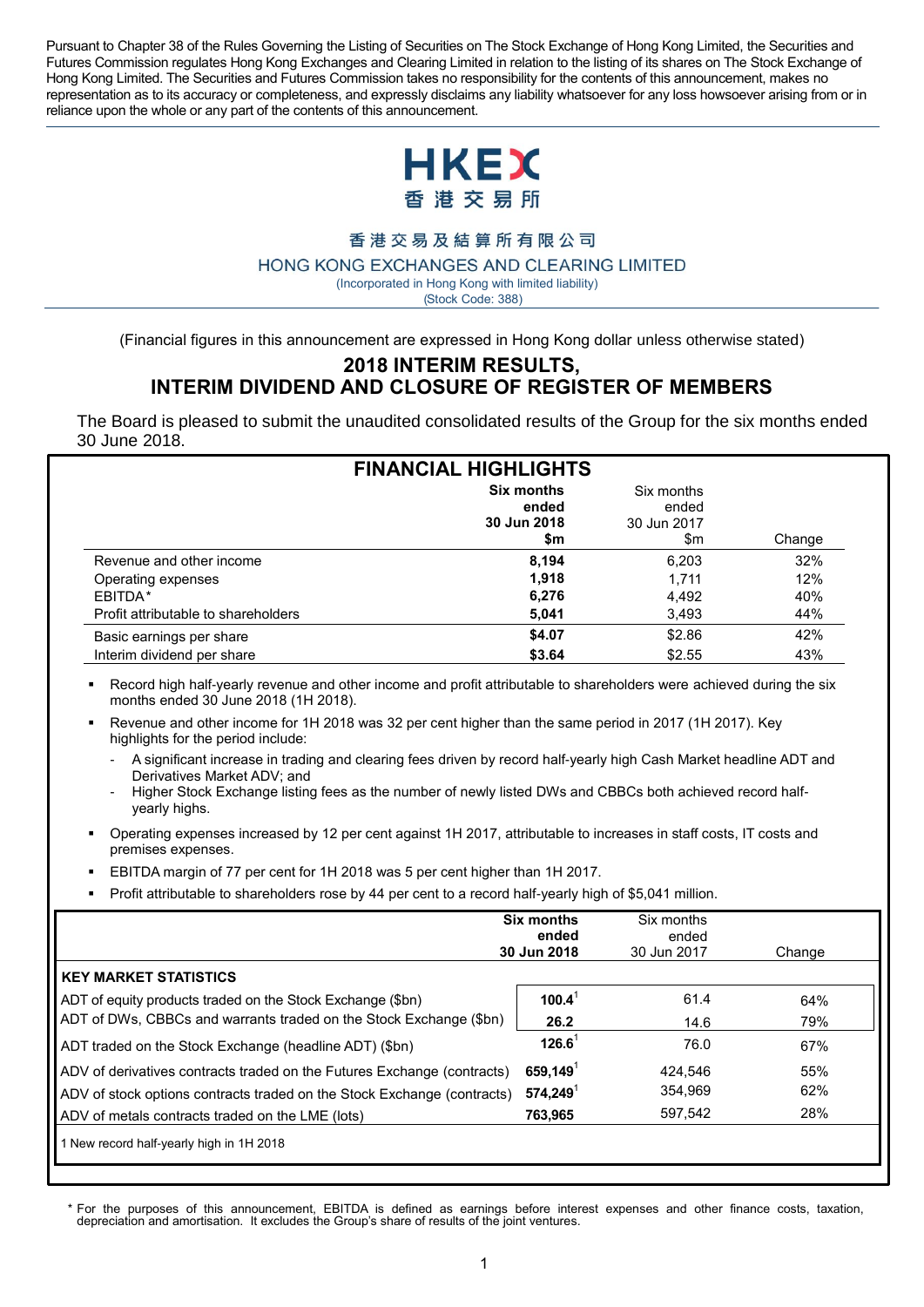# **CHAIRMAN'S STATEMENT**

I am delighted to present my first Chairman's statement. It was my great honour and privilege to return to the Board and be elected by my fellow Board members as the Chairman. I would like to take this opportunity to pay tribute to my predecessor, the Honourable Chow Chung Kong, who provided great leadership over the past six years during which HKEX has achieved remarkable growth laying a solid foundation for further development.

During the first half of 2018, the world's financial markets experienced bouts of volatility following significant corrections across major stock markets. Investor sentiment was dominated by uncertainties over escalating US/China trade tensions, geopolitical risk in several parts of the world and policy divergence of major central banks. Lingering uncertainties are likely to cast a dark cloud over the global markets for the remainder of this year.

Amid the world's increased market volatility, the average daily turnover value in the Hong Kong securities market and the average daily volume of futures and options trading in the Hong Kong derivatives market were \$126.6 billion and 1,233,398 contracts for the first six months of 2018, up 67 per cent and 58 per cent respectively against the same period last year. Our IPO market also saw increased activity, with deals<sup>1</sup> up by 50 per cent during the period, despite a 6 per cent decline in the funds raised. In London, the average daily volume of metals contracts (excluding new non-fee generating administrative trades introduced in June 2017) traded on the LME was 11 per cent higher than the volume in the first half of 2017, following introduction of short- and medium-dated carry discounts in the fourth quarter of last year.

For the six months ended 30 June 2018, the Group recorded consolidated revenue and other income of \$8,194 million and a profit attributable to shareholders of \$5,041 million, up 32 per cent and 44 per cent respectively against the corresponding period of 2017. The Board declared an interim dividend of \$3.64 per share, which is 90 per cent of the profit attributable to shareholders.

Facing a rapidly changing financial landscape, HKEX continued its effort to ensure that its stock market stays relevant and competitive. In April 2018, we implemented our largest listing reform in 25 years to facilitate listing of companies from emerging and innovative sectors while ensuring appropriate safeguards for investor protection. We were glad to see the listing of the first company under the new regime in early July. To further enhance overall market quality, we announced amendments to the Listing Rules on capital raisings and delisting in May and to the Corporate Governance Code in July, following market consultations in 2017. We also launched a market consultation in June to seek views on proposed Listing Rule amendments to address concerns about backdoor listings and shell activities.

The expansion of Stock Connect's daily quota in May 2018, along with the inclusion of A shares in the MSCI indices in June, provided a catalyst for raising international interest in Mainland China's financial markets. To capitalise on the growing opportunities ahead, we continued to enhance our product portfolio during the first half of this year. Equity Index Options were included in the after-hours trading of our Derivatives Market in May to provide market users with more choice and greater flexibility for risk management and investment. We also extended the contract months and strikes available for HSI and HSCEI Futures and Options, introduced new single stock futures and options contracts and MSCI Asia ex Japan Index Futures, and enhanced our USD/CNH Futures with new contract month and calendar spreads. In London, the LME introduced its updated financial OTC booking fee policy and enhanced trading regulations, following market consultation in November 2017. We are now looking to launch several new contracts, including LMEprecious options, while working to expand our precious metals, aluminium, ferrous metals and battery materials markets.

Details of our progress in various initiatives are set out in the Business Review section of this announcement.

 $\overline{a}$ 

<sup>1</sup> Includes transfers of listing from GEM to Main Board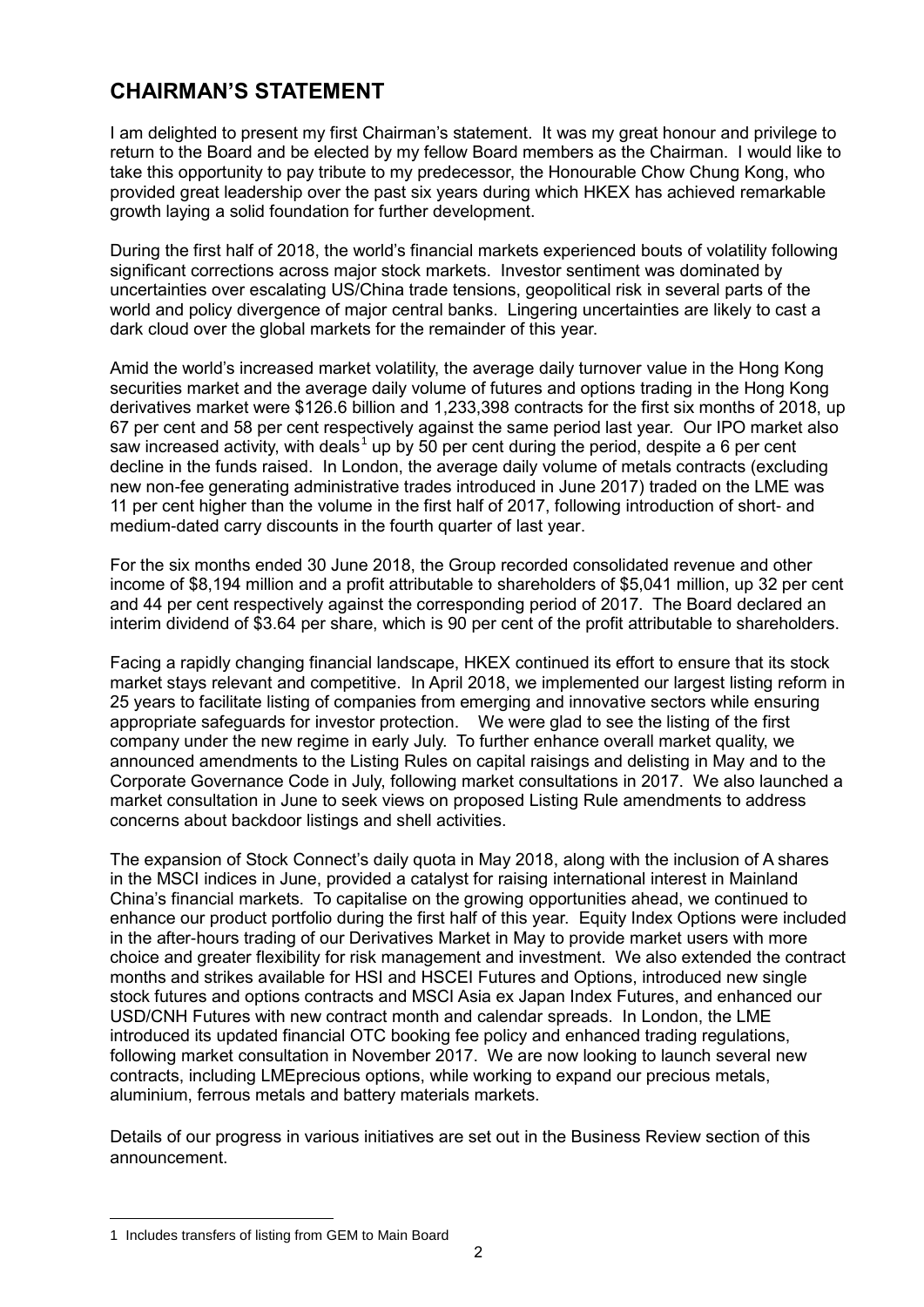As the world enters a new era of Fintech, there will be many opportunities as well as challenges. At HKEX, an innovation lab was established to explore the increased use of emerging technologies in various parts of our business, both operationally and strategically. We will continue to collaborate with our regulators and other stakeholders to refine our Connect programmes, enhance our market quality and competitiveness, and strengthen the governance structure of HKEX.

I will work with my fellow Board members and the management team in the next couple of months to formulate HKEX's next three-year strategic plan to set our blueprint for 2019 to 2021. The Board has renewed the contract of Charles Li as HKEX's Chief Executive until 15 October 2021. We are confident that Mr Li will continue to contribute to the success of the HKEX Group and guide it to a promising future. Last but not least, I would like to thank our Shareholders and other stakeholders for their support to the Group, and our employees for their relentless efforts to help mobilise the Group on the path of sustainable development.

**CHA May-Lung, Laura** Chairman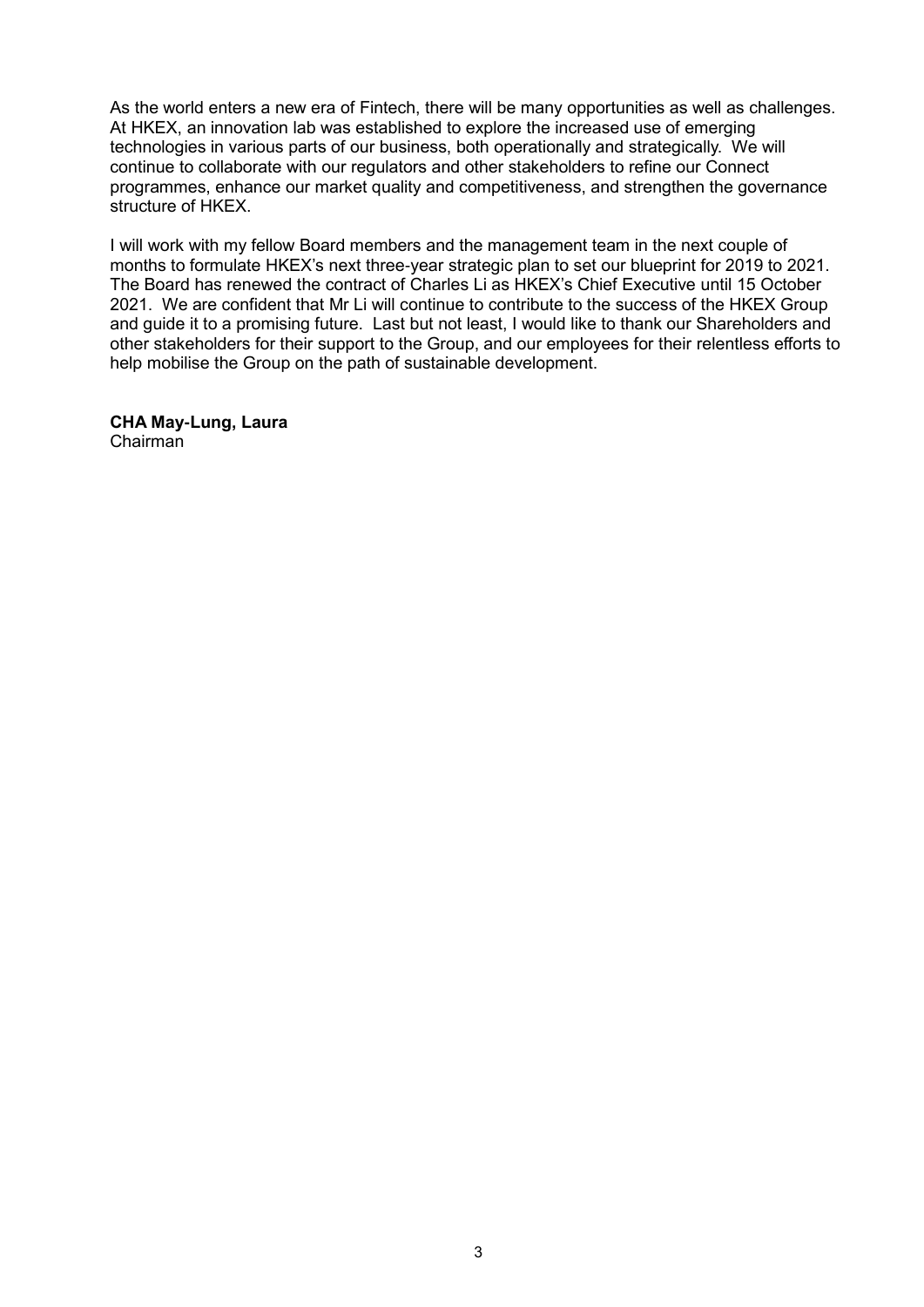### **MANAGEMENT DISCUSSION AND ANALYSIS**



*Fig. 1 – Market activity and Group Revenue<sup>2</sup>*

Market sentiment weakened in  $Q2<sup>3</sup>$  2018 amid increased uncertainties and concerns over the trade war initiated by the US. Cash Market headline ADT in Q2 2018 dropped to \$106.8 billion, 27 per cent below Q1 2018, but was 37 per cent above Q2 2017. With the inclusion of China A shares in MSCI Inc's Emerging Markets Index in Q2 2018, the Northbound ADT reached record quarterly high, being 7 per cent higher than the previous record achieved in Q1 2018. Trading volumes in the Derivatives Market moderated in Q2 2018 due to decreased volatility, with a 5 per cent drop in the ADV of HKFE contracts and 28 per cent drop in ADV of stock options against Q1 2018.

Revenue and other income of Q2 2018 was 3 per cent lower than Q1 2018. Lower trading and clearing revenue was partly offset by seasonal increases in depository, custody and nominee services fees and higher net investment income from Margin Funds in Q2 2018.

For 1H 2018, revenue and other income rose by 32 per cent against 1H 2017, reaching a halfyearly record of \$8.2 billion. This was driven by strong headline ADT and ADV in Derivatives Market, and higher Stock Exchange listing fees arising from newly listed DWs and CBBCs.

Operating expenses for 1H 2018 increased by 12 per cent against 1H 2017. This primarily reflects an increase in staff costs due to increased headcount, annual payroll adjustments and higher variable pay accruals, increases in premises expenses for new offices, and higher IT maintenance expenses for new IT systems and upgraded networks. The Group continues to maintain a prudent approach to cost management whilst investing in key strategic initiatives for future growth.

 $\overline{a}$ 

<sup>2</sup> Excludes net investment income and sundry income

<sup>3</sup>  $Q1$  = first quarter,  $Q2$  = second quarter,  $Q3$  = third quarter,  $Q4$  = fourth quarter, 1H = first half, 2H = second half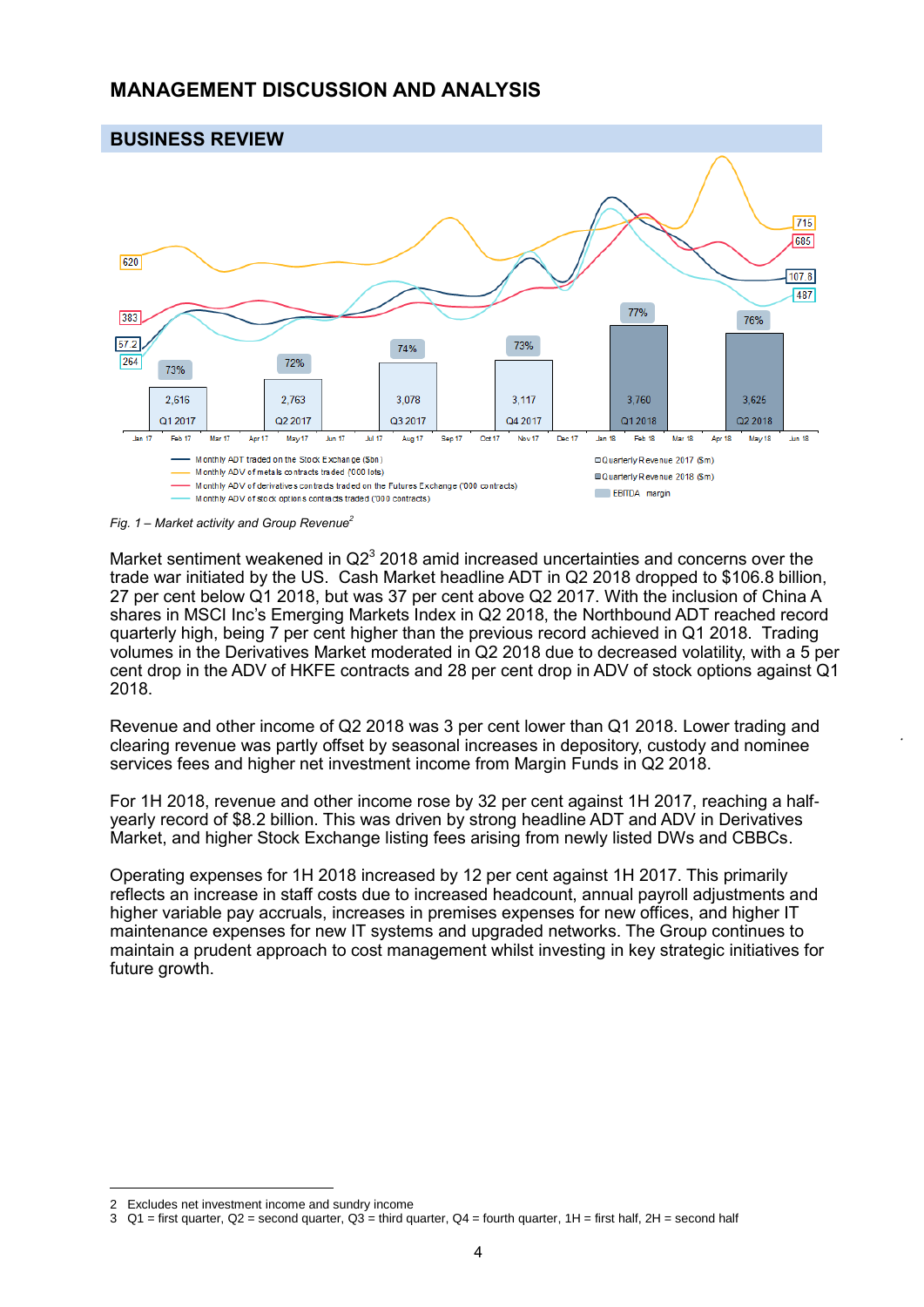#### **Business Update and Analysis of Results by Operating Segment**

|                                         | <b>Six months</b><br>ended<br>30 Jun 2018 |                      |                                       | Six months<br>ended  |                                        |                       |
|-----------------------------------------|-------------------------------------------|----------------------|---------------------------------------|----------------------|----------------------------------------|-----------------------|
|                                         |                                           |                      | 30 Jun 2017                           |                      |                                        | Change                |
|                                         | Revenue<br>and other<br>income<br>\$m     | <b>EBITDA</b><br>\$m | Revenue<br>and other<br>income<br>\$m | <b>EBITDA</b><br>\$m | Revenue<br>and other<br>income<br>$\%$ | <b>EBITDA</b><br>$\%$ |
| Results by segment:                     |                                           |                      |                                       |                      |                                        |                       |
| Cash                                    | 2,099                                     | 1,817                | 1,512                                 | 1,221                | 39%                                    | 49%                   |
| <b>Equity and Financial Derivatives</b> | 1,734                                     | 1,454                | 952                                   | 730                  | 82%                                    | 99%                   |
| Commodities                             | 706                                       | 352                  | 721                                   | 440                  | (2%)                                   | (20%)                 |
| Clearing                                | 3,140                                     | 2,740                | 2,308                                 | 1,930                | 36%                                    | 42%                   |
| Platform and Infrastructure             | 327                                       | 252                  | 279                                   | 204                  | 17%                                    | 24%                   |
| Corporate Items                         | 188                                       | (339)                | 431                                   | (33)                 | (56%)                                  | 927%                  |
|                                         | 8,194                                     | 6,276                | 6,203                                 | 4,492                | 32%                                    | 40%                   |

#### **Cash Segment**

#### **Analysis of Results**

Trading fees increased by 68 per cent compared to 1H 2017, above the 64 per cent growth in ADT of equity products. This was primarily due to an improvement in product mix, with a drop in the proportion of ETF trades (of which approximately 50 per cent were conducted by market makers who are exempted for trading fees). Trading tariff only rose by 37 per cent due to an increase in average transaction size, which dampened the increase in such income.

Stock Exchange listing fees rose by \$47 million, reflecting a \$28 million increase in annual listing fees from a higher number of listed companies and a \$19 million increase in initial listing fees due to more newly listed companies than in 1H 2017.

Operating expenses dropped by 3 per cent mainly due to the bulk of the previous trading hall expenses being allocated to Corporate Items,



1 Excludes DWs, CBBCs and warrants (which are included under the Equity and Financial Derivatives segment)

as the trading hall has been closed and replaced by the HKEX Connect Hall.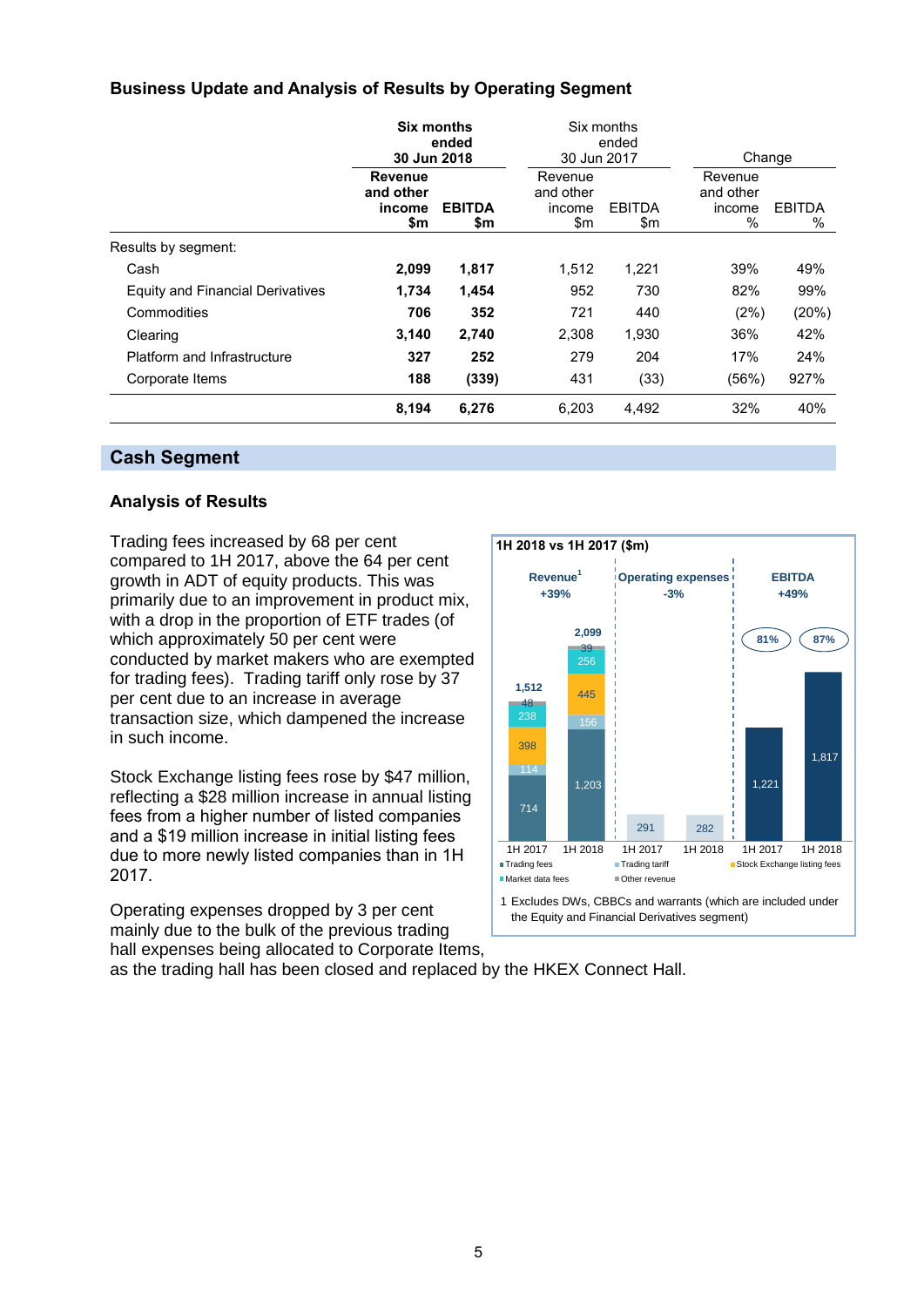#### **Business Update**

Riding on the record highs achieved in Q1 2018, the Hong Kong Cash Market saw a 67 per cent increase in headline ADT in 1H 2018 as compared with 1H 2017, reaching a record half-yearly high. The year on year trading volume increase in 1H outperformed most regional and international exchanges. Despite Q2 2018 headline ADT also improving 37 per cent versus Q2 2017, trading activities and index levels in Q2 2018 moderated from the previous quarter, with a 27 per cent decrease in Q2 2018 headline ADT as compared to Q1 2018.

The Stock Connect programme continued to gather momentum in 1H 2018, generating total revenue and other income of \$365 million (1H 2017: \$162 million), of which \$221 million (1H 2017: \$87 million) arose from trading and clearing activities. Northbound Trading value (RMB2,227 billion) and Southbound Trading value (\$1,797 billion) during 1H 2018 continued to set record half-yearly highs.

The Northbound Trading links operated smoothly on 31 May 2018 upon the milestone index rebalancing conducted by the global index compiler, MSCI, which for the first time included A shares in some of its key benchmarks. Combined Shanghai and Shenzhen Connect Northbound Trading recorded the highest daily buy and sell turnover since the launch of Stock Connect

| <b>Key Market Indicators</b>                                                                                                                                                                                                                                                                                                                                                                                                                                   |             |             |  |  |
|----------------------------------------------------------------------------------------------------------------------------------------------------------------------------------------------------------------------------------------------------------------------------------------------------------------------------------------------------------------------------------------------------------------------------------------------------------------|-------------|-------------|--|--|
|                                                                                                                                                                                                                                                                                                                                                                                                                                                                | Six months  | Six months  |  |  |
|                                                                                                                                                                                                                                                                                                                                                                                                                                                                | ended       | ended       |  |  |
|                                                                                                                                                                                                                                                                                                                                                                                                                                                                | 30 Jun 2018 | 30 Jun 2017 |  |  |
| ADT of equity products traded on<br>the Stock Exchange <sup>1,2</sup> (\$bn)                                                                                                                                                                                                                                                                                                                                                                                   | 100.4 $4^4$ | 61.4        |  |  |
| ADT of Northbound Trading <sup>2</sup> –<br>Shanghai-Hong Kong Stock<br>Connect (RMB bn)                                                                                                                                                                                                                                                                                                                                                                       | $11.2^4$    | 4.3         |  |  |
| ADT of Northbound Trading <sup>2</sup> -<br>Shenzhen-Hong Kong Stock<br>Connect (RMB bn)                                                                                                                                                                                                                                                                                                                                                                       | $8.6^4$     | 2.8         |  |  |
| Average daily number of trades of<br>equity products traded on the<br>Stock Exchange <sup>1,2</sup>                                                                                                                                                                                                                                                                                                                                                            | 1,339,825   | 969,619     |  |  |
| Number of newly listed companies<br>on the Main Board <sup>3</sup>                                                                                                                                                                                                                                                                                                                                                                                             | 58          | 37          |  |  |
| Number of newly listed<br>companies on GEM                                                                                                                                                                                                                                                                                                                                                                                                                     | 50          | 35          |  |  |
| Total equity funds raised                                                                                                                                                                                                                                                                                                                                                                                                                                      |             |             |  |  |
| - IPOs (\$bn)                                                                                                                                                                                                                                                                                                                                                                                                                                                  | 51.6        | 54.8        |  |  |
| - Post-IPOs (\$bn)                                                                                                                                                                                                                                                                                                                                                                                                                                             | 141.1       | 119.5       |  |  |
| Number of companies listed on<br>the Main Board at 30 Jun                                                                                                                                                                                                                                                                                                                                                                                                      | 1,848       | 1,746       |  |  |
| Number of companies listed on<br>GEM at 30 Jun                                                                                                                                                                                                                                                                                                                                                                                                                 | 367         | 288         |  |  |
| Number of trading days                                                                                                                                                                                                                                                                                                                                                                                                                                         | 121         | 121         |  |  |
| 1 Excludes DWs, CBBCs and warrants (which are included under<br>the Equity and Financial Derivatives segment) and includes<br>Southbound Trading ADT of \$10.6 billion <sup>4</sup> (1H 2017: \$6.3 billion)<br>under Shanghai-Hong Kong Stock Connect and \$5.7 billion <sup>4</sup> (1H<br>2017: \$1.3 billion) under Shenzhen-Hong Kong Stock Connect<br>2 Includes buy and sell trades under Stock Connect<br>3 Includes 7 transfers from GEM (1H 2017: 4) |             |             |  |  |
| 4 New record half-yearly high in 1H 2018                                                                                                                                                                                                                                                                                                                                                                                                                       |             |             |  |  |

in 2014, representing 6 per cent of the turnover of the Shanghai market and 3 per cent of the Shenzhen market on that day (highest and second highest on record respectively). This increased trading during the day of MSCI rebalancing was largely due to institutional investors tracking the benchmarks likely buying A shares via Stock Connect to adjust their portfolios. Going forward, inclusion of A shares in MSCI key benchmarks is expected to further stimulate Northbound turnover.

The 31 May 2018 MSCI rebalancing also increased index weightings of Hong Kong-listed stocks. \$96.2 billion, or 47 per cent of HKEX's total securities market turnover of \$205.7 billion during that day, was transacted in the Closing Auction Session (CAS) at the closing price, the highest CAS turnover since its launch in 2016. The high level of participation by market participants in the CAS demonstrates investors' confidence in using this mechanism to facilitate their needs to execute at the closing price.

Investor identification regime for Northbound Trading, which was announced by the SFC in November 2017 to facilitate market surveillance and monitoring by Mainland regulators, is tentatively scheduled to be implemented in Q3 2018, subject to market readiness and regulatory approval.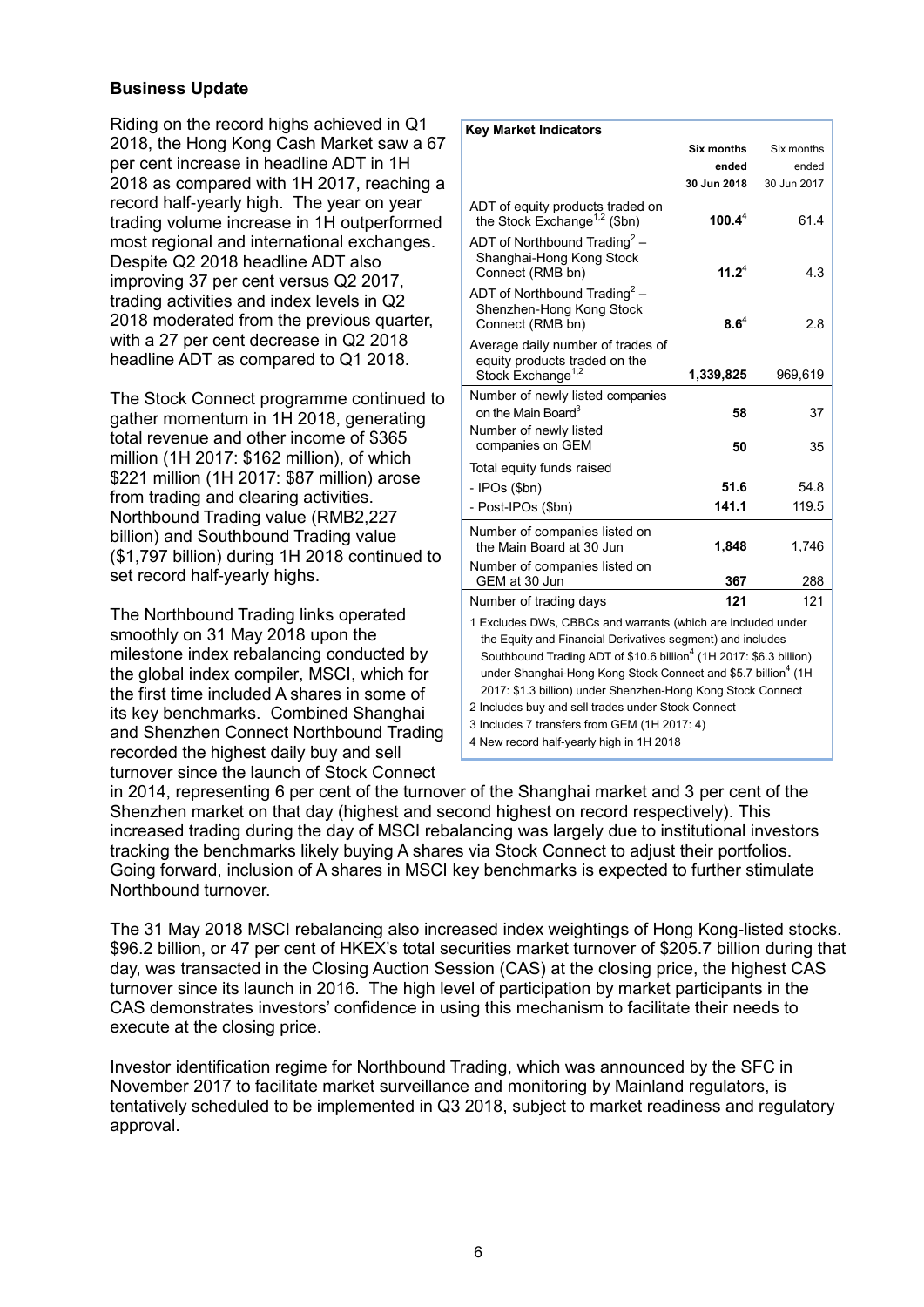The Marketing Programme for Mobile Application Service launched in June 2017 to promote the visibility and penetration of securities market data in the Mainland continues with a positive uptake from the market. After a full year of service, 52 clients including 21 Southbound brokers and 31 information vendors have enrolled in the Programme in which they could offer Level 2 10 price depth real-time data on mobile applications at a discounted fee.

HKEX remains committed to enhancing Hong Kong as an internationally competitive listing venue. With the transformative change to the listing regime, HKEX witnessed strong interest from both the Mainland and international markets, especially from "new economy" and biotech companies. The Stock Exchange added three new chapters in the Main Board Listing Rules which were designed to broaden Hong Kong's listing regime and took effect on 30 April 2018. The Stock Exchange welcomes applications from companies with weighted voting right structures and pre-revenue biotech companies. Xiaomi Corporation became the first company to list in Hong Kong with a weighted voting right structure under the new rules on 9 July 2018.

To help construct an ecosystem that would support sustainable competitiveness of Hong Kong's capital market, HKEX actively organised and participated in various events to provide prompt and in-depth information to corporates, industry associations and the investor community. To enhance the market's overall understanding of the biotech industry, HKEX organised the inaugural "Biotech Summit" on 22 March 2018, which gathered over 600 delegates, connecting senior biotech industry leaders with the biotech investment community, sell-side professional advisors and research analysts. HKEX also expanded its efforts globally to promote the listing regime changes in large-scale biotech conferences.

Bond Connect, the ground-breaking cross-border scheme broadening access to the China Interbank Bond Market (CIBM), has been operating in a stable and orderly manner over the past year, helping drive the further liberalisation of China's bond market. Market participation in Bond Connect has been growing steadily, with ADT reaching RMB6.5 billion in June 2018, more than double the ADT in Q1 2018. In addition, the number of approved overseas institutional investors participating in Bond Connect continued to increase. As of 30 June 2018, there were 356 approved investors from 21 jurisdictions, compared with 247 as of 31 December 2017. Meanwhile, overall foreign holdings in CIBM reached RMB1,546 billion at the end of June 2018, an increase of 83 per cent since Bond Connect's launch.

China Foreign Exchange Trade System and HKEX, together with the Bond Connect Company Limited (BCCL), jointly hosted the Bond Connect Anniversary Summit on 3 July 2018 to mark the first anniversary of Bond Connect. The Summit welcomed approximately 600 prominent industry experts and market practitioners, who shared fresh insights on major developments in the Chinese and global bond and fixed-income markets. During the Summit, People's Bank of China (PBoC) Deputy Governor and Administrator of State Administration of Foreign Exchange of China, Mr Pan Gongsheng, announced a set of new measures<sup>4</sup> by the PBoC, which is expected to support the sustainable development of the Bond Connect programme.

The Stock Exchange published consultation conclusions along with the related guidance letters during 2018 on the following topics:

| <b>Consultation conclusions</b> |                                                                       | <b>Effective date</b><br>of changes |
|---------------------------------|-----------------------------------------------------------------------|-------------------------------------|
|                                 | • A Listing Regime for Companies from Emerging and Innovative Sectors | 30 Apr 2018                         |
|                                 | • Capital Raisings by Listed Issuers                                  | 3 Jul 2018                          |
|                                 | Delisting and Other Rule Amendments                                   | 1 Aug 2018                          |
|                                 | Review of the Corporate Governance Code and Related Listing Rules     | 1 Jan 2019                          |

 $\overline{a}$ 

<sup>4</sup> These measures include launch of trade allocation, full realisation of the delivery versus payment settlement system, clarification of tax policy for overseas investors, permission of international investors to access repo and derivatives markets, addition of 10 more Bond Connect dealers to a total of 34, discounts of up to 50 per cent in Bond Connect transaction fees, and cooperation with mainstream international e-trading platforms.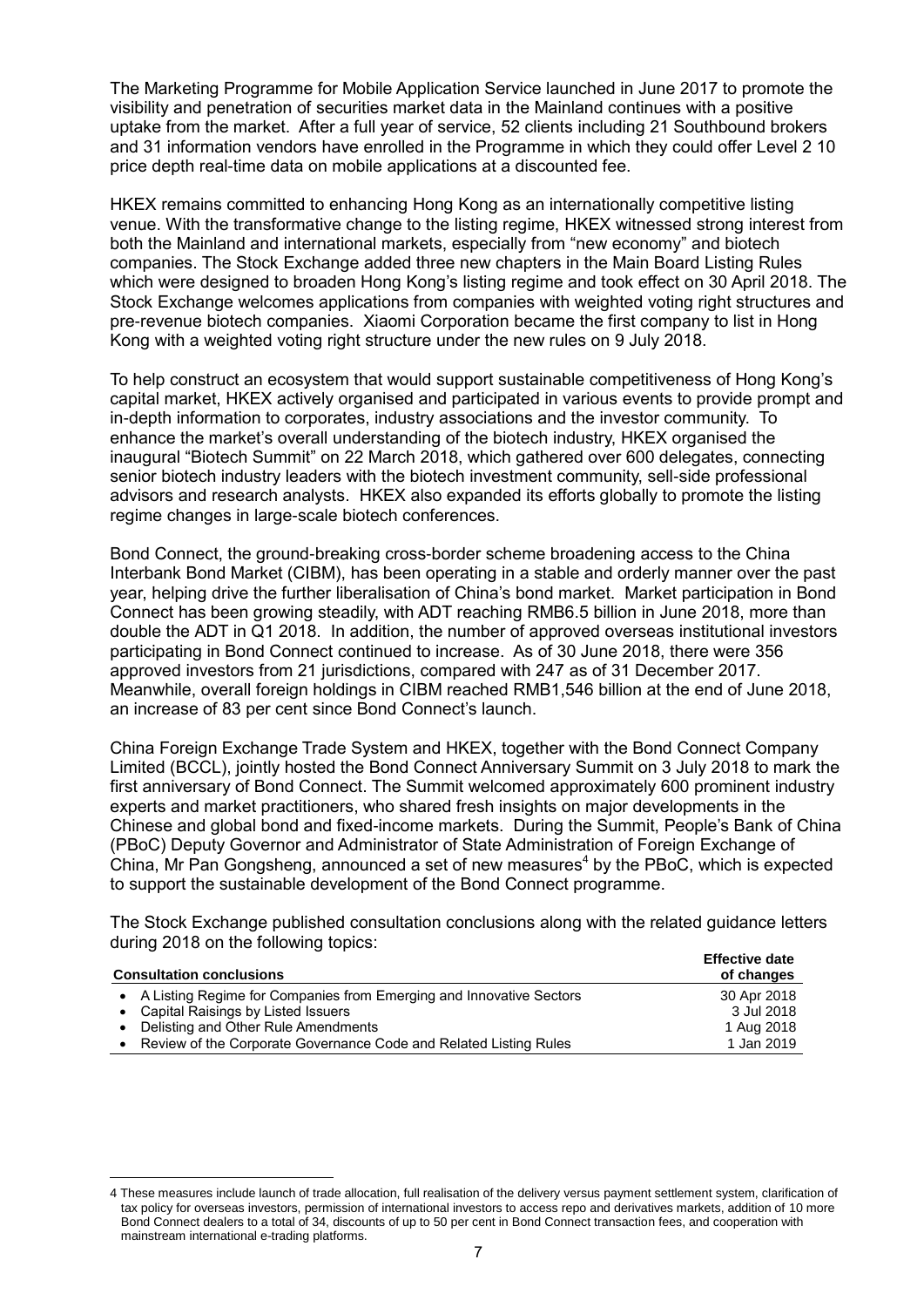On 29 June 2018, the Stock Exchange published a consultation paper on "Backdoor Listing, Continuing Listing Criteria and Other Rule Amendments" and a guidance letter on listed issuer's suitability for continued listing. The consultation paper seeks market views on proposed changes to the Listing Rules to address concerns over backdoor listings and "shell" activities. The deadline for responses is 31 August 2018.

During 2018, the Stock Exchange also published the following guidance materials:

- (i) new guidance letters on (a) the Stock Exchange's approach to listing applicants in the internet technology sector or that have internet-based business models; (b) assessment of a sponsor's independence; (c) disclosure in listing documents; (d) pricing flexibility of IPOs; and (e) reallocation of shares from placing tranche to the public subscription tranche in an IPO;
- (ii) updated guidance letters on (a) disclosure requirements for substantially complete Application Proofs and publication of Application Proofs and Post Hearing Information Packs on the Stock Exchange's website; (b) Mixed Media Offer; (c) documentary requirements and administrative matters for new listing applications (equity); (d) publicity materials and e-IPO advertisements; (e) IPO vetting and suitability for listing; and (f) issuers using contractual arrangements or structured contracts;
- (iii) Financial Statements Review Programme Report 2017; and
- (iv) Analysis of Environmental, Social and Governance Practice Disclosure in 2016/2017.

#### **Equity and Financial Derivatives Segment**

#### **Analysis of Results**

Derivatives trading volumes were boosted by increased volatility in 1H 2018. Trading fees of derivatives contracts traded on the Futures Exchange rose by 72 per cent compared to 1H 2017 due to a 55 per cent increase in ADV of derivatives contracts traded, and a higher proportion of contracts traded in 2018 being higher fee contracts including HSI products.

Trading fees and trading tariff of DWs, CBBCs and warrants rose by 90 per cent compared to 1H 2017, reflecting the 79 per cent increase in ADT, a decrease in average transaction size which led to a higher increase in trading tariff income, and higher fees from new issues of DWs and CBBCs.

Stock Exchange listing fees more than doubled, reflecting an increase in the number of newly listed DWs and CBBCs.

Operating expenses increased by 26 per cent due to higher allocated costs of the Listing Division arising from a higher percentage increase in listing fees from DWs and CBBCs than in equities.



- Futures contracts (which are included under the Commodities segment)
- 2 Excludes trading fees and trading tariff allocated to the Clearing segment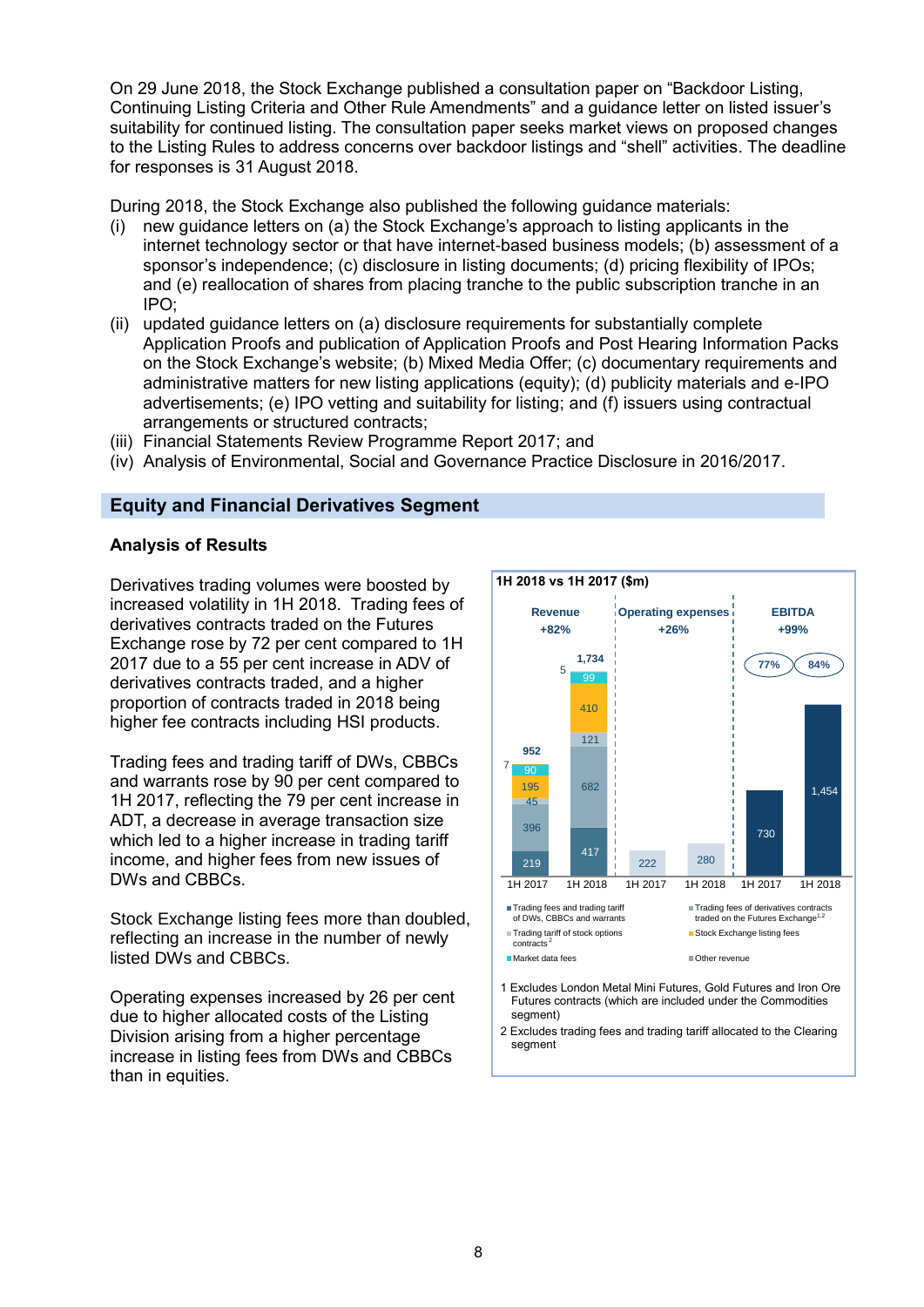#### **Business Update**

Strong growth in trading volume of derivatives contracts was seen in 1H 2018, with ADV of derivatives contracts traded increasing 58 per cent over 1H 2017, reaching a record halfyearly high. ADV of stock options traded in 1H 2018 increased 62 per cent, whilst that of HSI Futures increased 92 per cent. Meanwhile, options positions continued to accumulate and all-time high open interest of 13,725,731 contracts on stock options and 3,617,287 contracts on HSCEI Options were recorded on 27 March 2018 and 27 June 2018 respectively. The introduction of the position limit regime enhancements in June 2017 has provided the needed headroom for market participants to utilise derivatives contracts on HKEX's platform for risk management.

The structured products market on the Stock Exchange has become more active in terms of ADT and the number of new listings during 1H 2018. ADT in 1H 2018 increased by 79 per cent year on year, with the number of newly listed DWs and CBBCs in 1H 2018 nearly doubled and tripled respectively as compared to 1H 2017, reaching record half-yearly highs.

| <b>Key Market Indicators</b>                                    |                   |             |  |  |  |
|-----------------------------------------------------------------|-------------------|-------------|--|--|--|
|                                                                 | <b>Six months</b> | Six months  |  |  |  |
|                                                                 | ended             | ended       |  |  |  |
|                                                                 | 30 Jun 2018       | 30 Jun 2017 |  |  |  |
| ADT of DWs, CBBCs and                                           |                   |             |  |  |  |
| warrants traded on the Stock                                    |                   |             |  |  |  |
| Exchange (\$bn)                                                 | 26.2              | 14.6        |  |  |  |
| Average daily number of trades                                  |                   |             |  |  |  |
| of DWs. CBBCs and warrants                                      |                   |             |  |  |  |
| traded on the Stock Exchange                                    | 389,508           | 168,934     |  |  |  |
| ADV of derivatives contracts                                    |                   |             |  |  |  |
| traded on the Futures                                           |                   |             |  |  |  |
| Exchange <sup>1</sup>                                           | 657,646 $2$       | 424,535     |  |  |  |
| ADV of stock options contracts                                  |                   |             |  |  |  |
| traded on the Stock Exchange                                    | $574,249^2$       | 354,969     |  |  |  |
| Number of newly listed DWs                                      | $5,785^2$         | 3,034       |  |  |  |
| Number of newly listed CBBCs                                    | $12,811^2$        | 4,732       |  |  |  |
| ADV of contracts traded                                         |                   |             |  |  |  |
| during After-Hours Trading <sup>1</sup>                         | 79,100            | 26,280      |  |  |  |
| Number of trading days                                          | 121               | 121         |  |  |  |
|                                                                 | At                | At          |  |  |  |
|                                                                 | 30 Jun 2018       | 30 Jun 2017 |  |  |  |
| Open interest of futures and                                    |                   |             |  |  |  |
| options contracts <sup>1</sup>                                  | 13,074,169        | 11,315,220  |  |  |  |
| 1 Excludes London Metal Mini Futures, Gold Futures and Iron Ore |                   |             |  |  |  |
| Futures contracts (which are included under the Commodities     |                   |             |  |  |  |
| segment)                                                        |                   |             |  |  |  |
| 2 New record half-yearly high in 1H 2018                        |                   |             |  |  |  |

The following record single day volumes and open interest positions of major derivatives products were achieved during 1H 2018:

|                                        | Single Day Trading Volume |           | Open interest        |        |
|----------------------------------------|---------------------------|-----------|----------------------|--------|
|                                        | Date                      | Number of | Number of<br>Date    |        |
|                                        | (2018)                    | contracts | (2018)<br>contracts  |        |
| Total Futures and Options <sup>1</sup> | 29 Jan                    | 2,198,314 | 27 Mar<br>18,348,438 |        |
| <b>HSI Futures</b>                     | 26 Jun                    | 421,806   | N/A                  | N/A    |
| Mini HSI Futures                       | 7 Feb                     | 215,927   | N/A                  | N/A    |
| Mini HSCEI Futures                     | 6 Feb                     | 76,471    | N/A                  | N/A    |
| <b>HSI Options</b>                     | 23 Jan                    | 130,998   | N/A                  | N/A    |
| Mini HSI Options                       | 23 Jan                    | 19,769    | 29 Jan               | 37,194 |
| <b>HSCEI Options</b>                   | 9 Feb                     | 232,994   | 27 Jun<br>3,617,287  |        |
| Mini HSCEI Options                     | 9 Feb                     | 11,728    | 22 Feb               | 23,708 |
| <b>USD Gold Futures</b>                | 11 Jan                    | 5,670     | N/A                  | N/A    |
| <b>Stock Options</b>                   | N/A                       | N/A       | 27 Mar<br>13,725,731 |        |
| RMB Currency Options -                 |                           |           |                      |        |
| <b>USD/CNH Options</b>                 | 19 Jun                    | 743       | 15 Mar               | 4,128  |

1 Excludes London Metal Mini Futures, Gold Futures and Iron Ore Futures contracts (which are included under the Commodities segment)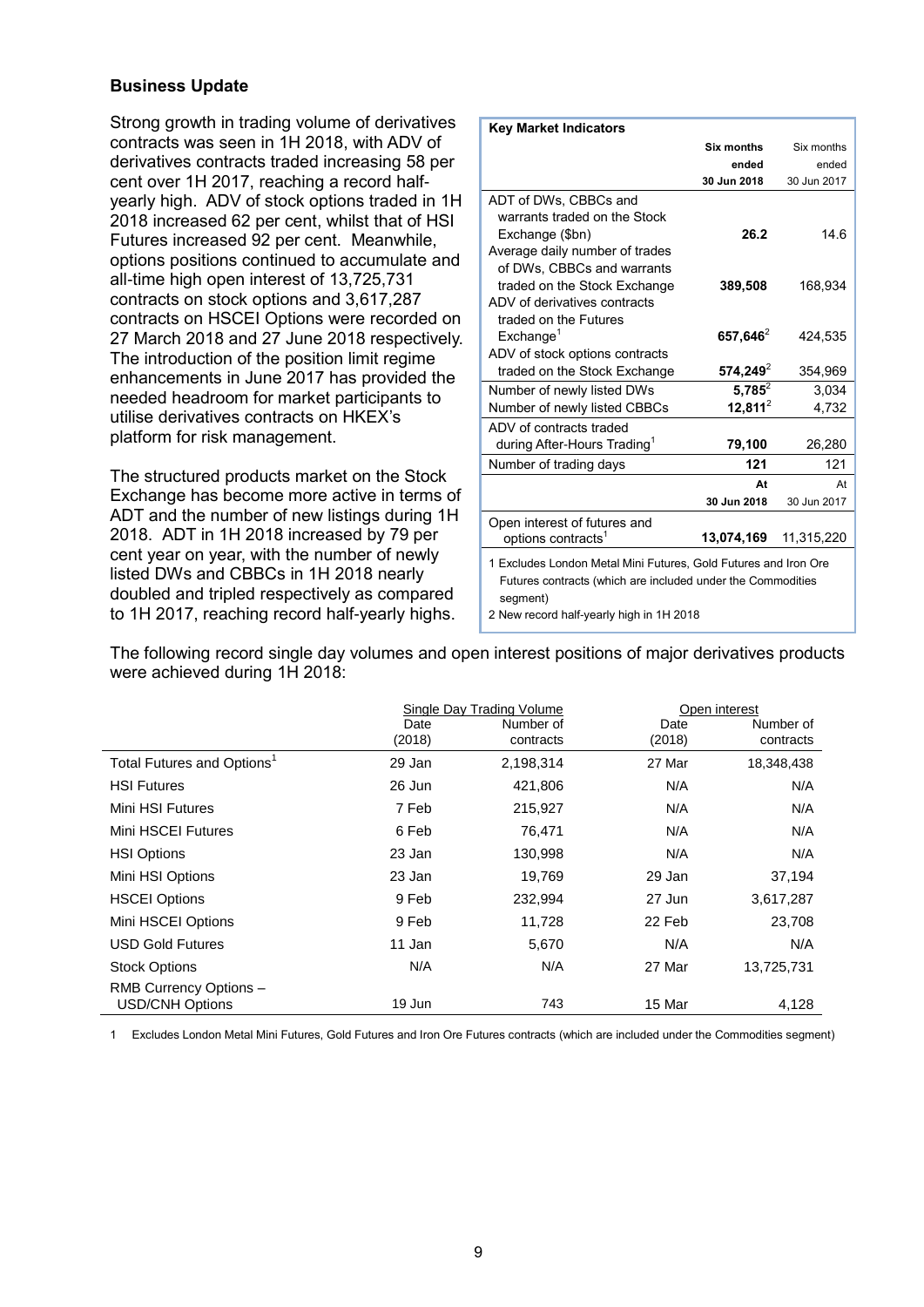Following positive market feedback received after the extension of trading hours from 11:45 pm to 1:00 am on 6 November 2017 (phase 1 of the after-hours trading enhancements), HKEX implemented the phase 2 enhancements on 14 May 2018 by introducing three flagship Equity Index Options<sup>5</sup> in the after-hours session (T+1 Session). The enhancements provided more comprehensive risk management and trading tools to investors and EPs to manage their futures and options portfolio in response to market news in Europe and during the US trading hours. The trading volume of Equity Index Derivatives in T+1 Session continued to grow, with ADV reaching 77,264 contracts in 1H 2018, a 162 per cent increase as compared to the full year of 2017. Trading volume of Equity Index Futures and Equity Index Options in T+1 Session reached a historical high of 184,397 contracts and 11,391 contracts on 6 February 2018 and 27 June 2018 respectively.

As part of HKEX's continuous effort to promote the industry's compliance culture, HKEX hosted four compliance roundtables in 1H 2018 with the industry on market and regulatory issues and challenges. HKEX also launched the 2018 Annual Attestation and Inspection Programme (the Programme) in 1H 2018 focusing on three areas: (1) Client margin requirements; (2) Risk management; and (3) China Connect Rules. Under the Programme, HKEX commenced onsite inspections of selected participants and requested EPs and CPs to attest their compliance with the relevant rules. The Programme is expected to complete by the end of 2018.

In 2018, HKEX introduced various product initiatives for the Derivatives Markets:

- (i) narrowing strike intervals for stock index options on 22 January 2018;
- (ii) four new stock futures and five new stock options on 5 February 2018;
- (iii) contract month extension for HSI/HSCEI futures and options up to 5.5 years on 5 March 2018;
- (iv) two new stock futures with ETF underlying (Tracker Fund of Hong Kong and HSCEI ETF) on 9 April 2018;
- (v) MSCI All Country Asia ex Japan Net Total Return Index (MSCI AxJ) Futures on 11 June 2018;
- (vi) seven new stock futures on 3 July 2018;
- (vii) stock futures and stock options on Xiaomi Corporation on 9 July 2018; and (viii)five new stock options on 16 July 2018.

In addition, to promote the usage of stock futures, HKEX introduced an incentive programme on 1 March 2018 which includes a six-month trading fee waiver for all accounts used for trading stock futures and throttle fee waiver for market makers providing continuous quotes.

To build the awareness of MSCI AxJ Futures and promote the usage of stock futures, HKEX has arranged over 30 product educational seminars and briefing sessions in Hong Kong, Mainland, Taiwan and Singapore.

Intensifying trade tensions weighed on global markets in Q2 2018. On the back of RMB's escalating volatility, HKEX's RMB derivatives products continued to set several records with growing demand for RMB risk management tools. HKEX's USD/CNH Futures recorded an average daily volume of 12,367 contracts (notional value of US\$1.24 billion) in July 2018, the highest monthly turnover, and an increase of 317 per cent from the full year of 2017. Single-day volume hit 22,105 contracts (notional value of US\$2.21 billion) on 6 August 2018, marking all-time record since the product launch in September 2012. The new turnover records underpinned HKEX's highly-liquid RMB derivatives market, with bid-ask spreads in key contract months having notable advantages over other comparable markets, providing strong liquidity and market depth and offering high capital efficiency to investors. The number of futures dealers trading RMB futures for customers has also steadily increased to more than 120, encompassing international, Mainland and Hong Kong-based brokerage firms. HKEX continued to enhance its product range, and introduced additional contract month and additional calendar spreads of the USD/CNH Futures on 19 June 2018, facilitating long-term RMB hedging and calendar rolling activities of market participants.

 $\overline{a}$ 5 HSI Options, HSCEI Options and Mini HSI Options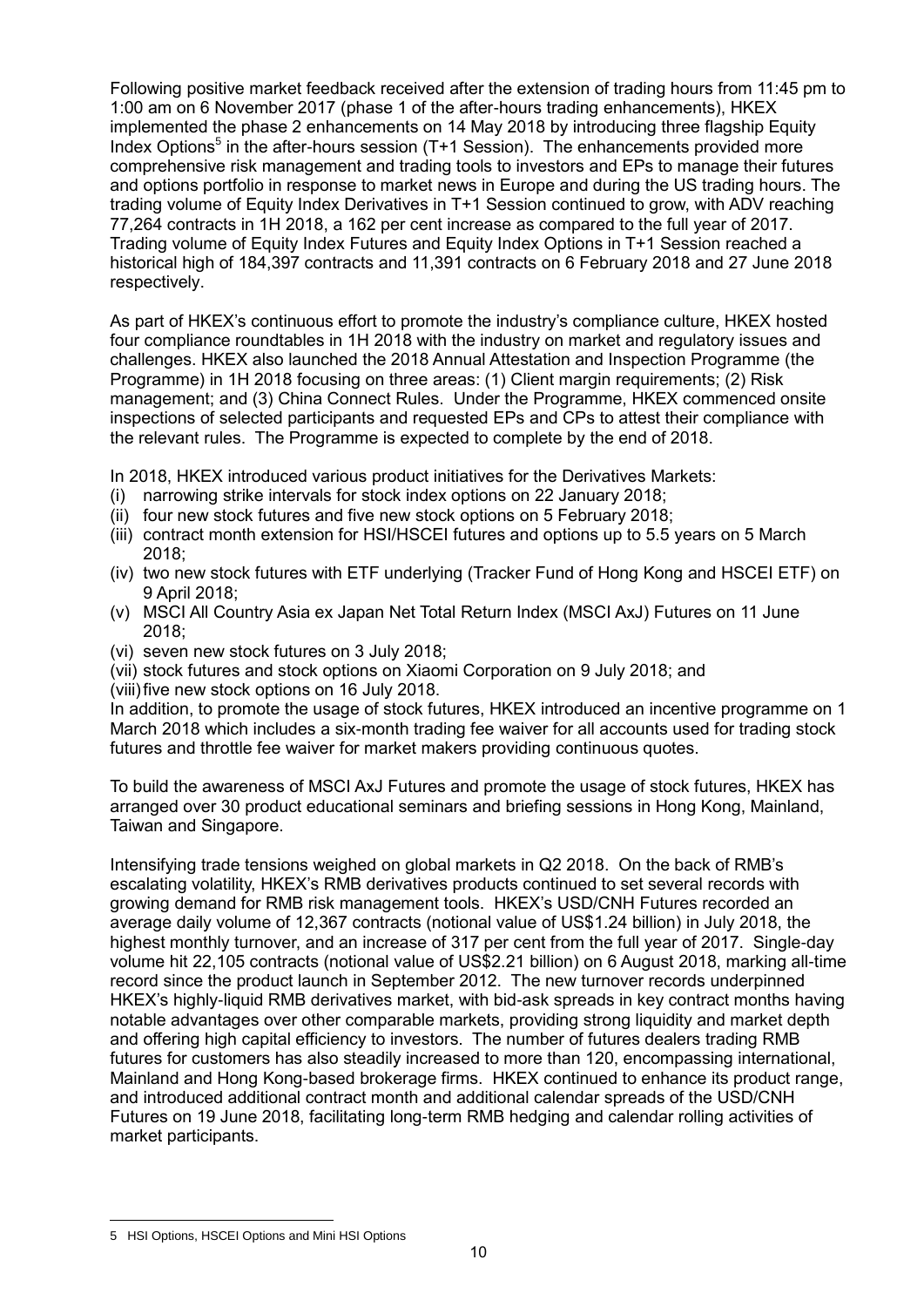On 11 June 2018, HKEX hosted its fifth annual RMB FIC Conference, covering key topics on the RMB FIC markets including RMB's globalisation outlook, China's macro economy and the development of the FIC derivatives market. More than 800 participants attended the conference.

A new market data feed package, Derivatives Lite, was rolled out in April 2018 to facilitate EPs' migration to a comparable market data source with the upgrade of Derivatives Market systems.

#### **Commodities Segment**

#### **Analysis of Results**

ADV of metals contracts traded was 28 per cent higher in 1H 2018 compared to 1H 2017. However, the impact of fee reductions for shortand medium-dated carry trades introduced as a result of the Strategic Pathway, and non-fee generating administrative trades introduced in June 2017 (Admin Trades) in order to meet new requirements resulting from the Markets in Financial Instruments Directive II (MiFID II), resulted in a drop in trading fees by \$11 million or 2 per cent. ADV of metals contracts traded excluding Admin Trades was 11 per cent higher compared to 1H 2017.

Operating expenses rose by 26 per cent. Excluding the one-off insurance recovery of \$23 million relating to the warehouse litigation in the US in 2017, operating expenses rose by 16 per cent. The increase was mainly attributable to higher LME operating costs arising from an



increase in staff costs from increased headcount and annual payroll adjustments, higher IT costs, and the impact of stronger GBP. Operating expenses of Qianhai Mercantile Exchange (QME) remained relatively flat.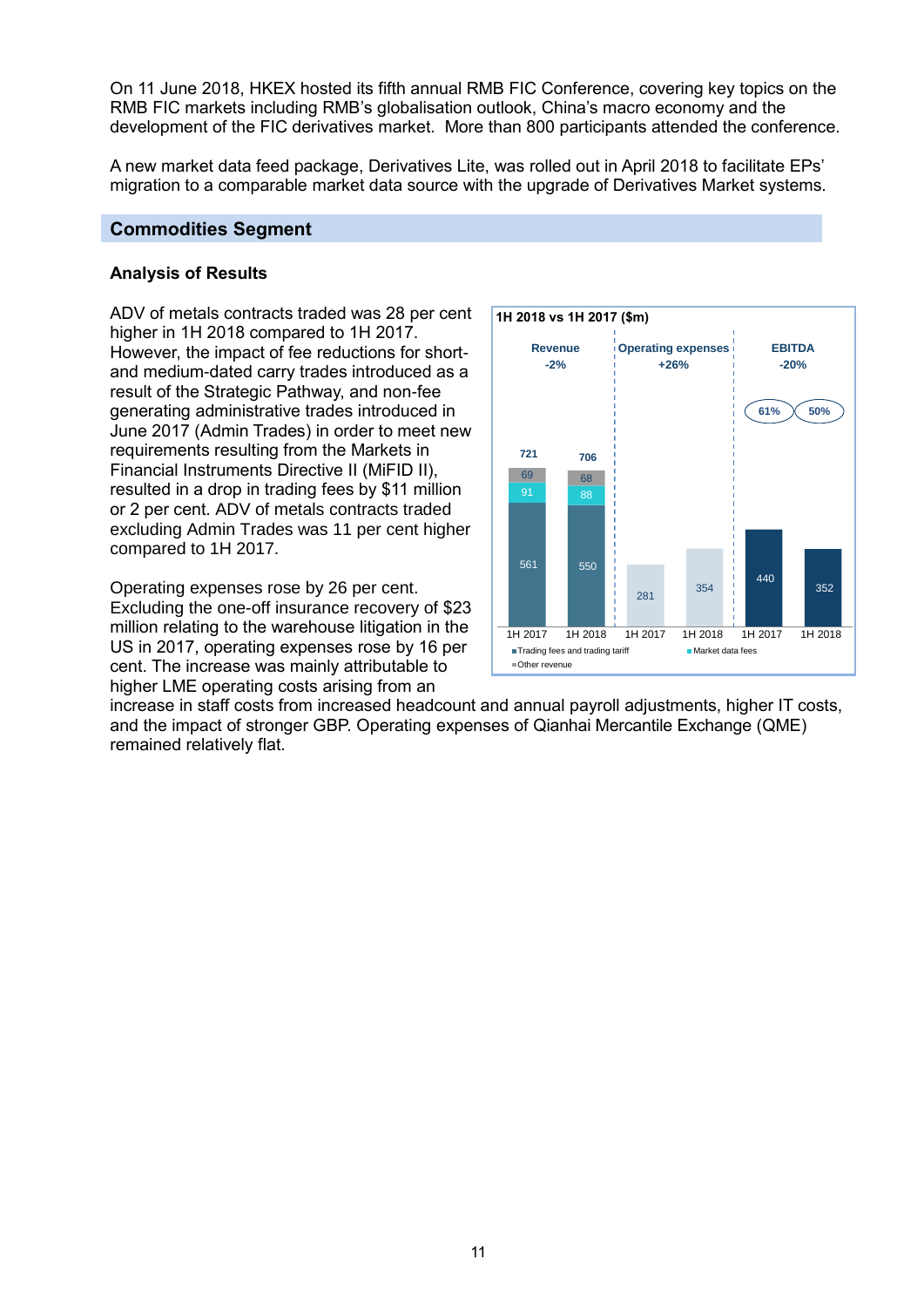#### **Business Update**

During 1H 2018, the LME continued to work on its Strategic Pathway deliverables. The Financial OTC Booking Fee took effect from 1 June 2018, and work is progressing on implied pricing, new products, Registered Intermediating Brokers and enhancements to the Warrants as Collateral service.

The LME continues to develop its ferrous market. On 1 January 2018, the LME launched its Ferrous Liquidity Provider programme to replace the former Ferrous Market Making programmes. As of 30 June 2018, four participants have joined the scheme.

Positive momentum continues for LMEprecious with open interest at 26,139 lots for gold and 5,241 lots for silver as of 30 June 2018. The structure of the open interest reflects the longterm nature of the proposition, with gold positions out to 4 years forwards and over 80 per cent of open interest sitting beyond the first monthly date. The Asian hours liquidity provider

| <b>Key Market Indicators</b>       |             |             |
|------------------------------------|-------------|-------------|
|                                    | Six months  | Six months  |
|                                    | ended       | ended       |
|                                    | 30 Jun 2018 | 30 Jun 2017 |
| ADV of metals contracts traded on  |             |             |
| the LME (lots)                     |             |             |
| Aluminium                          | 285,049     | 217,724     |
| Copper                             | 165,269     | 138,257     |
| Zinc.                              | 144,164     | 112,543     |
| <b>Nickel</b>                      | 101,726     | 81,135      |
| Lead                               | 55,212      | 40,179      |
| Ferrous                            | 2,084       | 1,089       |
| Precious                           | 3,894       |             |
| Others                             | 6,567       | 6,615       |
| Total                              | 763,965     | 597,542     |
| I ess: Admin Trades                | (105, 345)  | (3, 152)    |
| Total chargeable ADV               | 658,620     | 594,390     |
| Number of trading days             | 125         | 125         |
|                                    | At          | At          |
|                                    | 30 Jun 2018 | 30 Jun 2017 |
| Total futures Market Open Interest |             |             |
| (lots)                             | 2,177,187   | 2,200,807   |

programme for LMEprecious was successfully launched on 1 June 2018, providing on-screen pricing out to 12 months forward from 01:00 to 08:00 London time. One new firm joined as a general clearing member in 1H 2018, and a number of additional members are in the final stages of on-boarding and testing. In Hong Kong, 16,634 CNH gold futures contracts and 159,986 USD gold futures contracts were traded during 1H 2018, and 137 contracts, ie, 137 kilograms of gold bars, were physically settled against futures contracts. In addition, five new EPs were recruited to trade gold futures in 1H 2018.

The LME continues to focus on the key global topic of responsible metals sourcing. Following a 2017 comprehensive responsible sourcing survey with all producers of LME listed brands, the LME intends to release a position paper in August 2018 outlining its proposal to require all its listed brands to comply with international standards<sup>6</sup> for responsible sourcing. The LME has committed to engage with all stakeholders in the market and the position paper will remain open for feedback until 14 September 2018.

HKEX hosted the sixth LME Asia Week in Hong Kong from 15 to 18 May 2018, with over 1,900 metals professional and media in attendance. Six events were hosted throughout the week in addition to the traditional Chairman's Cocktail, LME Asia Metals Seminar and LME Asia Dinner in order to provide more opportunities for the industry to share information and exchange ideas.

We continue the development of QME, our Qianhai commodities trading platform. The QME is in the process of building a spot trading platform with reliable infrastructure and processes, solid physical warehouse standards, and robust electronic trading facilitation. We are currently reviewing QME's operational readiness along with relevant market players including local regulators, service partners, domestic producers and industrial users.

 $\overline{a}$ 6 The principles set out by the Organisation for Economic Co-operation and Development's Due Diligence Guidance for Responsible Supply Chains of Minerals from Conflict-Affected and High-Risk Areas or equivalent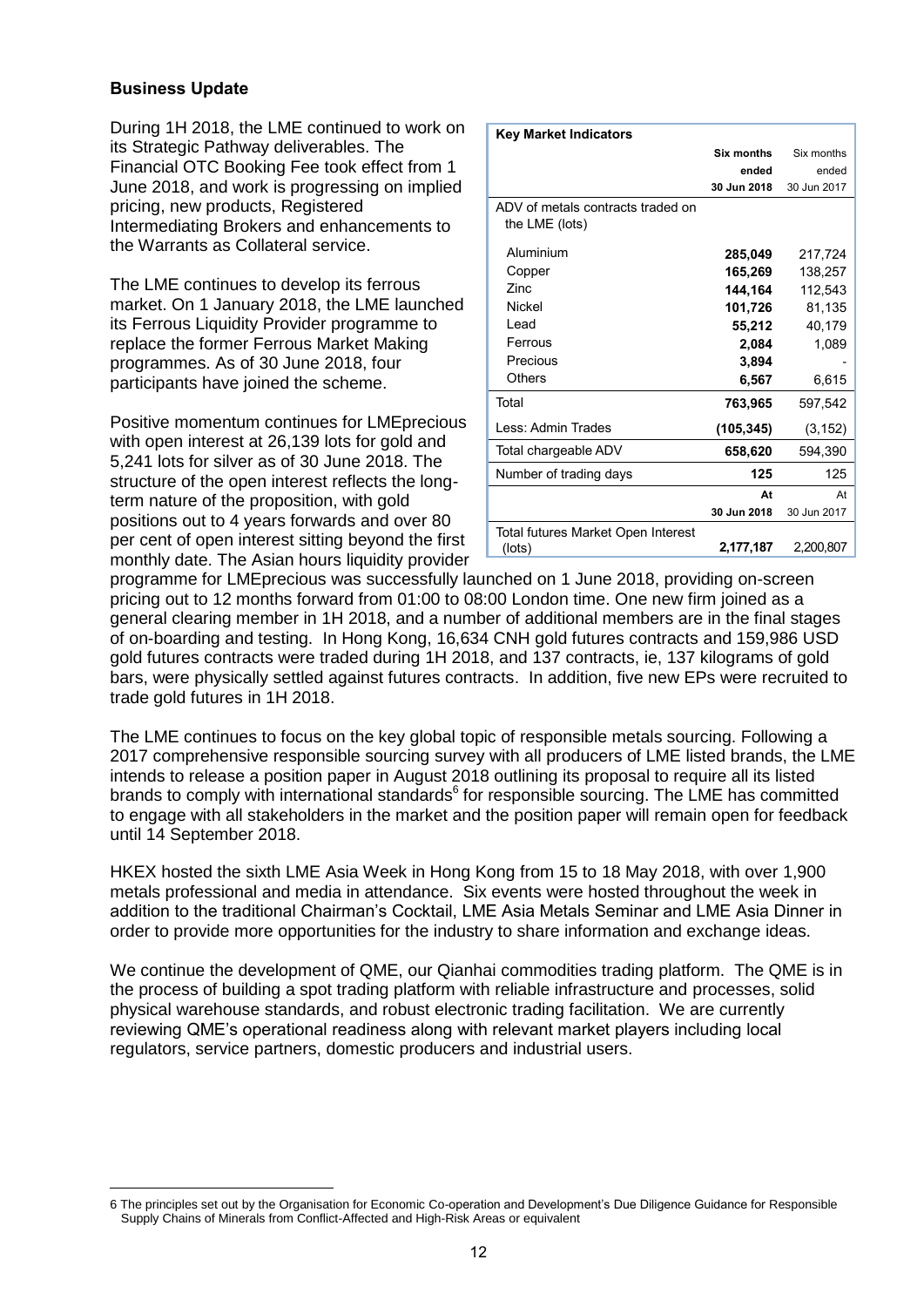#### **Clearing Segment**

#### **Analysis of Results**

Clearing and settlement fees for Cash Market trades and Settlement Instructions (SIs) increased by 62 per cent and 33 per cent respectively. The increase was primarily driven by a higher number of transactions, and a 7 per cent higher average fee per transaction.

Depository, custody and nominee services fees rose by \$59 million due to higher portfolio fees from an increase in overall portfolio value held under Southbound and Northbound Trading of Stock Connect, and an increase in e-IPO service fees and corporate action fees, partly offset by lower scrip fees.

Net investment income increased by \$229 million or 58 per cent, attributable to an increase in Margin Fund investment income, as follows:



|                                  | Six months ended 30 Jun 2018  |                       |              | Six months ended 30 Jun 2017 |                       |       |
|----------------------------------|-------------------------------|-----------------------|--------------|------------------------------|-----------------------|-------|
|                                  |                               | Clearing              |              |                              | Clearing              |       |
|                                  | <b>Margin</b><br><b>Funds</b> | House<br><b>Funds</b> | <b>Total</b> | Margin<br><b>Funds</b>       | House<br><b>Funds</b> | Total |
|                                  | \$m                           | \$m                   | \$m          | \$m                          | \$m                   | \$m   |
| Net investment income from:      |                               |                       |              |                              |                       |       |
| - Cash and bank deposits         | 567                           | 23                    | 590          | 363                          | 11                    | 374   |
| - Debt securities                | 29                            |                       | 29           | 19                           | ۰                     | 19    |
| - Exchange gains                 | 3                             | ۰                     | 3            | $\sim$                       | $\blacksquare$        |       |
| Total net investment income      | 599                           | 23                    | 622          | 382                          | 11                    | 393   |
| Average fund size (\$bn)         | 162.1                         | 20.3                  | 182.4        | 129.7                        | 10.2                  | 139.9 |
| Annualised net investment return | 0.74%                         | 0.23%                 | 0.68%        | 0.59%                        | 0.21%                 | 0.56% |

The increase in net investment income of Margin Funds in 1H 2018 arose from higher interest income on cash and bank deposits, attributable to both higher deposit rates and higher average Margin Fund size of HKCC, as higher margin requirements per contract were imposed on CPs due to increased volatility.

The increase in revenue and other income was, however, partly offset by a \$55 million one-off post-liquidation interest payment from the liquidators of Lehman Brothers Securities Asia Limited in 2017.

Operating expenses increased by 6 per cent, mainly as a result of increased staff costs from annual payroll adjustments and higher variable pay accruals.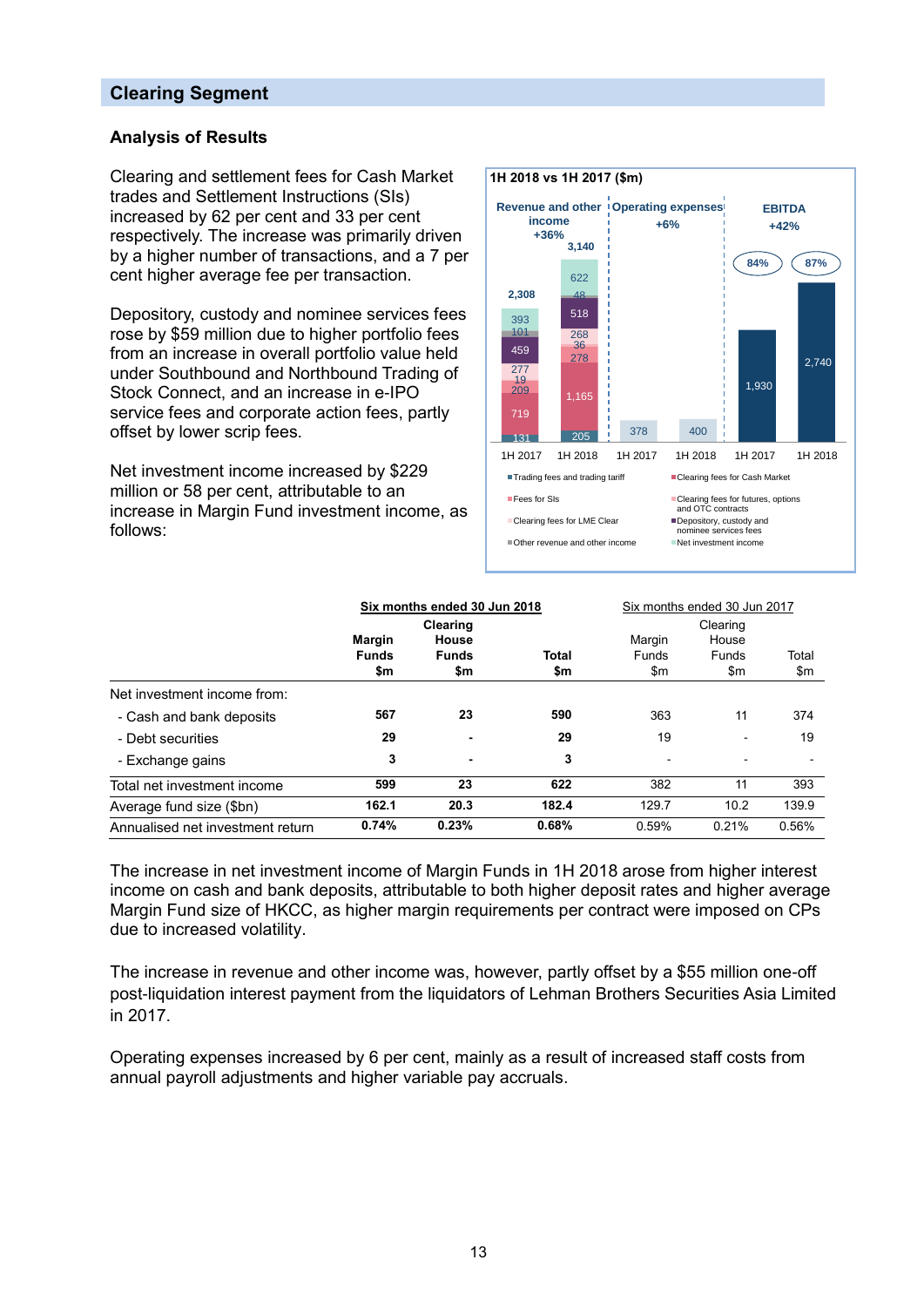#### **Business Update**

The inclusion of A shares in MSCI indices in June 2018 was an important milestone in China's capital market internationalisation, and it was made possible with continuous Stock Connect clearing enhancements. During 1H 2018, HKSCC saw a surge in usage of a number of Stock Connect facilities for institutional investors, including (i) a 60 per cent increase in the number of Special Segregated Accounts during March to May 2018 as institutional investors prepared for MSCI's A

| <b>Key Market Indicators</b>                                                                                         |                               |                              |
|----------------------------------------------------------------------------------------------------------------------|-------------------------------|------------------------------|
|                                                                                                                      | <b>Six months</b>             | Six months                   |
|                                                                                                                      | ended                         | ended                        |
|                                                                                                                      | 30 Jun 2018                   | 30 Jun 2017                  |
| ADT traded on the Stock<br>Exchange (\$bn)                                                                           | 126.6                         | 76.0                         |
| Average daily number of Stock<br>Exchange trades<br>Average daily value of SIs (\$bn)<br>Average daily number of SIs | 1,729,333<br>296.2<br>109,241 | 1,138,553<br>204.1<br>87.781 |
|                                                                                                                      |                               |                              |

share inclusion; (ii) a 50 times increase in average daily value of Northbound SIs settled through the Realtime Delivery versus Payment arrangement from RMB 61 million (0.3 per cent of Northbound turnover) for the first four months of 2018 to RMB 3,226 million (12.9 per cent of Northbound turnover) over the index rebalancing period; and (iii) increased usage in the new arrangement introduced in May 2018 which allows CPs to provide USD or HKD, in addition to RMB, as collateral for the early release of A shares on the trade day to alleviate RMB funding pressure on CPs. Furthermore, portfolio value of A shares held under Northbound Trading of Stock Connect continued to increase steadily and reached RMB 662 billion as of 30 June 2018 (30 June 2017: RMB 347 billion), with a record high of RMB 686 billion in May 2018.

As part of the continuous efforts to achieve a higher level of compliance with international regulatory requirements and to better align with global industry practices, HKSCC, HKCC and SEOCH have implemented the following changes to their default fund resource arrangement and membership requirement from 1 June 2018: (i) contributions by HKSCC, HKCC and SEOCH to their respective default funds are increased to 10 per cent of the default fund size instead of using a fixed amount; (ii) HKCC's Contingent Advance Capital facility (previously provided by HKCC to relieve 50 per cent of CPs' default fund contribution requirements) was removed and each HKCC CP is granted a \$1 million dynamic default fund credit; and (iii) the Tier 1 capital of settlement banks and General CPs (that are Registered Institutions) of HKSCC, HKCC and SEOCH are set at a minimum of \$390 million.

In 1H 2018, a total of US\$55.0 billion notional amount was cleared by OTC Clear, up 547 per cent as compared to 1H 2017. More HKD interest rate swaps were cleared due to market volatility with a total of US\$16.7 billion notional amount cleared, up 506 per cent as compared to 1H 2017. USD/CNH cross currency swaps cleared notional amount reached US\$16.6 billion, up 388 per cent as compared to 1H 2017. On the business development front, OTC Clear launched the USD/HKD cross currency swaps clearing on 30 April 2018 and admitted a PRC-incorporated commercial bank as clearing member on 11 June 2018.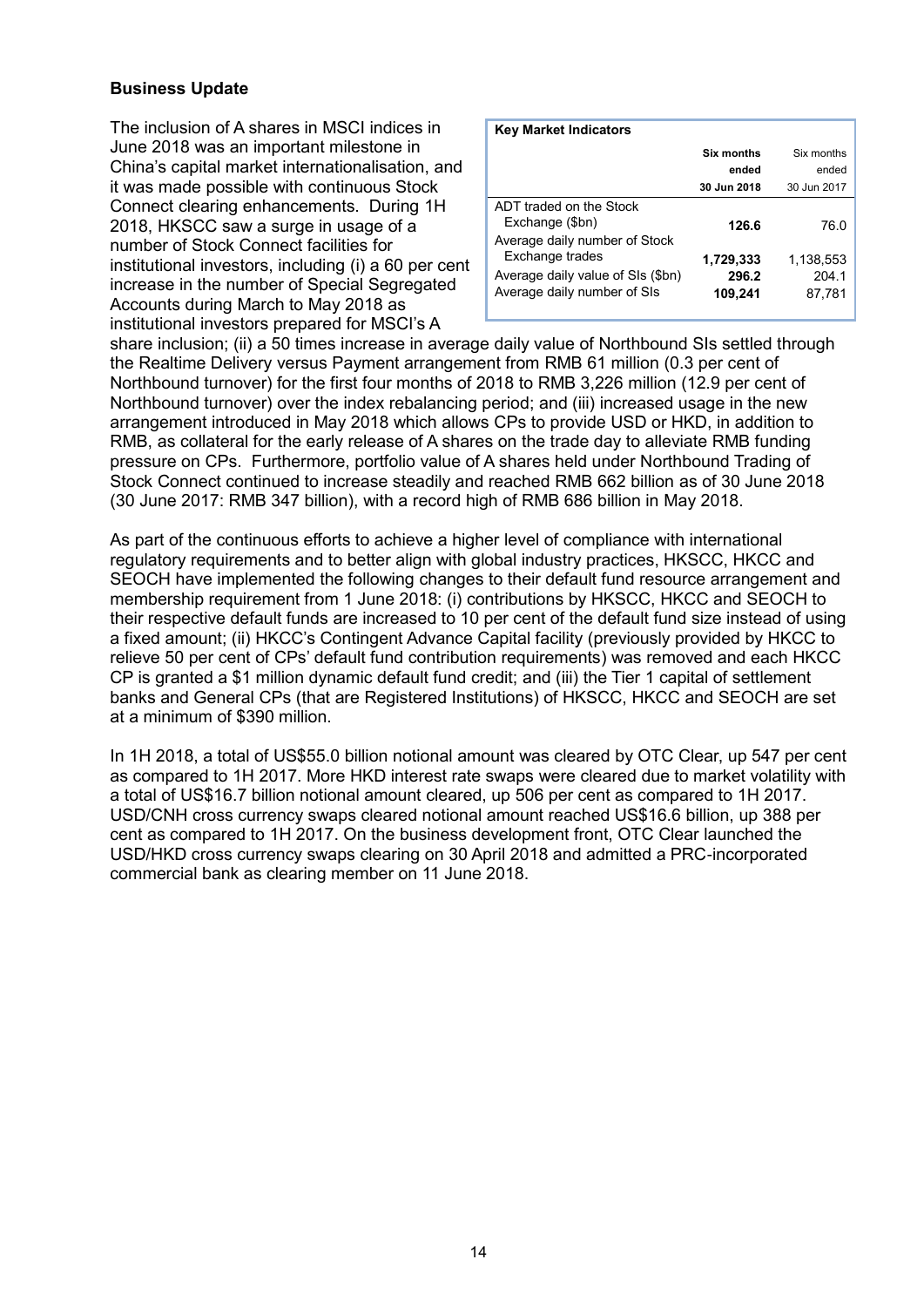#### **Platform and Infrastructure Segment**

#### **Analysis of Results**

Network fees rose by \$42 million or 20 per cent due to an increase in sales of throttles driven by the MSCI inclusion, as well as new EPs and China Connect EPs (CCEPs) migrating from Open Gateway to new China Connect Central Gateway (CCCG).

#### **Business Update**

During 1H 2018, all major trading, clearing, settlement, and market data dissemination systems for the Cash, Derivatives and Commodities Markets continued to perform reliably.



The new securities trading system for Hong Kong Cash Market, the Orion Trading Platform - Securities Market (OTP-C), was launched successfully on 5 February 2018 and has been running smoothly notwithstanding that its launch coincided with a period of record turnover during 1H 2018. It is a scalable high performance system based on open technology architecture that gives it flexibility to support a variety of new functionalities. The system is designed to initially support up to 60,000 orders per second, double of the previous Third Generation Automatic Order Matching and Execution System (AMS/3.8), with scope for further increases. The launch of the OTP-C is expected to meet capacity requirements in the next decade.

The detailed design phase for the implementation of Orion Trading Platform – China Stock Connect (OTP-CSC) was completed in June 2018. System development has commenced and is expected to be completed in Q4 this year. Market readiness activities will be carried out in 1H 2019. The OTP-CSC will replace the legacy proprietary hardware currently supporting Northbound Trading of Stock Connect.

Development work continues on the upgrade of the derivatives platforms, The Hong Kong Futures Automated Trading System (HKATS) and The Derivatives Clearing and Settlement System (DCASS), tentatively scheduled for rollout by Q2 2019. The upgrade will bring simplified infrastructure to the Derivatives Market, with a reduction of the hardware footprint required at participants' premises.

#### **Corporate Items**

"Corporate Items" is not a business segment but comprises central income (including net investment income of Corporate Funds), the cost of central support functions that provide services to all operating segments and other costs not directly related to any operating segments.

| 1H 2018 vs 1H 2017        |             |             |
|---------------------------|-------------|-------------|
|                           | Six months  | Six months  |
|                           | ended       | ended       |
|                           | 30 Jun 2018 | 30 Jun 2017 |
|                           | \$m         | \$m         |
| Revenue and other income  |             |             |
| Net investment income     | 173         | 428         |
| Others                    | 15          | 3           |
| Total                     | 188         | 431         |
| <b>Operating expenses</b> | 527         |             |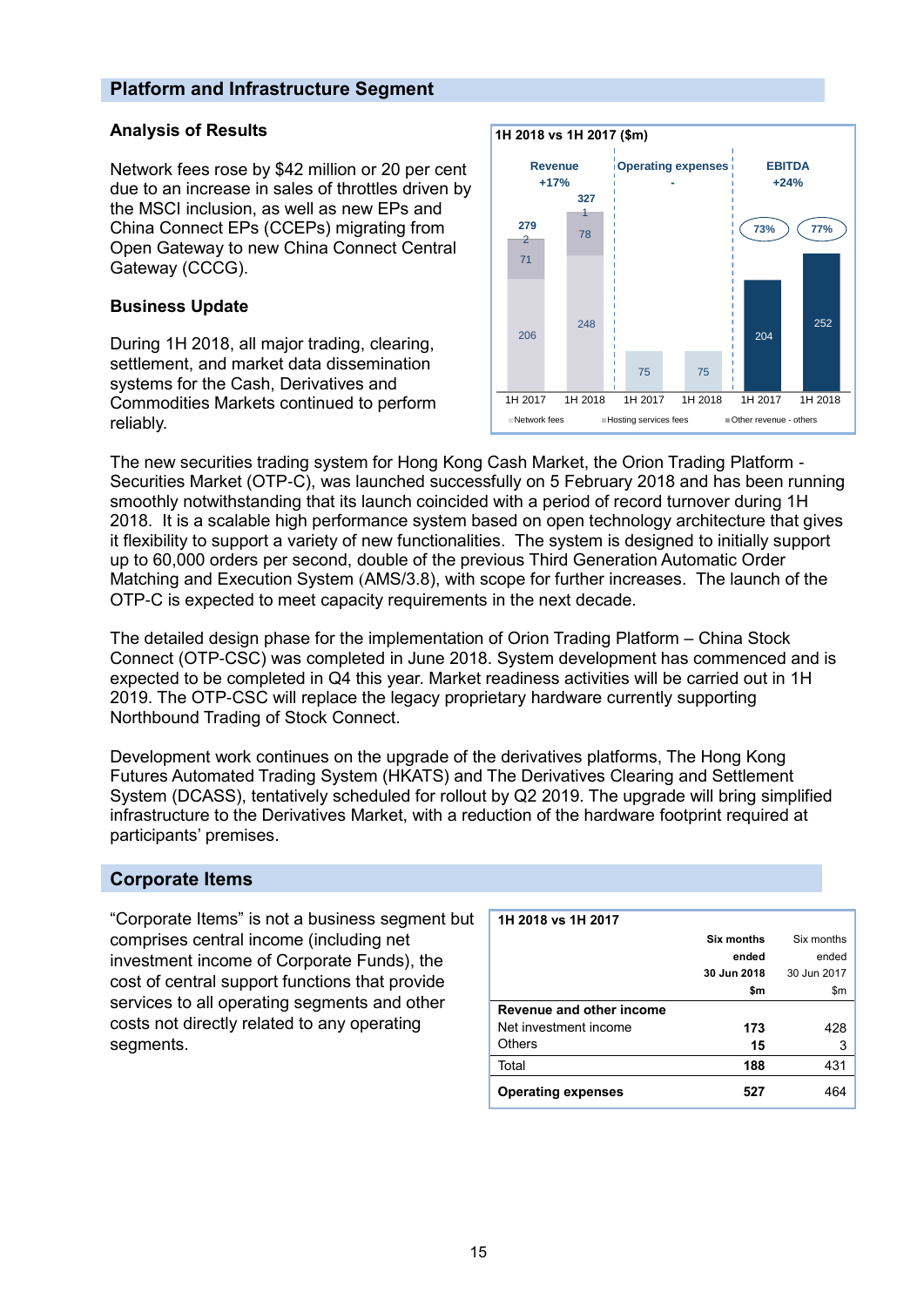#### **Analysis of Results**

The analysis of net investment income of Corporate Funds is as follows:

|                                              | <b>Six months</b><br>ended<br>30 Jun 2018<br>\$m | Six months<br>ended<br>30 Jun 2017<br>\$m |
|----------------------------------------------|--------------------------------------------------|-------------------------------------------|
| Net investment income from:                  |                                                  |                                           |
| - Collective investment schemes <sup>1</sup> | 52                                               | 327                                       |
| - Cash and bank deposits                     | 134                                              | 69                                        |
| - Exchange (losses)/gains                    | (13)                                             | 32                                        |
| Total net investment income                  | 173                                              | 428                                       |
| Average fund size (\$bn)                     | 24.3                                             | 19.9                                      |
| Annualised net investment return             | 1.42%                                            | 4.31%                                     |

1 See Financial Review section for further details

Net investment income of Corporate Funds decreased by \$255 million compared to 1H 2017 principally due to lower fair value gains on collective investment schemes held under the external portfolio (see Financial Review section for further details), partly offset by higher interest income earned on cash and bank deposits from increased fund size and higher deposit rates. As the valuation of external portfolios reflects movements in market prices, fair value gains or losses may fluctuate or reverse until the investments are sold or mature.

The increase in average fund size of 22 per cent arose from retention of cash generated by the Group over the past 12 months.

Operating expenses increased by 14 per cent over 1H 2017 mainly due to increased staff costs from annual payroll adjustments and higher variable pay accruals, and higher premises expenses for new offices and the new HKEX Connect Hall.

#### **Business Update**

With modern technology rapidly affecting companies in almost every industry, HKEX is no exception. In order to actively monitor, participate in and facilitate new innovations for the sustained growth of our business, HKEX has set up an Innovation Lab earlier this year. Its mission is to explore and accelerate creative new technologies and applications for our business. By harnessing the latest cutting-edge technologies, the Lab will endeavor to improve some of our existing processes and staff experience. It will also explore, incubate and invest in innovative new opportunities that can position HKEX to maintain its leadership in the global capital markets of tomorrow.

#### **Expenses, Other Costs and Taxation**

#### **Operating Expenses**

|                                          | <b>Six months</b><br>ended<br>30 Jun 2018<br>\$m | Six months<br>ended<br>30 Jun 2017<br>\$m | Change |
|------------------------------------------|--------------------------------------------------|-------------------------------------------|--------|
| Staff costs and related expenses         | 1,205                                            | 1,073                                     | 12%    |
| IT and computer maintenance expenses     | 241                                              | 210                                       | 15%    |
| Premises expenses                        | 202                                              | 176                                       | 15%    |
| Product marketing and promotion expenses | 22                                               | 20                                        | 10%    |
| Legal and professional fees              | 42                                               | 18                                        | 133%   |
| Other operating expenses                 | 206                                              | 214                                       | (4%)   |
| Total                                    | 1.918                                            | 1.711                                     | 12%    |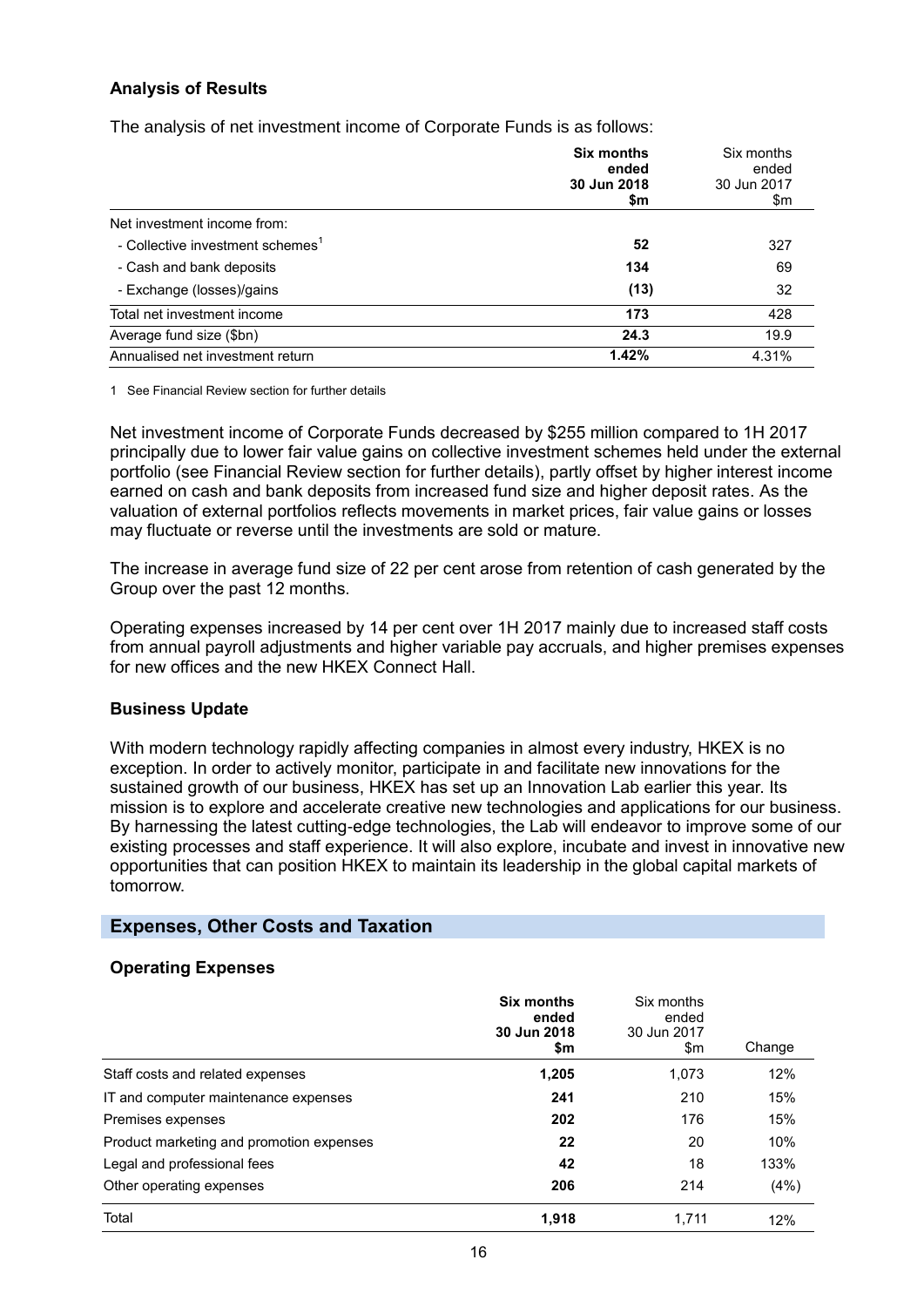Staff costs and related expenses increased by \$132 million or 12 per cent mainly due to annual payroll adjustments, increase in performance-related variable pay accruals, and increased headcount for strategic initiatives.

IT and computer maintenance expenses increased by \$31 million or 15 per cent, attributable to higher maintenance expenses for new IT systems and upgraded networks.

Premises expenses increased by \$26 million or 15 per cent due to the new offices taken up at Exchange Square in Hong Kong.

Legal and professional fees increased by \$24 million or 133 per cent, attributable to a one-off insurance recovery of \$23 million relating to the warehouse litigation in the US in 2017.

#### **Depreciation and Amortisation**

|                               | <b>Six months</b><br>ended<br>30 Jun 2018<br>\$m | Six months<br>ended<br>30 Jun 2017<br>\$m | Change |
|-------------------------------|--------------------------------------------------|-------------------------------------------|--------|
| Depreciation and amortisation | 378                                              | 362                                       | 4%     |

Depreciation and amortisation rose by \$16 million or 4 per cent, attributable to roll-out of new IT systems. During 1H 2018, the Group incurred capital expenditure of \$339 million, an increase of 11 per cent from 1H 2017.

#### **Finance Costs**

|               | <b>Six months</b><br>ended<br>30 Jun 2018<br>\$m | Six months<br>ended<br>30 Jun 2017<br>\$m | Change |
|---------------|--------------------------------------------------|-------------------------------------------|--------|
| Finance costs | 55                                               | 65                                        | (15%)  |

The decrease in finance costs was due to the repayment of all bank borrowings in 2H 2017.

#### **Taxation**

|          | <b>Six months</b><br>ended<br>30 Jun 2018<br>\$m | Six months<br>ended<br>30 Jun 2017<br>\$m | Change |
|----------|--------------------------------------------------|-------------------------------------------|--------|
| Taxation | 822                                              | 582                                       | 41%    |

Taxation increased due to higher profit before taxation, but was partly offset by a \$47 million tax refund from the UK tax authority.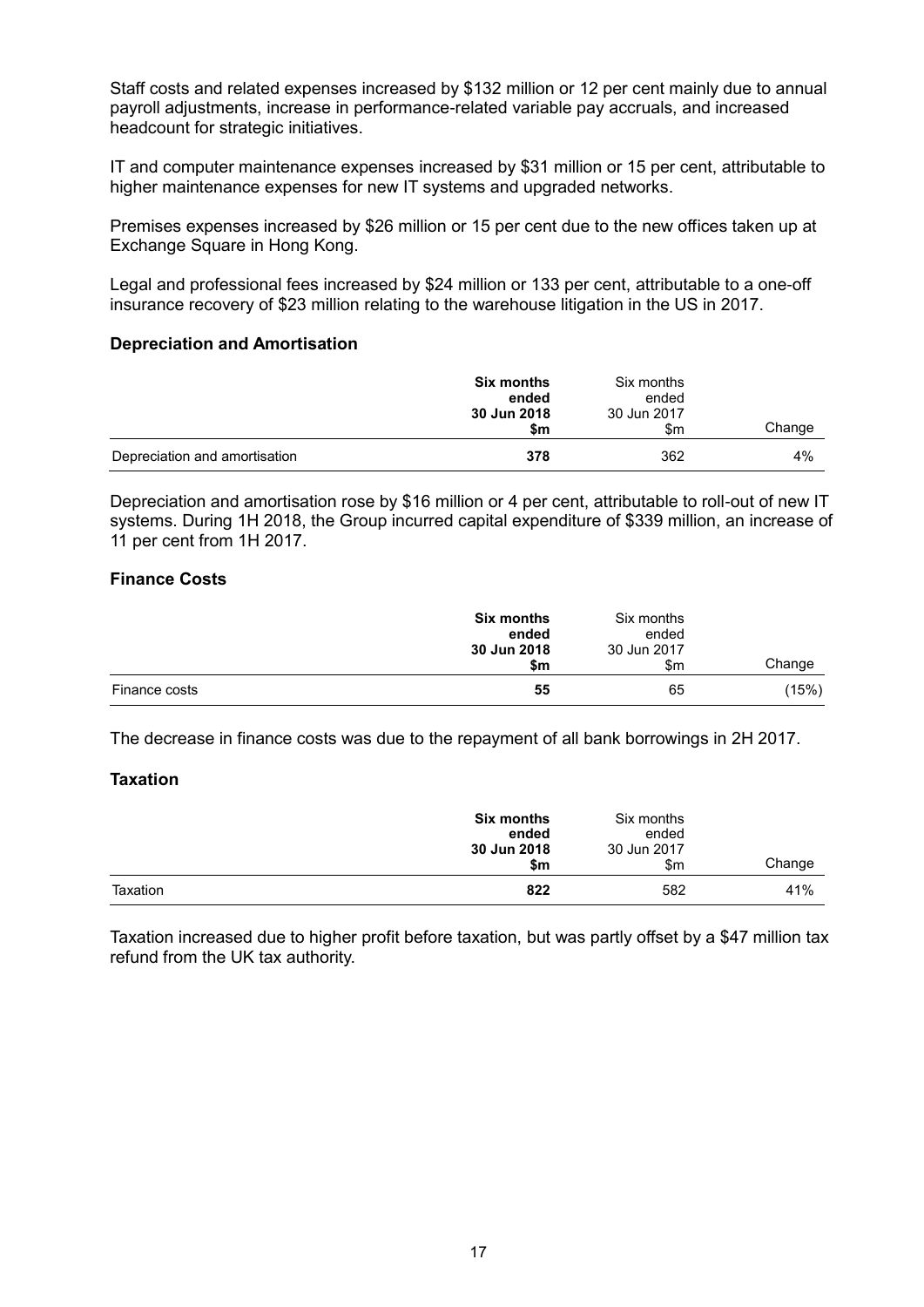### **FINANCIAL REVIEW**

#### **Financial Assets and Financial Liabilities by Funds**

|                                                                               | At<br>30 Jun 2018 | At<br>31 Dec 2017 |        |
|-------------------------------------------------------------------------------|-------------------|-------------------|--------|
|                                                                               | \$m               | \$m               | Change |
| <b>Financial assets</b>                                                       |                   |                   |        |
| Cash and cash equivalents                                                     | 152,978           | 155,660           | (2%)   |
| Financial assets measured at fair value through profit or loss                | 73,693            | 95,037            | (22%)  |
| Financial assets measured at fair value through other<br>comprehensive income | 3,059             |                   | N/A    |
| Financial assets measured at amortised cost                                   | 36,083            | 30.817            | 17%    |
| Total                                                                         | 265,813           | 281,514           | (6%)   |

The Group's financial assets comprised financial assets of Corporate Funds, Margin Funds, Clearing House Funds, base and precious metals derivatives contracts, and cash prepayments and collateral for A shares traded under Stock Connect as follows:

|                                                                             | At<br>30 Jun 2018 | At<br>31 Dec 2017 |        |
|-----------------------------------------------------------------------------|-------------------|-------------------|--------|
|                                                                             | \$m               | \$m               | Change |
| <b>Financial assets</b>                                                     |                   |                   |        |
| Corporate Funds <sup>1</sup>                                                | 25,866            | 21.464            | 21%    |
| Margin Funds <sup>2</sup>                                                   | 151,436           | 155.384           | (3%)   |
| <b>Clearing House Funds</b>                                                 | 21,531            | 17.642            | 22%    |
| Base and precious metals derivatives contracts cleared<br>through LME Clear | 66,980            | 85,335            | (22%)  |
| Cash prepayments and collateral for A shares                                |                   | 1,689             | (100%) |
| Total                                                                       | 265,813           | 281,514           | (6%)   |

1 Includes \$1,292 million (31 December 2017: \$Nil) solely used for supporting contributions to default funds and default fund credits for HKSCC Guarantee Fund, SEOCH Reserve Fund and HKCC Reserve Fund

2 Excludes Settlement Reserve Fund and Settlement Guarantee Fund paid to ChinaClear and margin receivable from CPs of \$2,704 million (31 December 2017: \$2,430 million), which are included in accounts receivable, prepayments and other deposits

|                                                                                             | At<br>30 Jun 2018<br>\$m | At<br>31 Dec 2017<br>\$m | Change |
|---------------------------------------------------------------------------------------------|--------------------------|--------------------------|--------|
| <b>Financial liabilities</b>                                                                |                          |                          |        |
| Base and precious metals derivatives contracts cleared<br>through LME Clear                 | 66,980                   | 85,335                   | (22%)  |
| Margin deposits, Mainland security and settlement deposits, and<br>cash collateral from CPs | 154,140                  | 157.814                  | (2%)   |
| CPs' contributions to Clearing House Funds                                                  | 20.827                   | 16.626                   | 25%    |
| Total                                                                                       | 241,947                  | 259,775                  | (7%)   |

The increase in financial assets and financial liabilities of Clearing House Funds at 30 June 2018 compared to 31 December 2017 was mainly attributable to higher contributions required from LME Clear members and HKSCC CPs in response to changes in risk exposures.

Corporate Funds increased by \$4,402 million during 1H 2018 due to the retention of cash generated by the business over the past six months partly offset by the cash paid for the 2017 final dividend.

A portion of the Corporate Funds is invested in collective investment schemes which are designed to enhance returns and mitigate portfolio volatility and asset class concentration risk.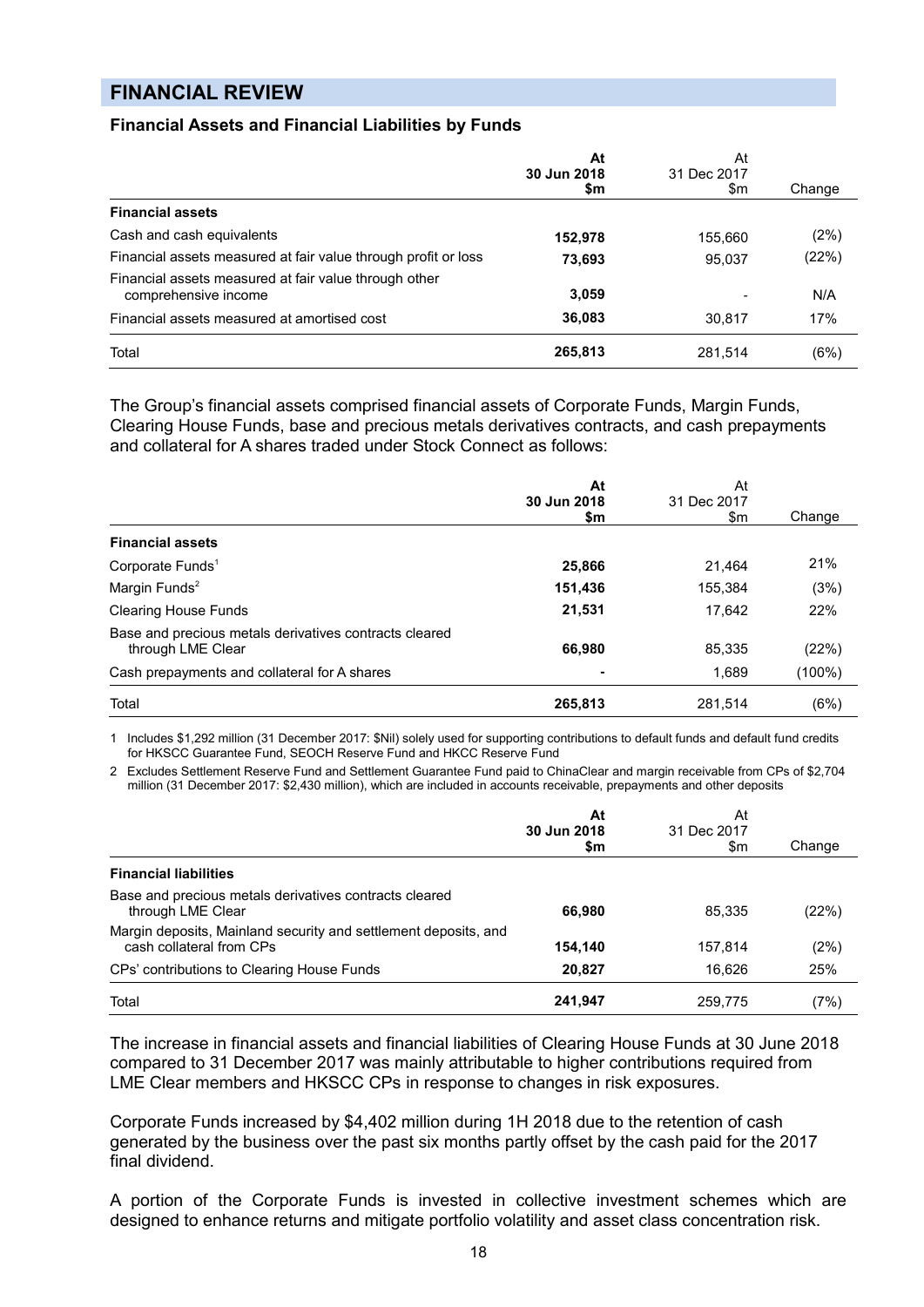At 30 June 2018, the fair value of the Group's collective investment schemes by strategy employed was as follows:

|                                                    | At<br>30 Jun 2018<br>\$m | At<br>31 Dec 2017<br>\$m | Change |
|----------------------------------------------------|--------------------------|--------------------------|--------|
| Defensive Equities                                 | 2,024                    | 2,225                    | (9%)   |
| Absolute Return                                    | 1,362                    | 1,245                    | 9%     |
| Multi-Sector Fixed Income <sup>1</sup>             | 2,009                    | 1,922                    | 5%     |
| US Government Bonds and Mortgage-backed Securities | 1,318                    | 1,251                    | 5%     |
| Total                                              | 6,713                    | 6,643                    | 1%     |
| Number of Funds                                    | 16                       | 15                       | 7%     |

1 The "Credit" and "Multi-Asset Fixed Income" strategies disclosed in the 2017 Annual Report were combined and included in "Multi-Sector Fixed Income" strategy.

The increase in investment in collective investment schemes was mainly due to the fair value gains generated by the schemes during 1H 2018.

#### **Working Capital, Financial Resources and Gearing**

Working capital rose by \$2,576 million or 13 per cent to \$22,028 million at 30 June 2018 (31 December 2017: \$19,452 million). The increase was primarily due to the profit of \$5,041 million generated during 1H 2018, partly offset by the 2017 final dividend, net of scrip dividend, of \$1,775 million paid in June 2018, and the reclassification of borrowings of \$751 million from noncurrent liabilities to current liabilities as they became repayable within twelve months.

At 30 June 2018, the Group had the following outstanding borrowings:

|                                                                                                           | At 30 Jun 2018           |                     | At 31 Dec 2017           |                     |  |
|-----------------------------------------------------------------------------------------------------------|--------------------------|---------------------|--------------------------|---------------------|--|
|                                                                                                           | Carrying<br>value<br>\$m | <b>Maturity</b>     | Carrying<br>value<br>\$m | Maturity            |  |
| 2 USD fixed rate notes with<br>average coupon of 2.8 per cent <sup>1</sup><br>Written put options to non- | 1.539                    | Dec 2018 & Jan 2019 | 1.533                    | Dec 2018 & Jan 2019 |  |
| controlling interests                                                                                     | 333                      | N/A                 | 327                      | N/A                 |  |
|                                                                                                           | 1.872                    |                     | 1,860                    |                     |  |

1 Repayment of the notes will be funded by the Group's Corporate Funds.

At 30 June 2018, the Group had a gross gearing ratio (ie, gross debt divided by adjusted capital) of 5 per cent (31 December 2017: 5 per cent), and a net gearing ratio (ie, net debt divided by adjusted capital) of zero per cent (31 December 2017: zero per cent). For this purpose, gross debt is defined as total borrowings and net debt is defined as total borrowings less cash and cash equivalents of Corporate Funds (and will be zero when the amount of cash and cash equivalents of Corporate Funds is greater than total borrowings), and adjusted capital as all components of equity attributable to shareholders other than designated reserves.

Apart from the borrowings used to fund the acquisition of the LME Group, banking facilities have been put in place for contingency purposes. At 30 June 2018, the Group's total available banking facilities for its daily operations amounted to \$20,533 million (31 December 2017: \$18,963 million), which included \$13,532 million (31 December 2017: \$11,954 million) of committed banking facilities and \$7,000 million (31 December 2017: \$7,000 million) of repurchase facilities.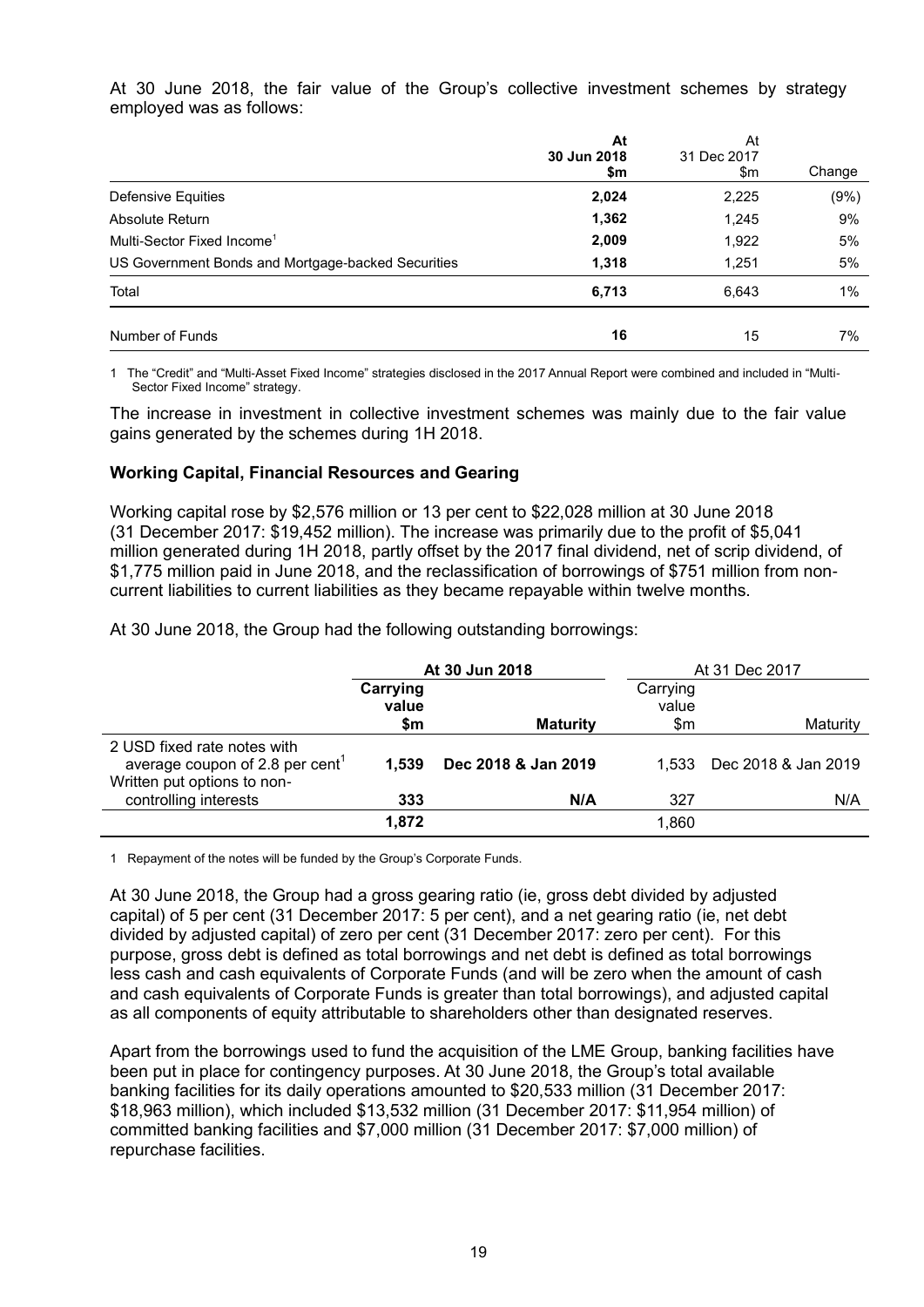The Group has also put in place foreign exchange facilities for its daily clearing operations and for the RMB Trading Support Facility to support the trading of RMB stocks listed on the Stock Exchange. At 30 June 2018, the total amount of the facilities was RMB21,500 million (31 December 2017: RMB21,500 million).

In addition, the Group has arranged banking facilities amounting to RMB13,000 million (31 December 2017: RMB13,000 million) for settling payment obligations to ChinaClear should there be events that disrupt normal settlement arrangements for Stock Connect, eg, default of CPs, natural disasters or extreme weather conditions in Hong Kong.

At 30 June 2018, 87 per cent (31 December 2017: 88 per cent) of the Group's cash and cash equivalents were denominated in HKD or USD.

#### **Capital Expenditure and Commitments**

During 1H 2018, the Group incurred capital expenditure of \$339 million (1H 2017: \$306 million) related to the development and upgrade of various trading and clearing systems, and the renovation of new offices and the HKEX Connect Hall.

The Group's capital expenditure commitments at 30 June 2018, including those authorised by the Board but not yet contracted for, amounted to \$1,444 million (31 December 2017: \$1,433 million). They were mainly related to the renovation of new offices, and the development and upgrade of IT systems including the cash, derivatives and commodities trading and clearing systems.

#### **Significant Investments Held, Material Acquisitions and Disposals of Subsidiaries, and Future Plans for Material Investments or Capital Assets**

Subsequent to 30 June 2018, the Company has subscribed for 6,186 ordinary shares in OTC Clear, a non-wholly owned subsidiary, at a total consideration of \$300 million on 16 July 2018. Accordingly, the shareholding in OTC Clear held by the Company increased from 75 per cent to 87 per cent.

Save for those disclosed in this announcement, there were no other significant investments held, nor were there any material acquisitions or disposals of subsidiaries during the period under review. Apart from those disclosed in this announcement, there was no plan authorised by the Board for other material investments or additions of capital assets at the date of this announcement.

#### **Pledge of Assets**

LME Clear receives securities, gold bullion and warrants as collateral for margin posted by its CPs. The total fair value of this collateral was US\$2,035 million (HK\$15,965 million) at 30 June 2018 (31 December 2017: US\$1,319 million (HK\$10,311 million)). LME Clear is obliged to return this non-cash collateral upon request when the CPs' collateral obligations have been substituted with cash collateral or otherwise discharged.

LME Clear also holds securities as collateral in respect of its investments in overnight triparty reverse repurchase agreements under which it is obliged to return equivalent securities to the counterparties at maturity of the reverse repurchase agreements. The fair value of this collateral was US\$9,101 million (HK\$71,401 million) at 30 June 2018 (31 December 2017: US\$11,462 million (HK\$89,602 million)).

The above non-cash collateral, which LME Clear is permitted to sell or repledge in the absence of default by the counterparties, was not recorded on the condensed consolidated statement of financial position of the Group at 30 June 2018. Such non-cash collateral, together with certain financial assets amounting to US\$470 million (HK\$3,688 million) at 30 June 2018 (31 December 2017: US\$471 million (HK\$3,686 million)), have been repledged to LME Clear's investment agent and custodian banks under first floating charge and security arrangements for the settlement and depository services they provide in respect of the collateral and investments held. The floating charge could convert to a fixed charge in the event of contract termination, or default or insolvency of LME Clear.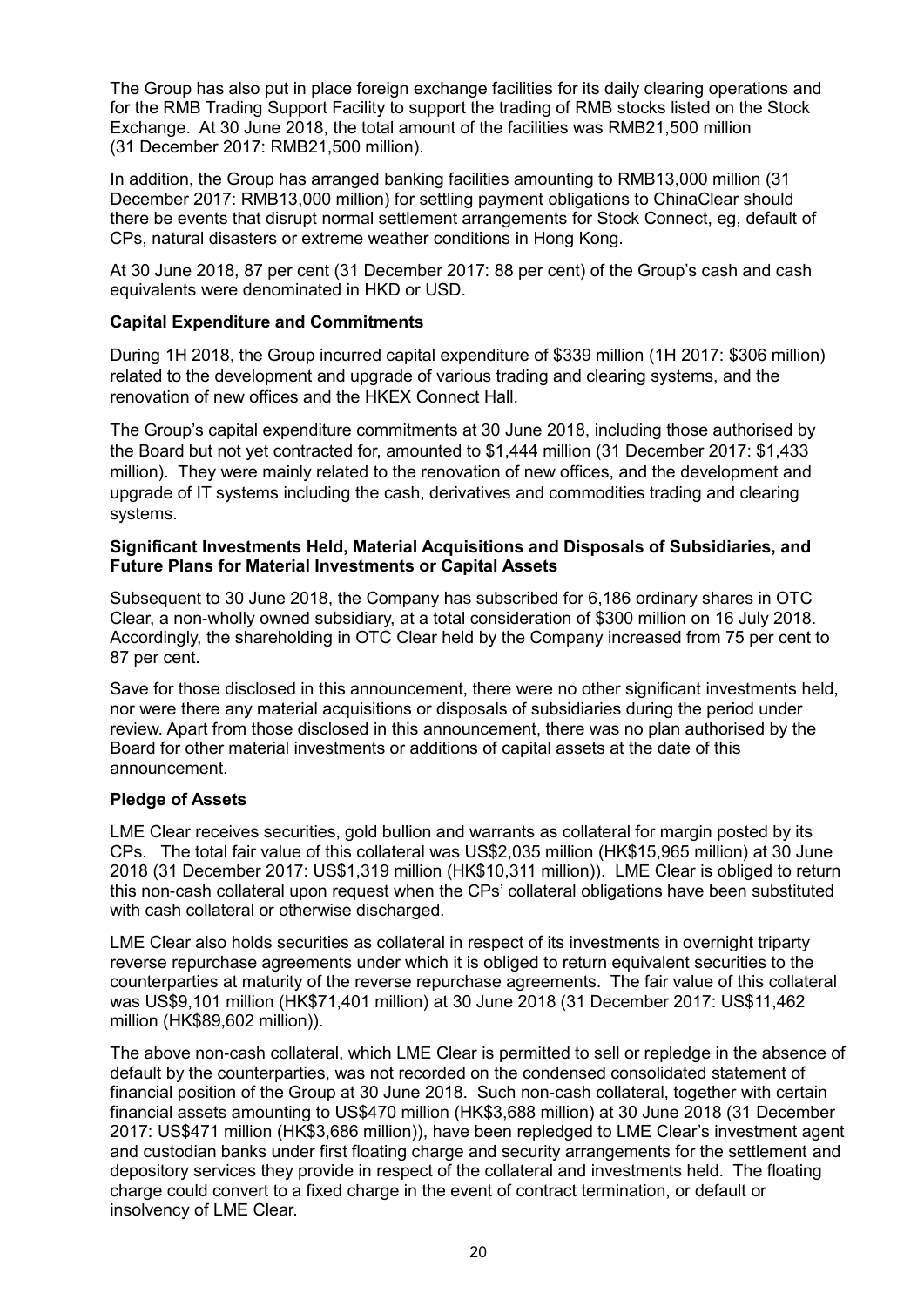#### **Exposure to Fluctuations in Exchange Rates and Related Hedges**

The functional currencies of the Hong Kong and PRC entities are HKD and RMB respectively and the functional currency of the LME entities is USD. Foreign currency risks arise mainly from the Group's investments and bank deposits in currencies other than HKD and USD and the GBP expenditure of the LME entities.

Forward foreign exchange contracts and foreign currency bank deposits may be used to hedge the currency exposure of the Group's non-HKD and non-USD assets and liabilities and highly probable forecast transactions to mitigate risks arising from fluctuations in exchange rates.

Foreign currency margin deposits received by the Group in Hong Kong are mainly hedged by investments in the same currencies, and unhedged investments in USD may not exceed 20 per cent of the Margin Funds. For LME Clear, investments of Margin Fund and Default Fund will generally take place in the currency in which cash was received.

The aggregate net open foreign currency positions at 30 June 2018 amounted to HK\$1,611 million, of which HK\$295 million were non-USD exposures (31 December 2017: HK\$1,035 million, of which HK\$200 million were non-USD exposures).

#### **Contingent Liabilities**

At 30 June 2018, the Group's material contingent liabilities were as follows:

- (a) The Group had a contingent liability in respect of potential calls to be made by SFC to replenish all or part of compensation less recoveries paid by the Unified Exchange Compensation Fund established under the repealed Securities Ordinance up to an amount not exceeding \$71 million (31 December 2017: \$71 million). Up to 30 June 2018, no calls had been made by the SFC in this connection.
- (b) The Group had undertaken to indemnify the Collector of Stamp Revenue against any underpayment of stamp duty by its Participants of up to \$200,000 for each Participant. In the unlikely event that all of its 635 trading Participants (31 December 2017: 622) covered by the indemnity at 30 June 2018 defaulted, the maximum contingent liability of the Group under the indemnity would amount to \$127 million (31 December 2017: \$124 million).
- (c) HKEX had given an undertaking in favour of HKSCC to contribute up to \$50 million in the event of HKSCC being wound up while it is a wholly-owned subsidiary of HKEX or within one year after HKSCC ceases to be a wholly-owned subsidiary of HKEX, for payment of the liabilities of HKSCC contracted before HKSCC ceases to be a wholly-owned subsidiary of HKEX, and for the costs of winding up.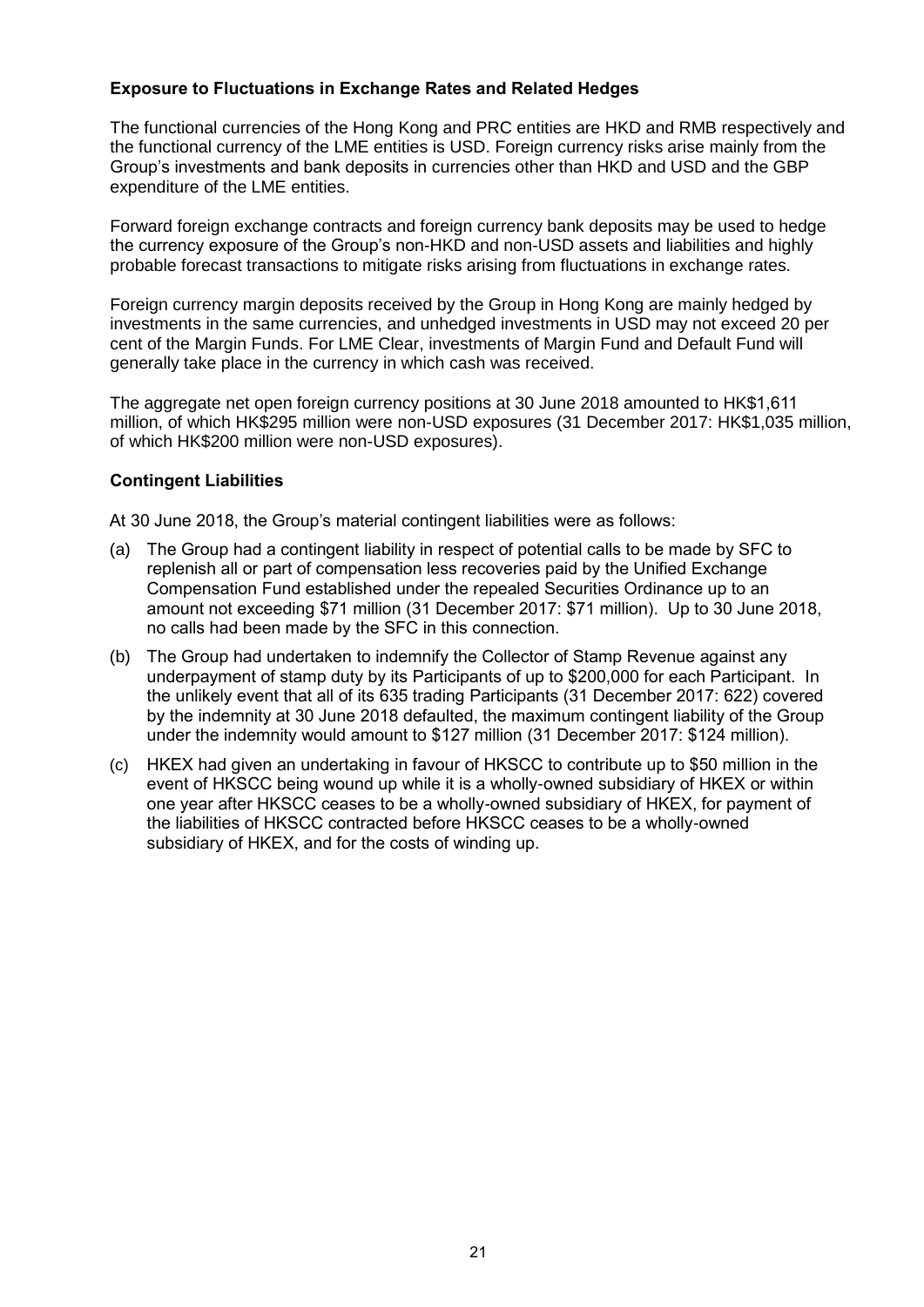#### **CHANGES SINCE 31 DECEMBER 2017**

There were no other significant changes in the Group's financial position or from the information disclosed under Management Discussion and Analysis in the annual report for the year ended 31 December 2017.

#### **REVIEW OF FINANCIAL STATEMENTS**

The Audit Committee has reviewed the Group's Unaudited Condensed Consolidated Financial Statements for the six months ended 30 June 2018 in conjunction with HKEX's external auditor. Based on this review and discussions with the management, the Audit Committee was satisfied that the Unaudited Condensed Consolidated Financial Statements were prepared in accordance with applicable accounting standards and fairly present the Group's financial position and results for the six months ended 30 June 2018.

#### **COMPLIANCE WITH CORPORATE GOVERNANCE CODE**

Throughout the six months ended 30 June 2018, HKEX complied with all code provisions and, where appropriate, adopted the recommended best practices set out in the Corporate Governance Code, with the exceptions of Code Provisions A.4.1 (re-election of non-executive directors) and A.4.2 (retirement by rotation of directors).

The Government Appointed Directors, all being Non-executive Directors, are not subject to election or re-election by Shareholders as their appointments are governed by the SFO. HKEX's Chief Executive in his capacity as a Director is also not subject to retirement by rotation, as his term on the Board is coterminous with his employment with HKEX under HKEX's Articles of Association.

#### **PURCHASE, SALE OR REDEMPTION OF HKEX'S LISTED SECURITIES**

During the six months ended 30 June 2018, neither the Company nor any of its subsidiaries purchased, sold or redeemed any HKEX shares, except that the trustee of the Share Award Scheme, pursuant to the terms of the rules and trust deed of the Share Award Scheme, purchased on the Stock Exchange a total of 12,100 HKEX shares at a total consideration of \$3 million.

#### **SUSTAINABLE WORKPLACE**

During the six months ended 30 June 2018, the Group organised 55 in-house courses for employees to enhance their job knowledge, skills and well-being. Moreover, the Group sponsored a total of 70 employees to attend external training.

As at 30 June 2018, the Group had 1,847 employees, including 104 temporary staff and 40 interns. HKEX's remuneration policy has remained unchanged since the date of the 2017 Annual Report.

Details of HKEX's principles and practices related to governance and sustainability are set out in the Corporate Governance and Corporate Social Responsibility sections of the HKEX Group website.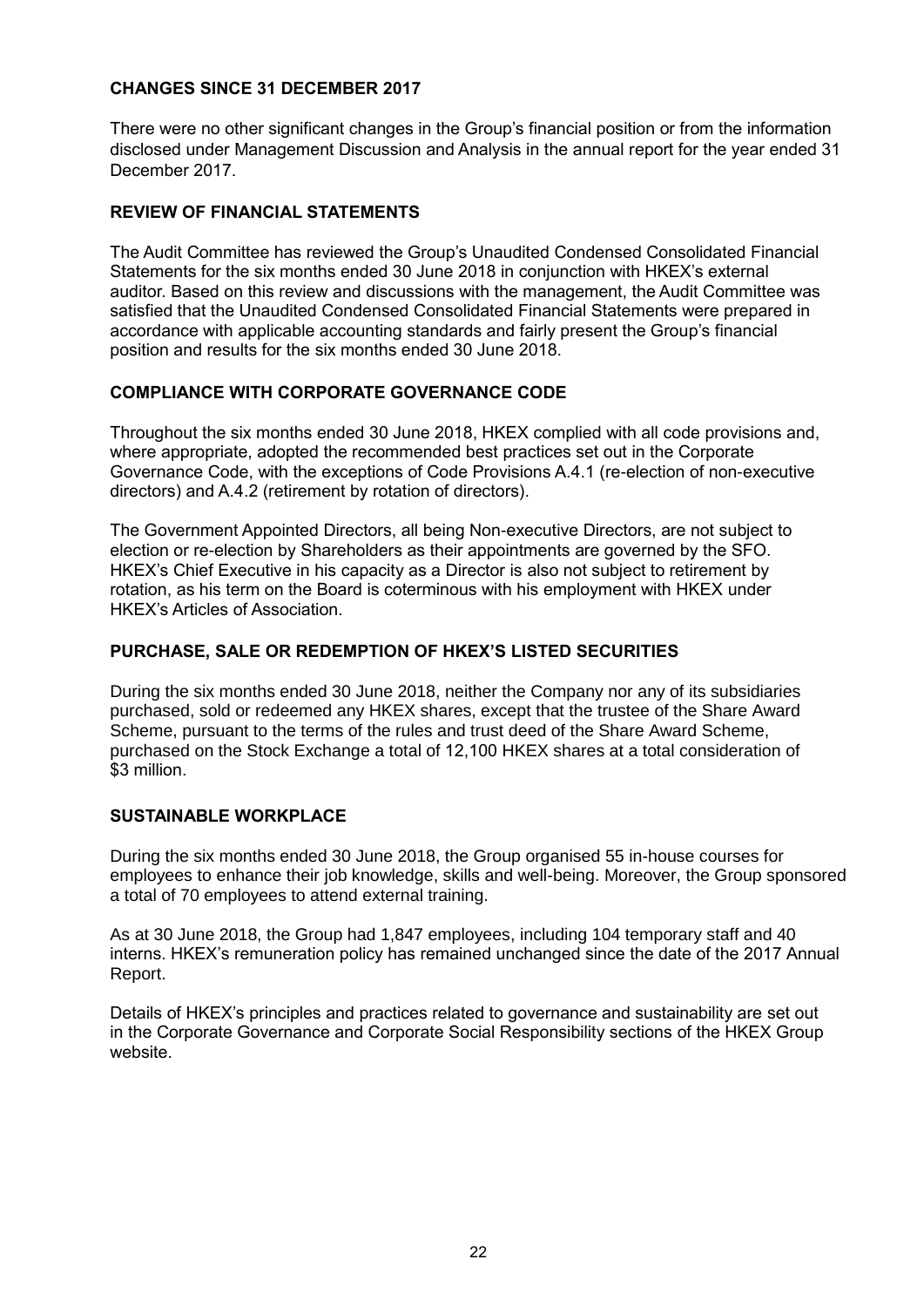# **CONDENSED CONSOLIDATED INCOME STATEMENT (UNAUDITED)**

|                                                |      | Six months<br>ended<br>30 Jun 2018 | Six months<br>ended<br>30 Jun 2017 |
|------------------------------------------------|------|------------------------------------|------------------------------------|
|                                                | Note | \$m                                | \$m\$                              |
| Trading fees and trading tariff                |      | 3,334                              | 2,180                              |
| Stock Exchange listing fees                    |      | 855                                | 593                                |
| Clearing and settlement fees                   |      | 1,747                              | 1,224                              |
| Depository, custody and nominee services fees  |      | 518                                | 459                                |
| Market data fees                               |      | 443                                | 419                                |
| Other revenue                                  |      | 488                                | 504                                |
| <b>REVENUE</b>                                 | 3    | 7,385                              | 5,379                              |
| Investment income                              |      | 1,300                              | 1,021                              |
| Interest rebates to Participants               |      | (505)                              | (200)                              |
| Net investment income                          | 4    | 795                                | 821                                |
| Sundry income                                  |      | 14                                 | 3                                  |
| <b>REVENUE AND OTHER INCOME</b>                |      | 8,194                              | 6,203                              |
| <b>OPERATING EXPENSES</b>                      |      |                                    |                                    |
| Staff costs and related expenses               |      | (1, 205)                           | (1,073)                            |
| IT and computer maintenance expenses           |      | (241)                              | (210)                              |
| Premises expenses                              |      | (202)                              | (176)                              |
| Product marketing and promotion expenses       |      | (22)                               | (20)                               |
| Legal and professional fees                    |      | (42)                               | (18)                               |
| Other operating expenses                       |      | (206)                              | (214)                              |
|                                                |      | (1, 918)                           | (1,711)                            |
| <b>EBITDA</b>                                  |      | 6,276                              | 4,492                              |
| Depreciation and amortisation                  |      | (378)                              | (362)                              |
| <b>OPERATING PROFIT</b>                        |      | 5,898                              | 4,130                              |
| Finance costs                                  | 5    | (55)                               | (65)                               |
| Share of profits less losses of joint ventures |      | 4                                  | (5)                                |
| PROFIT BEFORE TAXATION                         | 3    | 5,847                              | 4,060                              |
| <b>TAXATION</b>                                | 6    | (822)                              | (582)                              |
| PROFIT FOR THE PERIOD                          |      | 5,025                              | 3,478                              |
| PROFIT/(LOSS) ATTRIBUTABLE TO:                 |      |                                    |                                    |
| - Shareholders of HKEX                         |      | 5,041                              | 3,493                              |
| - Non-controlling interests                    |      | (16)                               | (15)                               |
| PROFIT FOR THE PERIOD                          |      | 5,025                              | 3,478                              |
| <b>Basic earnings per share</b>                | 7(a) | \$4.07                             | \$2.86                             |
| Diluted earnings per share                     | 7(b) | \$4.06                             | \$2.85                             |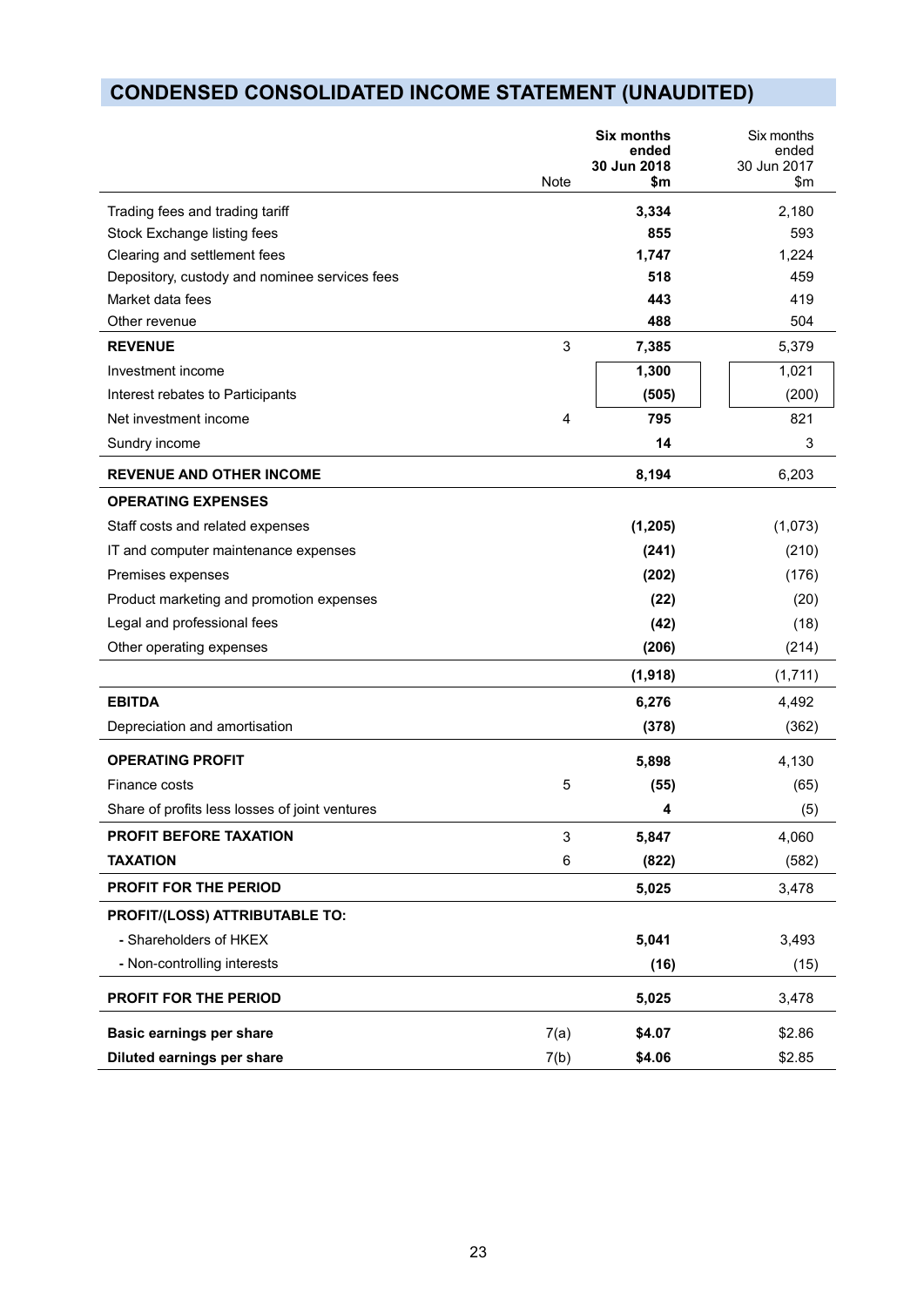# **CONDENSED CONSOLIDATED STATEMENT OF COMPREHENSIVE INCOME (UNAUDITED)**

|                                                                  | Six months<br>ended<br>30 Jun 2018<br>\$m | Six months<br>ended<br>30 Jun 2017<br>\$m |
|------------------------------------------------------------------|-------------------------------------------|-------------------------------------------|
| <b>PROFIT FOR THE PERIOD</b>                                     | 5,025                                     | 3,478                                     |
| <b>OTHER COMPREHENSIVE INCOME</b>                                |                                           |                                           |
| Items that may be reclassified subsequently to profit or loss:   |                                           |                                           |
| Currency translation differences of foreign subsidiaries         | 67                                        | 120                                       |
| Cash flow hedges                                                 | (3)                                       |                                           |
| Changes in fair value of financial assets measured at fair value |                                           |                                           |
| through other comprehensive income                               | (3)                                       |                                           |
| <b>OTHER COMPREHENSIVE INCOME</b>                                | 61                                        | 120                                       |
| <b>TOTAL COMPREHENSIVE INCOME</b>                                | 5,086                                     | 3,598                                     |
| TOTAL COMPREHENSIVE INCOME ATTRIBUTABLE TO:                      |                                           |                                           |
| - Shareholders of HKEX                                           | 5,100                                     | 3,613                                     |
| - Non-controlling interests                                      | (14)                                      | (15)                                      |
| <b>TOTAL COMPREHENSIVE INCOME</b>                                | 5,086                                     | 3,598                                     |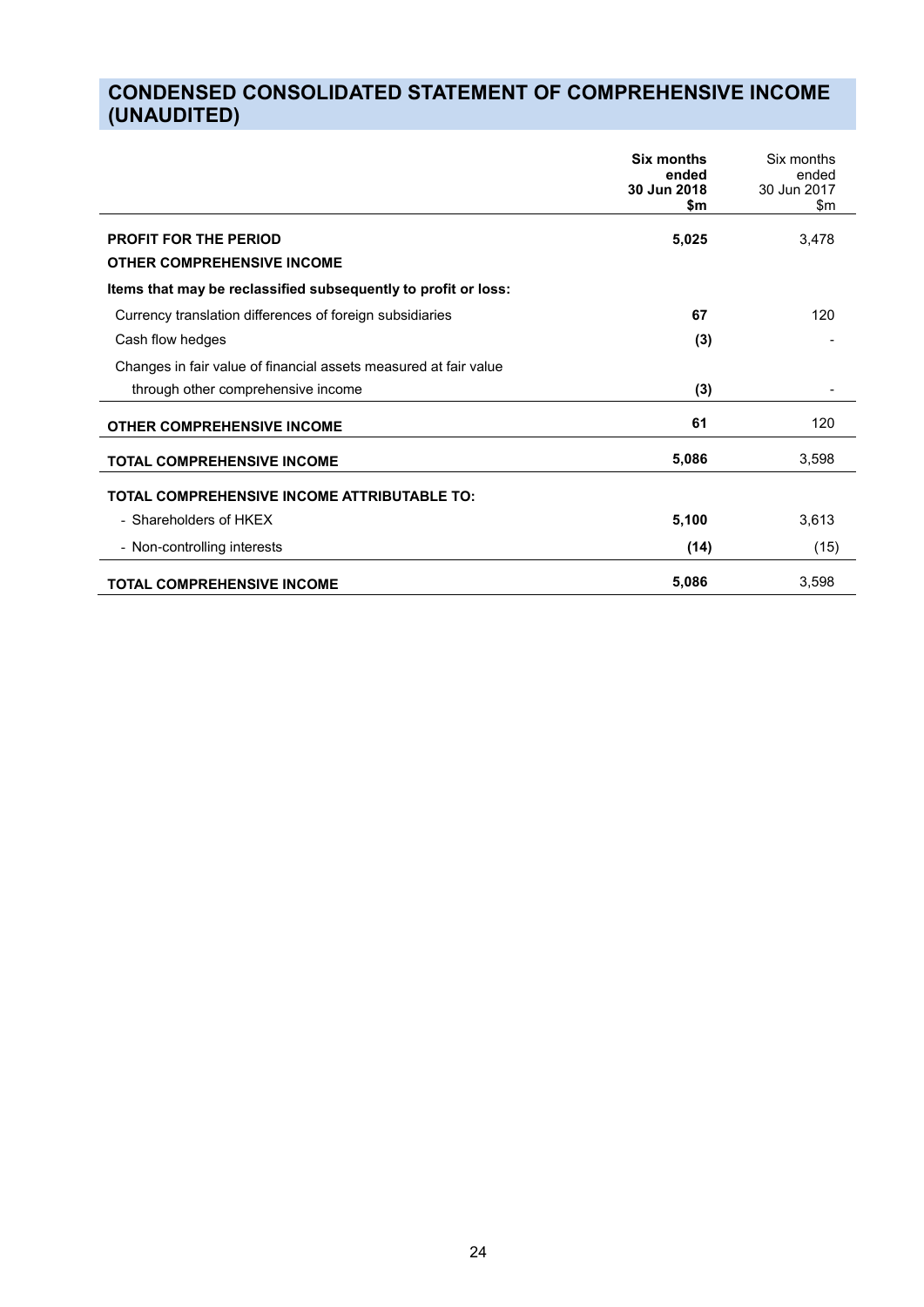# **CONDENSED CONSOLIDATED STATEMENT OF FINANCIAL POSITION (UNAUDITED)**

|                                                                                             |      |         | At 30 Jun 2018 |              |         | At 31 Dec 2017 |              |  |
|---------------------------------------------------------------------------------------------|------|---------|----------------|--------------|---------|----------------|--------------|--|
|                                                                                             |      | Current | Non-current    | <b>Total</b> | Current | Non-current    | Total        |  |
|                                                                                             | Note | \$m     | \$m            | \$m          | \$m     | \$m            | \$m          |  |
| <b>ASSETS</b>                                                                               |      |         |                |              |         |                |              |  |
| Cash and cash equivalents                                                                   | 9    | 152,978 |                | 152,978      | 155,660 | $\overline{a}$ | 155,660      |  |
| Financial assets measured at fair value<br>through profit or loss                           | 9    | 73,693  | $\blacksquare$ | 73,693       | 95,037  |                | 95,037       |  |
| Financial assets measured at fair value                                                     | 9    | 3,059   |                | 3,059        |         |                |              |  |
| through other comprehensive income<br>Financial assets measured at amortised cost           | 9    | 36,004  | 79             | 36,083       | 30,757  | 60             | 30,817       |  |
| Accounts receivable, prepayments and deposits                                               | 10   | 18,461  | 21             | 18,482       | 16,564  | 21             | 16,585       |  |
| Interests in joint ventures                                                                 |      |         | 65             | 65           |         | 61             | 61           |  |
| Goodwill and other intangible assets                                                        |      |         | 17,988         | 17,988       |         | 17,925         | 17,925       |  |
| <b>Fixed assets</b>                                                                         |      |         | 1,428          | 1,428        |         | 1,469          | 1,469        |  |
| Lease premium for land                                                                      |      |         | 20             | 20           |         | 20             | 20           |  |
| Deferred tax assets                                                                         |      | ٠       | 28             | 28           |         | 30             | 30           |  |
| Total assets                                                                                |      | 284,195 | 19,629         | 303,824      | 298,018 | 19,586         | 317,604      |  |
|                                                                                             |      |         |                |              |         |                |              |  |
| <b>LIABILITIES AND EQUITY</b>                                                               |      |         |                |              |         |                |              |  |
| <b>Liabilities</b>                                                                          |      |         |                |              |         |                |              |  |
| Financial liabilities at fair value through profit or loss                                  |      | 66,980  |                | 66,980       | 85,335  |                | 85,335       |  |
| Margin deposits, Mainland security and settlement<br>deposits, and cash collateral from CPs |      | 154,140 |                | 154,140      | 157,814 |                | 157,814      |  |
| Accounts payable, accruals and other liabilities                                            | 11   | 16,522  | 57             | 16,579       | 16,159  | 51             | 16,210       |  |
| Deferred revenue                                                                            |      | 736     |                | 736          | 957     | $\blacksquare$ | 957          |  |
| Taxation payable                                                                            |      | 1,014   |                | 1,014        | 505     | $\overline{a}$ | 505          |  |
| Other financial liabilities                                                                 |      | 60      | $\blacksquare$ | 60           | 58      | $\blacksquare$ | 58           |  |
| CPs' contributions to Clearing House Funds                                                  |      | 20,827  | $\blacksquare$ | 20,827       | 16,626  | $\blacksquare$ | 16,626       |  |
| <b>Borrowings</b>                                                                           | 12   | 1,789   | 83             | 1,872        | 1,027   | 833            | 1,860        |  |
| Provisions                                                                                  |      | 99      | 74             | 173          | 85      | 68             | 153          |  |
| Deferred tax liabilities                                                                    |      |         | 709            | 709          |         | 711            | 711          |  |
| <b>Total liabilities</b>                                                                    |      | 262,167 | 923            | 263,090      | 278,566 | 1,663          | 280,229      |  |
| <b>Equity</b>                                                                               |      |         |                |              |         |                |              |  |
| Share capital                                                                               |      |         |                | 26,899       |         |                | 25,141       |  |
| Shares held for Share Award Scheme                                                          |      |         |                | (596)        |         |                | (606)        |  |
| Employee share-based compensation reserve                                                   |      |         |                | 303          |         |                | 222          |  |
| Hedging and revaluation reserves                                                            |      |         |                | (9)          |         |                | $\mathbf{1}$ |  |
| Exchange reserve                                                                            |      |         |                | (39)         |         |                | (104)        |  |
| Designated reserves                                                                         |      |         |                | 508          |         |                | 822          |  |
| Reserve relating to written put options to<br>non-controlling interests                     |      |         |                | (293)        |         |                | (293)        |  |
| Retained earnings                                                                           |      |         |                | 13,873       |         |                | 12,090       |  |
| Equity attributable to shareholders of HKEX                                                 |      |         |                | 40,646       |         |                | 37,273       |  |
| Non-controlling interests                                                                   |      |         |                | 88           |         |                | 102          |  |
| <b>Total equity</b>                                                                         |      |         |                | 40,734       |         |                | 37,375       |  |
| <b>Total liabilities and equity</b>                                                         |      |         |                | 303,824      |         |                | 317,604      |  |
| <b>Net current assets</b>                                                                   |      |         |                | 22,028       |         |                | 19,452       |  |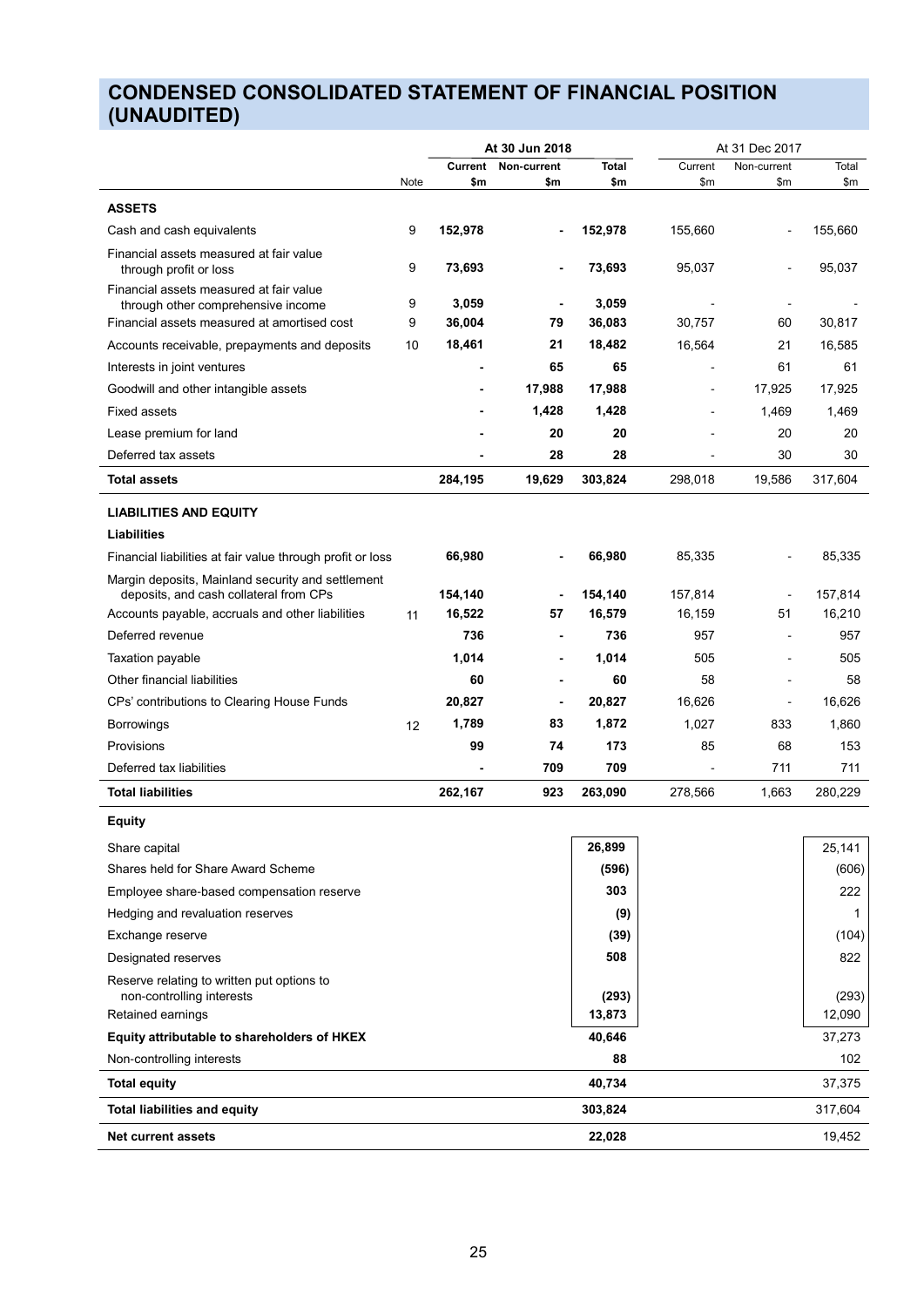### **NOTES TO THE CONDENSED CONSOLIDATED FINANCIAL STATEMENTS (UNAUDITED)**

#### **1. Basis of Preparation and Accounting Policies**

These unaudited condensed consolidated financial statements should be read in conjunction with the 2017 annual consolidated financial statements. Except as described in note 2 below, the accounting policies and methods of computation used in the preparation of these unaudited condensed consolidated financial statements are consistent with those used in the annual consolidated financial statements for the year ended 31 December 2017.

The financial information relating to the year ended 31 December 2017 that is included in these unaudited condensed consolidated financial statements for the six months ended 30 June 2018 as comparative information does not constitute the statutory annual consolidated financial statements of the Company for that year but is derived from those consolidated financial statements. Further information relating to these statutory financial statements required to be disclosed in accordance with section 436 of the Hong Kong Companies Ordinance (Chapter 622) is as follows:

The Company has delivered the consolidated financial statements for the year ended 31 December 2017 to the Registrar of Companies as required by section 662(3) of, and Part 3 of Schedule 6 to, the Hong Kong Companies Ordinance (Chapter 622).

The Company's auditor has reported on those consolidated financial statements. The auditor's report was unqualified; did not include a reference to any matters to which the auditor drew attention by way of emphasis without qualifying its report; and did not contain a statement under sections 406(2), 407(2) or (3) of the Hong Kong Companies Ordinance (Chapter 622).

#### **2. Adoption of new/revised Hong Kong Financial Reporting Standards (HKFRSs)**

In 2018, the Group has adopted the following new standards and interpretation to HKFRSs which are pertinent to the Group's operations and effective for accounting periods beginning on or after 1 January 2018:

| HKFRS 9 (2014) | <b>Financial Instruments</b> |
|----------------|------------------------------|
|----------------|------------------------------|

HKFRS 15 Revenue from Contracts with Customers

HK(IFRIC) Interpretation 22 Foreign Currency Transactions and Advance Consideration

HKFRS 9 (2014) affects the classification of debt securities held for Margin Funds and recognition of impairment provisions.

Prior to the adoption of HKFRS 9 (2014), debt securities held for Margin Funds amounting to \$3,059 million as at 31 December 2017 were classified as financial assets measured at fair value through profit or loss. They are held by the Group in a separate portfolio to provide interest income, but may be sold to meet liquidity requirements arising in the normal course of business. The Group considers that these securities are held within a business model whose objective is achieved both by collecting contractual cash flows and by selling the securities. These assets have therefore been classified as financial assets measured at fair value through other comprehensive income under HKFRS 9 (2014). Accordingly, the related cumulative fair value losses of \$4 million were transferred from retained earnings to the revaluation reserve on 1 January 2018. During the six months ended 30 June 2018, net fair value losses of \$3 million relating to these investments, which would otherwise have been charged to the condensed consolidated income statement under HKFRS 9 (2009), were taken to revaluation reserve.

Interest income, foreign exchange differences, impairment losses, and gains or losses on disposal of these debt securities continue to be recognised in the consolidated income statement.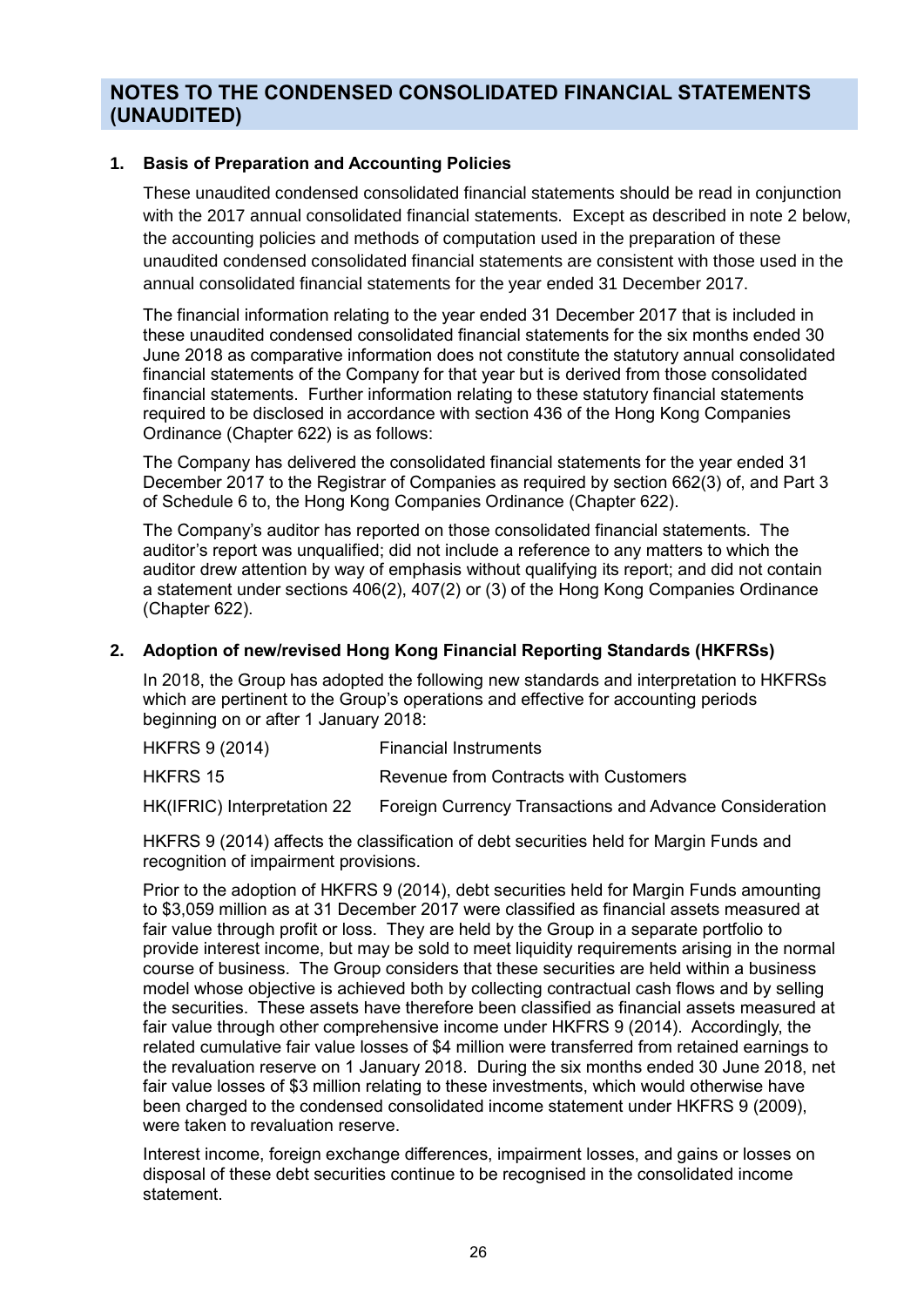The new impairment model under HKFRS 9 (2014) requires the recognition of provision for impairment losses based on expected credit losses rather than incurred credit losses. There was no material change in the amount of provision for impairment losses required under the expected credit loss model compared with the incurred credit loss model, and there was no financial impact on such change at 1 January 2018, 30 June 2018, and for the six months ended 30 June 2018.

The Group applied HKFRS 9 (2014) retrospectively from 1 January 2018. With the practical expedients permitted under the standard, comparatives for 2017 were not restated.

HKFRS 15 is based on the principle that revenue is recognised when control of goods or services is transferred to customers. Prior to the adoption of HKFRS 15, initial listing fees for IPOs were recognised upon the listing of an applicant, cancellation of the application or six months after submission of the application, whichever was earlier, and certain upfront fees charged by the Group were recognised upon receipt. Under HKFRS 15, initial listing fees for IPOs and upfront fees are recognised over time when the services are provided. The timing differences of recognising initial listing fees for IPOs were insignificant, and the financial impact of the change in recognition policy for upfront fees was as follows:

- During the six months ended 30 June 2018, the amount of upfront fees recognised under HKFRS 15 was \$9 million, as compared to \$10 million before the adoption of HKFRS 15.
- Cumulative financial impact of upfront fees of \$62 million was debited to retained earnings with a resulting credit to deferred revenue (the terminology "contract liability" under HKFRS 15 is presented as deferred revenue) on 1 January 2018.

The Group applied HKFRS 15 using the modified retrospective approach and comparatives were not restated.

HK(IFRIC) Interpretation 22 clarifies that the date of the transaction for the purpose of determining the exchange rate to be used on initial recognition of the related asset, expense or income is the date on which the Group initially pays or receives the advance consideration. The adoption did not have any financial impact on the Group.

#### **3. Operating Segments**

The Group determines its operating segments based on the internal management reports that are used to make strategic decisions reviewed by the chief operating decision-maker.

The Group has five reportable segments ("Corporate Items" is not a reportable segment). The segments are managed separately as each segment offers different products and services and requires different IT systems and marketing strategies. The operations in each of the Group's reportable segments are as follows:

The **Cash** segment covers all equity products traded on the Cash Market platforms, the Shanghai Stock Exchange and the Shenzhen Stock Exchange through Stock Connect, sales of market data relating to these products and other related activities. The major sources of revenue of the segment are trading fees, trading tariff, listing fees of equity products and market data fees.

The **Equity and Financial Derivatives** segment refers to derivatives products traded on the Stock Exchange and Futures Exchange and other related activities. These include the provision and maintenance of trading platforms for a range of equity and financial derivatives products, such as stock and equity index futures and options, DWs, CBBCs and warrants and sales of related market data. The major sources of revenue are trading fees, trading tariff, listing fees of derivatives products and market data fees.

The **Commodities** segment refers to the operations of the LME, which operates an exchange in the UK for the trading of base and precious metals futures and options contracts, and the development of a new commodity trading platform in the Mainland. It also covers the Asia Commodities contracts and gold and iron ore futures contracts traded on the Futures Exchange. The major sources of revenue of the segment are trading fees of commodity products, commodity market data fees and fees from ancillary operations.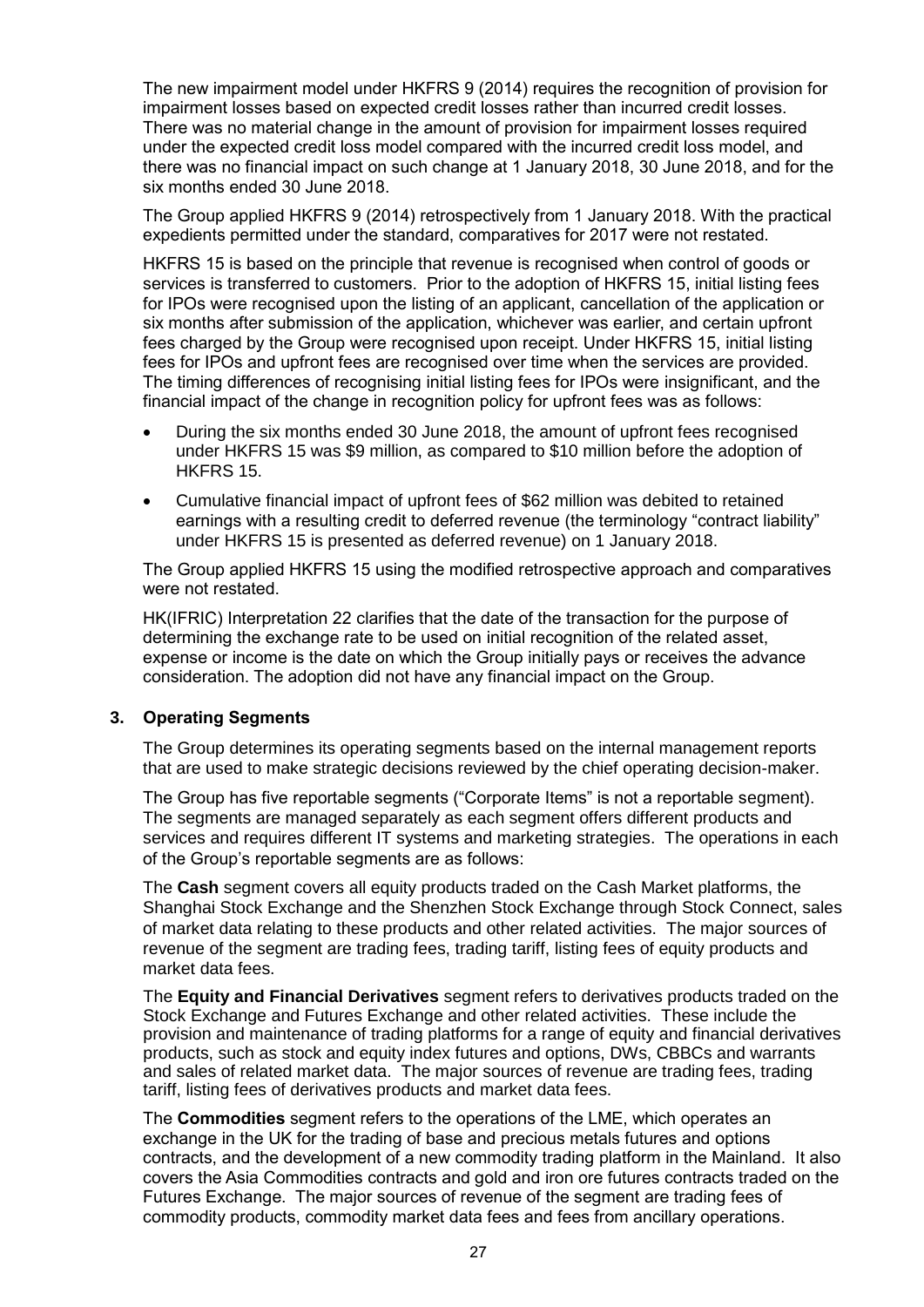The **Clearing** segment refers to the operations of the five clearing houses, namely HKSCC, SEOCH, HKCC, OTC Clear and LME Clear, which are responsible for clearing, settlement and custodian activities of the exchanges of the Group and Northbound trades under Stock Connect, and clearing and settlement of over-the-counter derivatives contracts. Its principal sources of revenue are derived from providing clearing, settlement, depository, custody and nominee services and net investment income earned on the Margin Funds and Clearing House Funds.

The **Platform and Infrastructure** segment refers to all services in connection with providing users with access to the platform and infrastructure of the Group. Its major sources of revenue are network, terminal user, dataline and software sub-license fees and hosting services fees.

Central income (including net investment income of Corporate Funds) and central costs (costs of central support functions that provide services to all operating segments and other costs not directly related to any operating segment) are included as "Corporate Items".

The chief operating decision-maker assesses the performance of the operating segments principally based on their EBITDA.

An analysis by operating segment of the Group's EBITDA and profit before taxation for the period is as follows:

|                                                   | Six months ended 30 Jun 2018 |                    |                    |          |                 |              |          |  |
|---------------------------------------------------|------------------------------|--------------------|--------------------|----------|-----------------|--------------|----------|--|
|                                                   |                              | <b>Equity and</b>  |                    |          | <b>Platform</b> |              |          |  |
|                                                   |                              | <b>Financial</b>   |                    |          | and             | Corporate    |          |  |
|                                                   | Cash                         | <b>Derivatives</b> | <b>Commodities</b> | Clearing | Infrastructure  | <b>Items</b> | Group    |  |
|                                                   | \$m                          | \$m                | \$m                | \$m      | \$m             | \$m          | \$m      |  |
| Revenue from external customers                   | 2,099                        | 1,734              | 706                | 2,511    | 327             | 8            | 7,385    |  |
| Net investment income                             | ٠                            |                    | ٠                  | 622      | $\blacksquare$  | 173          | 795      |  |
| Sundry income                                     |                              |                    | $\blacksquare$     | 7        | $\blacksquare$  | 7            | 14       |  |
| Revenue and other income                          | 2,099                        | 1,734              | 706                | 3,140    | 327             | 188          | 8,194    |  |
| Operating expenses                                | (282)                        | (280)              | (354)              | (400)    | (75)            | (527)        | (1, 918) |  |
| Reportable segment EBITDA                         | 1,817                        | 1,454              | 352                | 2,740    | 252             | (339)        | 6,276    |  |
| Depreciation and amortisation                     | (40)                         | (36)               | (147)              | (101)    | (18)            | (36)         | (378)    |  |
| Finance costs                                     |                              |                    |                    | (16)     | ٠               | (39)         | (55)     |  |
| Share of profits less losses of joint<br>ventures | 8                            | (4)                |                    |          |                 |              | 4        |  |
| Reportable segment profit before<br>taxation      | 1,785                        | 1,414              | 205                | 2,623    | 234             | (414)        | 5,847    |  |

|                                  | Six months ended 30 Jun 2017 |                    |                          |                          |                          |           |         |  |
|----------------------------------|------------------------------|--------------------|--------------------------|--------------------------|--------------------------|-----------|---------|--|
|                                  |                              | Equity and         |                          |                          | Platform                 |           |         |  |
|                                  |                              | Financial          |                          |                          | and                      | Corporate |         |  |
|                                  | Cash                         | <b>Derivatives</b> | Commodities              | Clearing                 | Infrastructure           | Items     | Group   |  |
|                                  | \$m                          | \$m                | \$m\$                    | \$m\$                    | $\mathsf{Sm}$            | \$m\$     | \$m     |  |
| Revenue from external customers  | 1,512                        | 952                | 721                      | 1,912                    | 279                      | 3         | 5,379   |  |
| Net investment income            | -                            |                    | $\overline{a}$           | 393                      |                          | 428       | 821     |  |
| Sundry income                    | ۰                            | $\blacksquare$     | ٠                        | 3                        |                          |           | 3       |  |
| Revenue and other income         | 1,512                        | 952                | 721                      | 2,308                    | 279                      | 431       | 6,203   |  |
| Operating expenses               | (291)                        | (222)              | (281)                    | (378)                    | (75)                     | (464)     | (1,711) |  |
| Reportable segment EBITDA        | 1,221                        | 730                | 440                      | 1,930                    | 204                      | (33)      | 4,492   |  |
| Depreciation and amortisation    | (33)                         | (36)               | (136)                    | (92)                     | (21)                     | (44)      | (362)   |  |
| Finance costs                    | ٠                            | $\blacksquare$     | $\overline{\phantom{a}}$ | ٠                        | $\overline{\phantom{a}}$ | (65)      | (65)    |  |
| Share of loss of a joint venture | ٠                            | (5)                | $\blacksquare$           | $\overline{\phantom{0}}$ |                          |           | (5)     |  |
| Reportable segment profit before |                              |                    |                          |                          |                          |           |         |  |
| taxation                         | 1,188                        | 689                | 304                      | 1,838                    | 183                      | (142)     | 4,060   |  |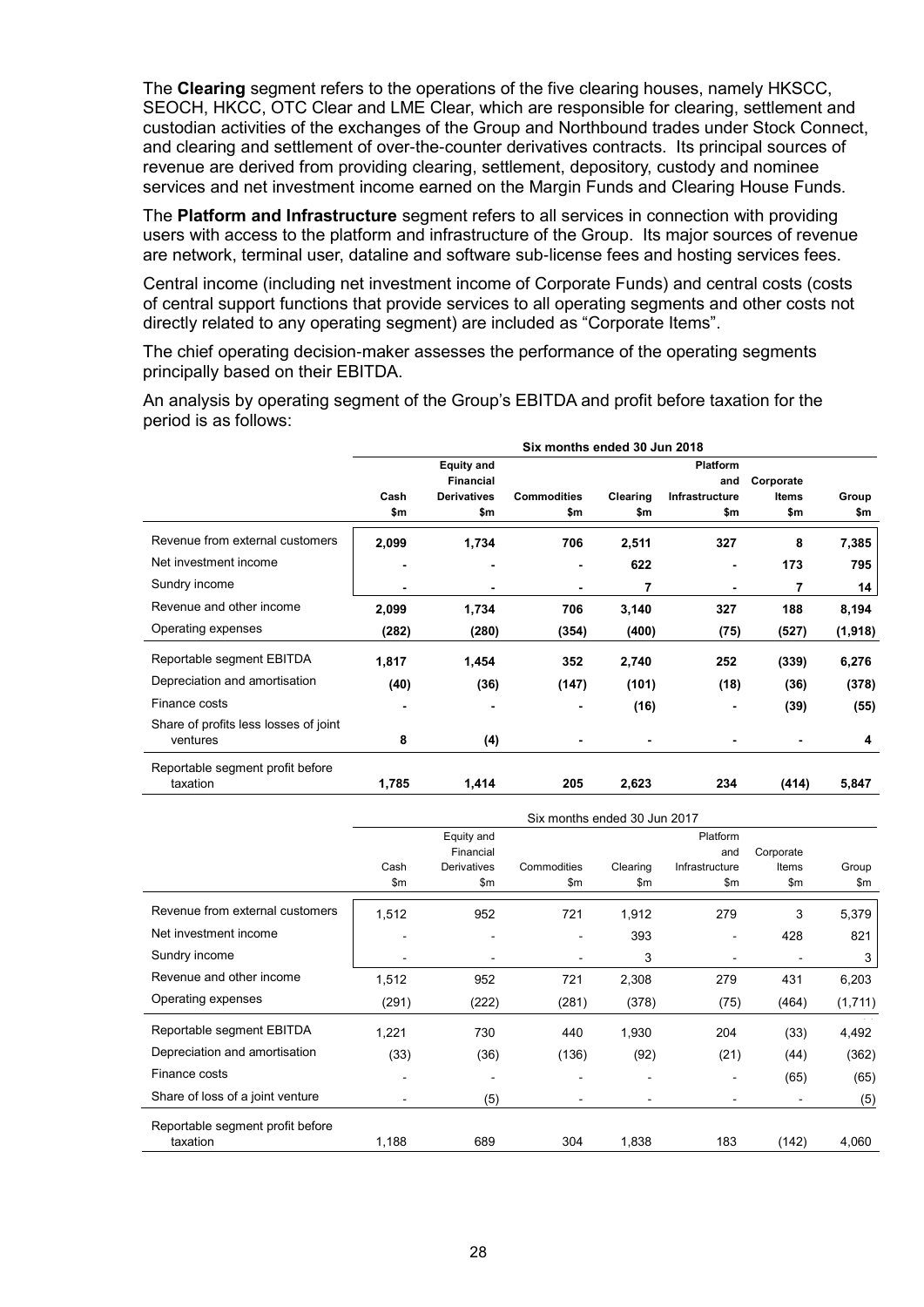#### **4. Net Investment Income**

|                                                                        | Six months<br>ended<br>30 Jun 2018<br>\$m | Six months<br>ended<br>30 Jun 2017<br>\$m |
|------------------------------------------------------------------------|-------------------------------------------|-------------------------------------------|
| Gross interest income from financial assets measured at amortised cost | 1,229                                     | 643                                       |
| Gross interest income from financial assets measured at fair value     |                                           |                                           |
| through other comprehensive income                                     | 29                                        |                                           |
| Interest rebates to Participants                                       | (505)                                     | (200)                                     |
| Net interest income                                                    | 753                                       | 443                                       |
| Net fair value gains including interest income on financial assets     |                                           |                                           |
| mandatorily measured at fair value through profit or loss and          |                                           |                                           |
| financial liabilities at fair value through profit or loss             | 52                                        | 346                                       |
| <b>Others</b>                                                          | (10)                                      | 32                                        |
| Net investment income                                                  | 795                                       | 821                                       |

#### **5. Finance Costs**

|                                                                                                               | Six months<br>ended<br>30 Jun 2018<br>\$m | Six months<br>ended<br>30 Jun 2017<br>\$m |
|---------------------------------------------------------------------------------------------------------------|-------------------------------------------|-------------------------------------------|
| Interest and finance charges for financial liabilities not at fair value<br>through profit or loss (note (a)) | 48                                        | 44                                        |
| Negative interest on Euro and Japanese Yen deposits                                                           |                                           |                                           |
| Net foreign exchange losses on financing activities                                                           |                                           | 21                                        |
|                                                                                                               | 55                                        | 65                                        |

(a) For the six months ended 30 June 2018, the total interest expenses for financial liabilities not at fair value through profit or loss amounted to \$27 million (2017: \$44 million). For the six months ended 30 June 2018, banking facility commitment fees of \$21 million that relate to liquidity support provided to the Group's clearing houses have been reclassified from bank charges, under other operating expenses, to finance costs to more appropriately reflect the nature of the costs incurred. No restatement of prior period comparatives of \$20 million was made as the amount was considered immaterial to the overall financial statements.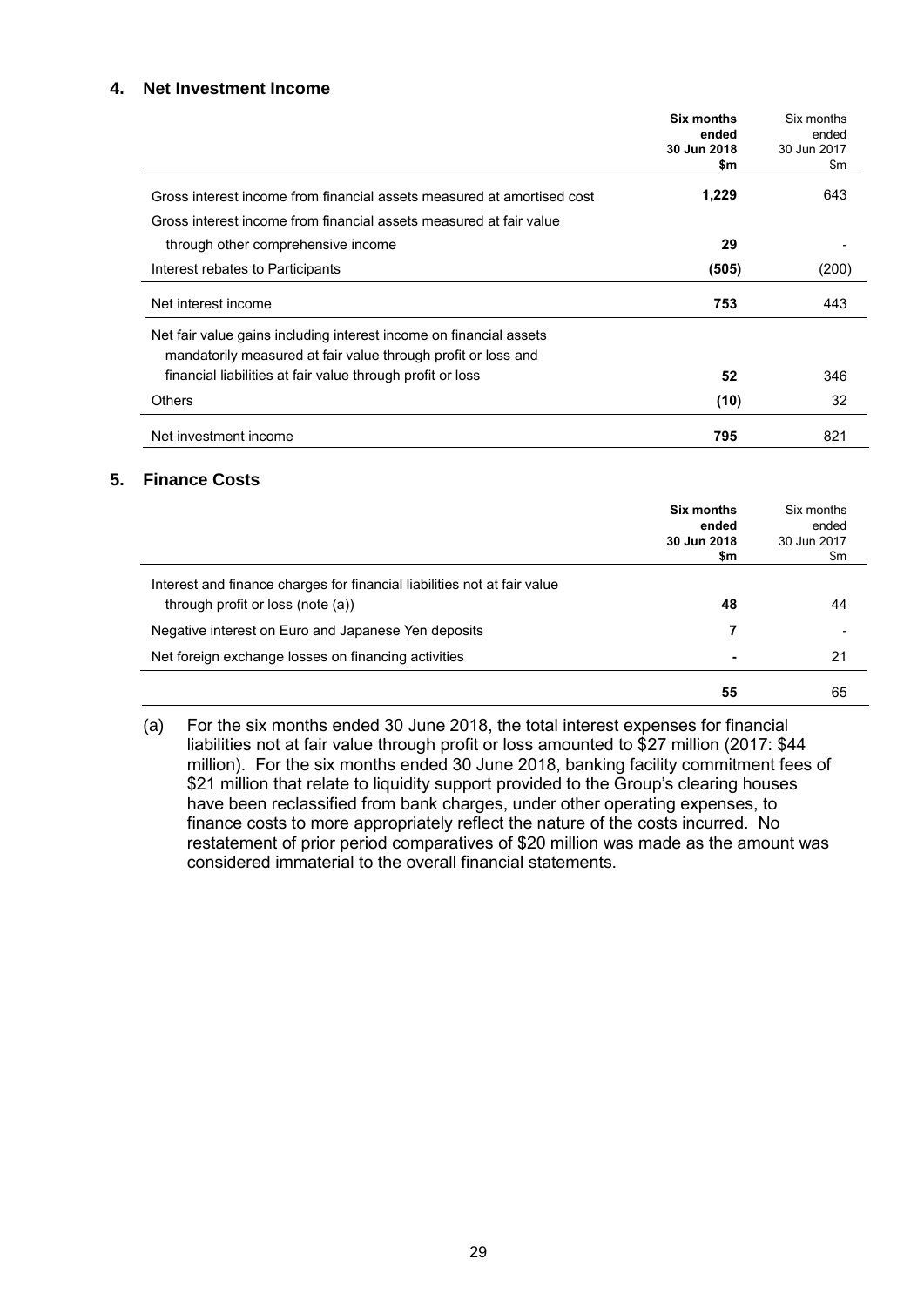#### **6. Taxation**

Taxation charge/(credit) in the condensed consolidated income statement represents:

|                                     | Six months<br>ended<br>30 Jun 2018<br>\$m | Six months<br>ended<br>30 Jun 2017<br>\$m |
|-------------------------------------|-------------------------------------------|-------------------------------------------|
| Current tax - Hong Kong Profits Tax | 762                                       | 479                                       |
| Current tax - Overseas Tax          | 61                                        | 116                                       |
|                                     | 823                                       | 595                                       |
| Deferred tax                        | (1)                                       | (13)                                      |
|                                     | 822                                       | 582                                       |

(a) Hong Kong Profits Tax has been provided at the rate of 16.5 per cent (2017: 16.5 per cent) and overseas profits tax at the rates of taxation prevailing in the countries in which the Group operates, with the average corporation tax rate applicable to the subsidiaries in the UK being 19 per cent (2017: 19.25 per cent).

#### **7. Earnings Per Share**

The calculation of the basic and diluted earnings per share is as follows:

(a) Basic earnings per share

|                                                             | Six months  | Six months           |
|-------------------------------------------------------------|-------------|----------------------|
|                                                             | ended       | ended                |
|                                                             | 30 Jun 2018 | 30 Jun 2017          |
| Profit attributable to shareholders (\$m)                   | 5,041       | 3,493                |
| Weighted average number of shares in issue                  |             |                      |
| less shares held for Share Award Scheme (in '000)           | 1,238,023   | 1,222,293            |
| Basic earnings per share (\$)                               | 4.07        | 2.86                 |
| Diluted earnings per share                                  |             |                      |
|                                                             | Six months  | Six months           |
|                                                             |             |                      |
|                                                             | ended       |                      |
|                                                             | 30 Jun 2018 | ended<br>30 Jun 2017 |
| Profit attributable to shareholders (\$m)                   | 5,041       | 3,493                |
| Weighted average number of shares in issue                  |             |                      |
| less shares held for Share Award Scheme (in '000)           | 1,238,023   | 1,222,293            |
| Effect of shares awarded under Share Award Scheme (in '000) | 2,872       | 3,134                |
| Weighted average number of shares for the purpose           |             |                      |
| of calculating diluted earnings per share (in '000)         | 1,240,895   | 1,225,427            |

#### **8. Dividends**

|                                                                        | <b>Six months</b><br>ended<br>30 Jun 2018<br>\$m | Six months<br>ended<br>30 Jun 2017<br>\$m |
|------------------------------------------------------------------------|--------------------------------------------------|-------------------------------------------|
| Interim dividend declared of \$3.64 (2017: \$2.55) per share at 30 Jun | 4,538                                            | 3.141                                     |
| Less: Dividend for shares held by Share Award Scheme at 30 Jun         | (11)                                             | (8)                                       |
|                                                                        | 4,527                                            | 3,133                                     |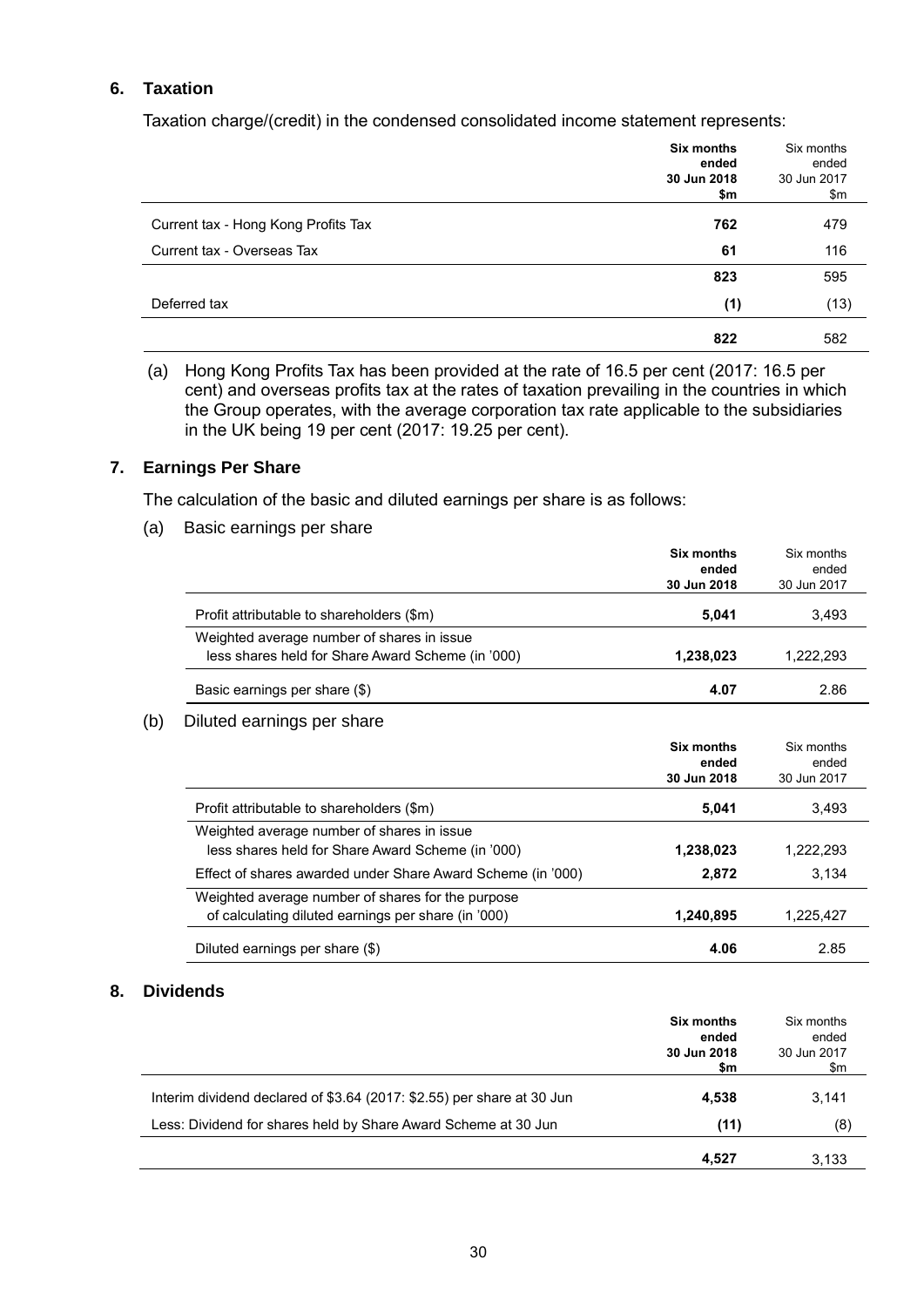#### **9. Financial Assets**

|                                                                            | At<br>30 Jun 2018<br>\$m | At<br>31 Dec 2017<br>\$m |
|----------------------------------------------------------------------------|--------------------------|--------------------------|
| Cash and cash equivalents                                                  | 152,978                  | 155,660                  |
| Financial assets measured at fair value through profit or loss             | 73.693                   | 95,037                   |
| Financial assets measured at fair value through other comprehensive income | 3,059                    |                          |
| Financial assets measured at amortised cost                                | 36.083                   | 30,817                   |
|                                                                            | 265,813                  | 281,514                  |

The Group's financial assets comprised financial assets of cash prepayments and collateral for A shares (Cash for A shares), Corporate Funds, Margin Funds, Clearing House Funds and metals derivatives contracts as follows:

|                                                                            | At<br>30 Jun 2018<br>\$m | At<br>31 Dec 2017<br>\$m |
|----------------------------------------------------------------------------|--------------------------|--------------------------|
| Cash for A shares (note (a))                                               |                          |                          |
| Cash and cash equivalents                                                  |                          | 1,689                    |
| <b>Corporate Funds</b>                                                     |                          |                          |
| Cash and cash equivalents (note (b))                                       | 15,845                   | 13,546                   |
| Financial assets measured at fair value through profit or loss             | 6,713                    | 6,643                    |
| Financial assets measured at amortised cost                                | 3,308                    | 1,275                    |
|                                                                            | 25,866                   | 21,464                   |
| Margin Funds <sup>1</sup>                                                  |                          |                          |
| Cash and cash equivalents                                                  | 115,663                  | 122,844                  |
| Financial assets measured at fair value through profit or loss             |                          | 3,059                    |
| Financial assets measured at fair value through other comprehensive income | 3,059                    |                          |
| Financial assets measured at amortised cost                                | 32,714                   | 29,481                   |
|                                                                            | 151,436                  | 155,384                  |
| <b>Clearing House Funds</b>                                                |                          |                          |
| Cash and cash equivalents                                                  | 21,470                   | 17,581                   |
| Financial assets measured at amortised cost                                | 61                       | 61                       |
|                                                                            | 21,531                   | 17,642                   |
| Metals derivatives contracts                                               |                          |                          |
| Financial assets measured at fair value through profit or loss             | 66,980                   | 85,335                   |
|                                                                            | 265,813                  | 281,514                  |

1 Excludes Settlement Reserve Fund and Settlement Guarantee Fund paid to ChinaClear and margin receivable from CPs of \$2,704 million (31 December 2017: \$2,430 million), which are included in accounts receivable, prepayments and other deposits. If such amounts are included, total Margin Funds would be \$154,140 million (31 December 2017: \$157,814 million).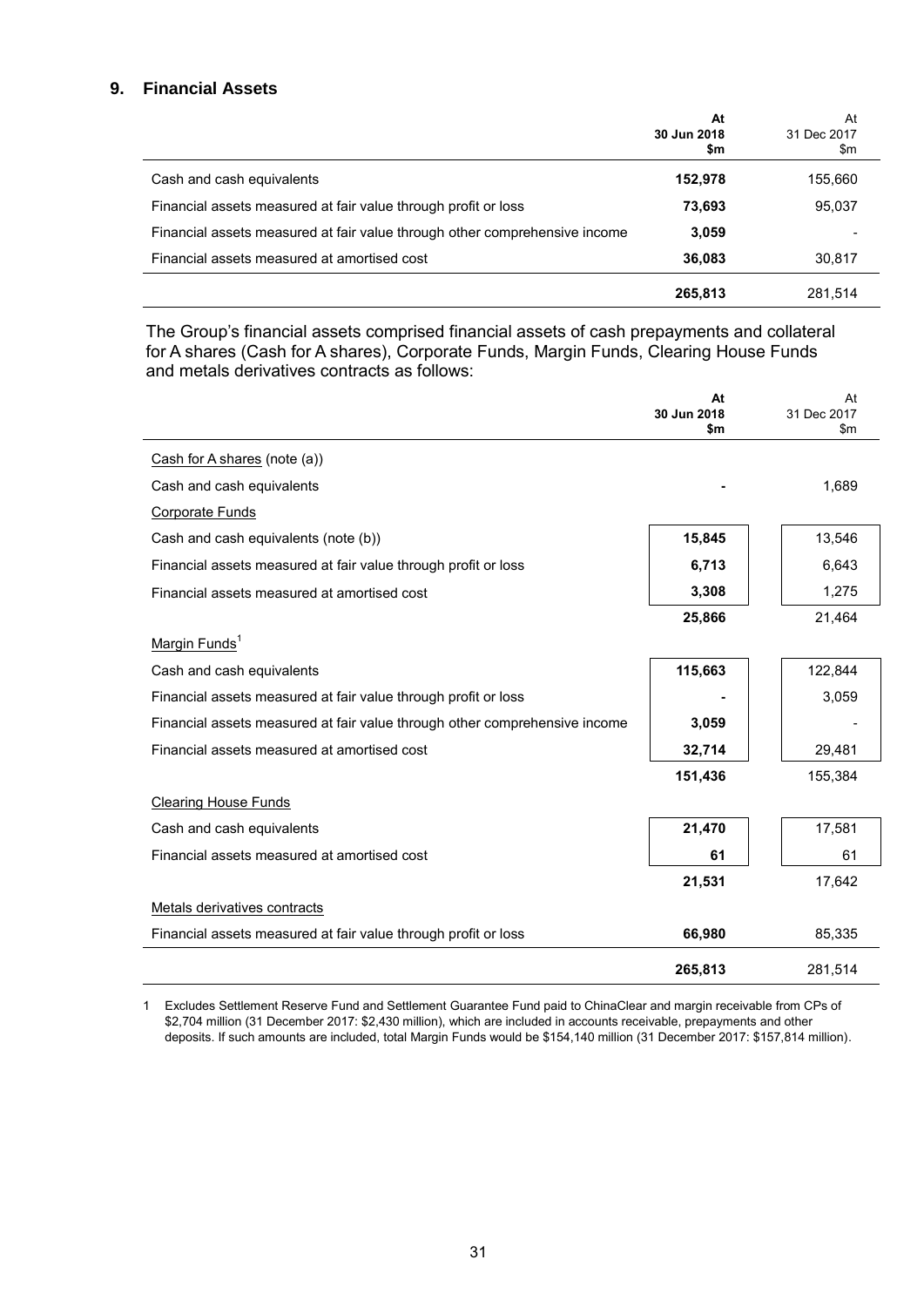The expected maturity dates of the financial assets are analysed as follows:

|                      | At 30 Jun 2018  |              |                          |              |               |         |                          |           |                          | At 31 Dec 2017 |                          |         |
|----------------------|-----------------|--------------|--------------------------|--------------|---------------|---------|--------------------------|-----------|--------------------------|----------------|--------------------------|---------|
|                      | Cash            |              |                          | Clearing     | <b>Metals</b> |         | Cash                     |           |                          | Clearing       | Metals                   |         |
|                      | for             | Corporate    | Margin                   | House        | derivatives   |         | for                      | Corporate | Margin                   | House          | derivatives              |         |
|                      | <b>A</b> shares | <b>Funds</b> | <b>Funds</b>             | <b>Funds</b> | contracts     | Total   | A shares                 | Funds     | Funds                    | Funds          | contracts                | Total   |
|                      | \$m             | \$m          | \$m                      | \$m          | \$m           | \$m     | \$m                      | \$m       | \$m                      | \$m            | \$m                      | \$m     |
| Within twelve months | ۰               | 25,787       | 151,436                  | 21,531       | 66.980        | 265,734 | 689, i                   | 21.404    | 155,384                  | 17.642         | 85,335                   | 281,454 |
| Over twelve months   | ٠               | 79           | $\overline{\phantom{a}}$ | ٠            | ٠             | 79      | $\overline{\phantom{a}}$ | 60        | $\overline{\phantom{a}}$ | ٠              | $\overline{\phantom{a}}$ | 60      |
|                      |                 | 25,866       | 151.436                  | 21.531       | 66.980        | 265,813 | 1.689                    | 21.464    | 155,384                  | 17.642         | 85,335                   | 281.514 |

- (a) Cash for A shares includes:
	- (i) RMB cash prepayments received by HKSCC from its CPs for releasing their allocated A shares on the trade day. Such prepayments will be used to settle HKSCC's Continuous Net Settlement (CNS) obligations payable on the next business day; and
	- (ii) HKD/USD cash collateral received by HKSCC from its CPs for releasing their allocated A shares on the trade day. Such collateral will be refunded to the CPs when they settle their RMB CNS obligations on the next business day.
- (b) At 30 June 2018, cash and cash equivalents of Corporate Funds of \$1,292 million (31 December 2017: \$Nil) were solely used to support Skin-in-the-Game and default fund credits for HKSCC Guarantee Fund, SEOCH Reserve Fund and HKCC Reserve Fund.

#### **10. Accounts Receivable, Prepayments and Deposits**

The Group's accounts receivable, prepayments and deposits mainly represents the Group's CNS money obligations receivable, which accounted for 78 per cent (31 December 2017: 75 per cent) of the total accounts receivable, prepayments and deposits. CNS money obligations receivable mature within two days after the trade date. Fees receivable are due immediately or up to 60 days depending on the type of services rendered. The majority of the remaining accounts receivable, prepayments and deposits were due within three months.

#### **11. Accounts Payable, Accruals and Other Liabilities**

The Group's accounts payable, accruals and other liabilities mainly represents the Group's CNS money obligations payable, which accounted for 87 per cent (31 December 2017: 88 per cent) of the total accounts payable, accruals and other liabilities. CNS money obligations payable mature within two days after the trade date. The majority of the remaining accounts payable, accruals and other liabilities would mature within three months.

#### **12. Borrowings**

|                                                  | At<br>30 Jun 2018<br>\$m | At<br>31 Dec 2017<br>\$m |
|--------------------------------------------------|--------------------------|--------------------------|
| <b>Notes</b>                                     | 1,539                    | 1,533                    |
| Written put options to non-controlling interests | 333                      | 327                      |
| Total borrowings                                 | 1,872                    | 1,860                    |
| Analysed as:                                     |                          |                          |
| Non-current liabilities                          | 83                       | 833                      |
| <b>Current liabilities</b>                       | 1,789                    | 1,027                    |
|                                                  | 1,872                    | 1,860                    |

During the six months ended 30 June 2018, there was no repayment of notes, and none of the written put options was exercised.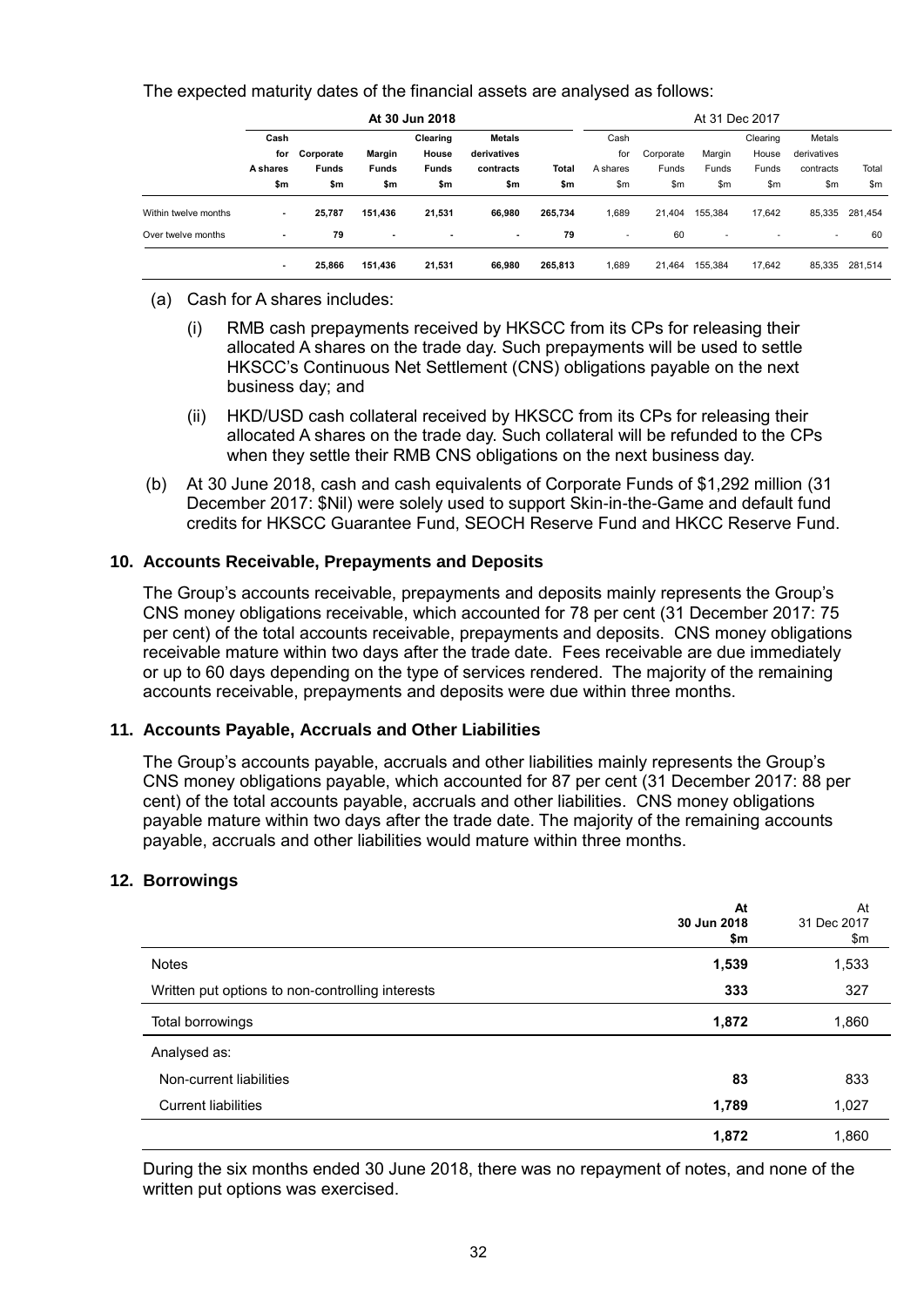# **INTERIM DIVIDEND AND CLOSURE OF REGISTER OF MEMBERS**

The Board has declared an interim dividend of \$3.64 per share (2017: \$2.55 per share) for the year ending 31 December 2018. The interim dividend will be payable in cash with a scrip alternative where a 3 per cent discount on the subscription price will be offered to Shareholders who elect to subscribe for shares. The scrip dividend alternative is conditional upon the SFC's granting the listing of, and permission to deal in, new shares of HKEX to be issued pursuant thereto. Details of the scrip dividend alternative will be set out in a circular to Shareholders.

#### **Relevant Dates for Interim Dividend Payment**

| Ex-dividend date                               | 21 August 2018                              |
|------------------------------------------------|---------------------------------------------|
| Closure of HKEX's Register of Members          | 23 to 24 August 2018 (both dates inclusive) |
| Record date                                    | 24 August 2018                              |
| Despatch of scrip dividend circular and        |                                             |
| election form                                  | On or about 29 August 2018                  |
| Announcement of scrip share subscription price | On or about 4 September 2018                |
| Despatch of dividend warrants/definitive share |                                             |
| certificates                                   | 20 September 2018                           |

To qualify for the interim dividend, all properly completed transfer forms accompanied by the relevant share certificates must be lodged for registration with HKEX's registrar, Hong Kong Registrars Limited, at Shops 1712-1716, 17<sup>th</sup> Floor, Hopewell Centre, 183 Queen's Road East, Wan Chai, Hong Kong no later than 4:30 pm on Wednesday, 22 August 2018.

### **PUBLICATION OF 2018 INTERIM RESULTS AND INTERIM REPORT**

This announcement is published on the HKEXnews website at [www.hkexnews.hk](http://www.hkexnews.hk/) and the HKEX Group website at [www.hkexgroup.com/Investor-Relations/Regulatory-](http://www.hkexgroup.com/Investor-Relations/Regulatory-Disclosure/Announcements/2018?sc_lang=en)[Disclosure/Announcements/2018.](http://www.hkexgroup.com/Investor-Relations/Regulatory-Disclosure/Announcements/2018?sc_lang=en) The 2018 Interim Report will be available on the HKEXnews and HKEX Group websites and despatched to Shareholders on or about Thursday, 23 August 2018.

By Order of the Board **Hong Kong Exchanges and Clearing Limited Joseph Mau** Group Company Secretary

Hong Kong, 8 August 2018

As at the date of this announcement, the Board comprises 12 Independent Non-executive Directors, namely Mrs CHA May-Lung, Laura (Chairman), Mr Apurv BAGRI, Mr CHAN Tze Ching, Ignatius, Mr CHEAH Cheng Hye, Ms FUNG Yuen Mei, Anita, Mr Rafael GIL-TIENDA, Dr HU Zuliu, Fred, Mr HUNG Pi Cheng, Benjamin, Mrs LEUNG KO May Yee, Margaret, Mr LEUNG Pak Hon, Hugo, Mr John Mackay McCulloch WILLIAMSON and Mr YIU Kin Wah, Stephen, and one Executive Director, Mr LI Xiaojia, Charles, who is also the Chief Executive of HKEX.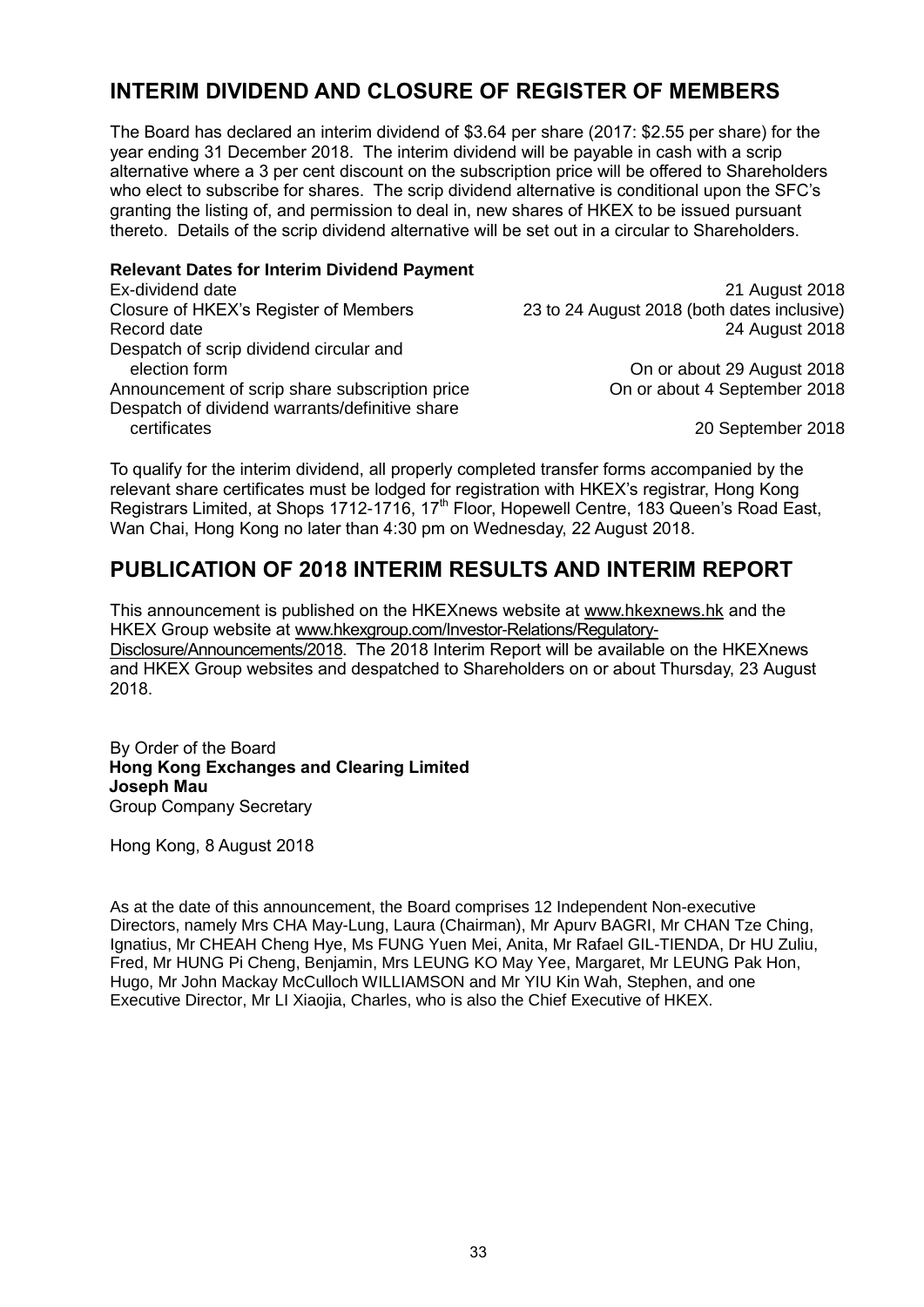## **GLOSSARY**

ADT Average daily turnover value ADV Average daily volume (in number of contracts/lots) Board HKEX's board of directors Bond Connect **A** mutual bond market access programme between Hong Kong and Mainland China, under which Northbound trading enables overseas investors to invest in the China Interbank Bond Market, and Southbound trading will be explored at a later stage Cash Market HKEX's securities related business excluding stock options CBBCs Callable Bull/Bear Contracts ChinaClear China Securities Depository and Clearing Corporation Limited CNH Offshore RMB traded outside Mainland China Corporate Governance Code Refers to Appendix 14 to the Main Board Listing Rules CPs Clearing Participants Derivatives Market **HKEX's derivatives related business including stock options** Director(s) HKEX's director(s) DWs Derivative warrants e-IPO Electronic Initial Public Offering EPs Exchange Participants ETF(s) Exchange Traded Fund(s) Euro **The official currency of the Eurozone** Stock Exchange The Stock Exchange of Hong Kong Limited FIC FIG **Fixed** income and currency Futures Exchange or HKFE Hong Kong Futures Exchange Limited GBP Pounds sterling Government Appointed **Directors** Directors appointed by the Financial Secretary of the Hong Kong Special Administrative Region of the People's Republic of China pursuant to Section 77 of the SFO Group **HKEX** and its subsidiaries HKCC HKFE Clearing Corporation Limited HKEX or the Company Hong Kong Exchanges and Clearing Limited HKSCC Hong Kong Securities Clearing Company Limited HSCEI Hang Seng China Enterprises Index HSI Hang Seng Index IPO(s) Initial Public Offering(s) Iron Ore Futures TSI Iron Ore Fines 62 per cent Fe CFR China Futures IT IT Information Technology Listing Rule(s) Main Board Listing Rules and Rules Governing the Listing of Securities on GEM of The Stock Exchange of Hong Kong Limited LME **The London Metal Exchange** LME Clear LME Clear Limited LME Group **EXICLE HKEX Investment (UK) Limited, LME Holdings Limited, the LME** and LME Clear London Metal Mini Futures London Aluminium/Zinc/Copper/Nickel/Tin/Lead Mini Futures Main Board Listing Rules **Rules Governing the Listing of Securities on The Stock Exchange** of Hong Kong Limited MSCI MSCI Inc. Northbound Trading Hong Kong and overseas investors trading in eligible securities that are listed on the Shanghai Stock Exchange or the Shenzhen Stock Exchange through Stock Connect OTC Over-the-counter OTC Clear **OTC Clearing Hong Kong Limited** RMB Renminbi